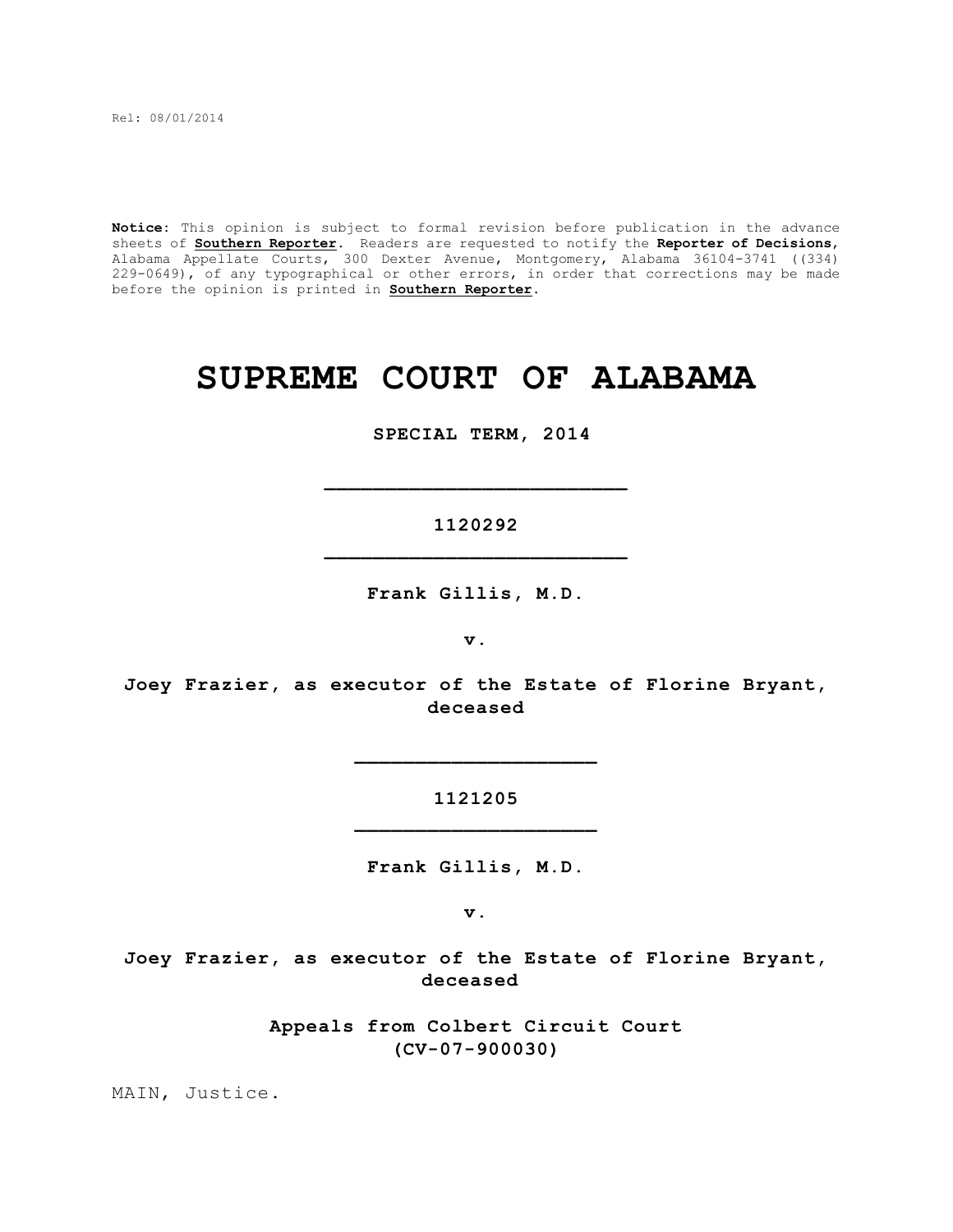Frank Gillis, M.D., appeals from a \$5,000,000 judgment entered on a jury verdict against him in favor of Joey Frazier, as executor of the estate of his mother, Florine Bryant, in this wrongful-death/medical-malpractice case. We affirm the judgment in case no. 1121205; we reverse and remand in case no. 1120292.

## I. Facts and Procedural History

Bryant died on November 17, 2005. On April 19, 2007, Frazier, on behalf of his mother's estate, sued Dr. Gillis, a family practitioner, and Carol Davis, a certified nurse  $practitioner, <sup>1</sup>$  alleging wrongful death/medical malpractice stemming from care rendered to his mother while she was taking the drug Coumadin. Dr. George A. Evans, who had treated Bryant while she was hospitalized in the days before her death because Dr. Gillis was out of town, was subsequently named as a defendant. $2$ 

Frazier and Davis entered into a pro tanto settlement in <sup>1</sup> September 2009.

 $2$ Frazier added Dr. Evans as a defendant in February 2009. Dr. Evans filed a motion for a summary judgment, asserting that the claims against him were barred by the statute of limitations for medical malpractice. The trial court granted Dr. Evans's summary-judgment motion.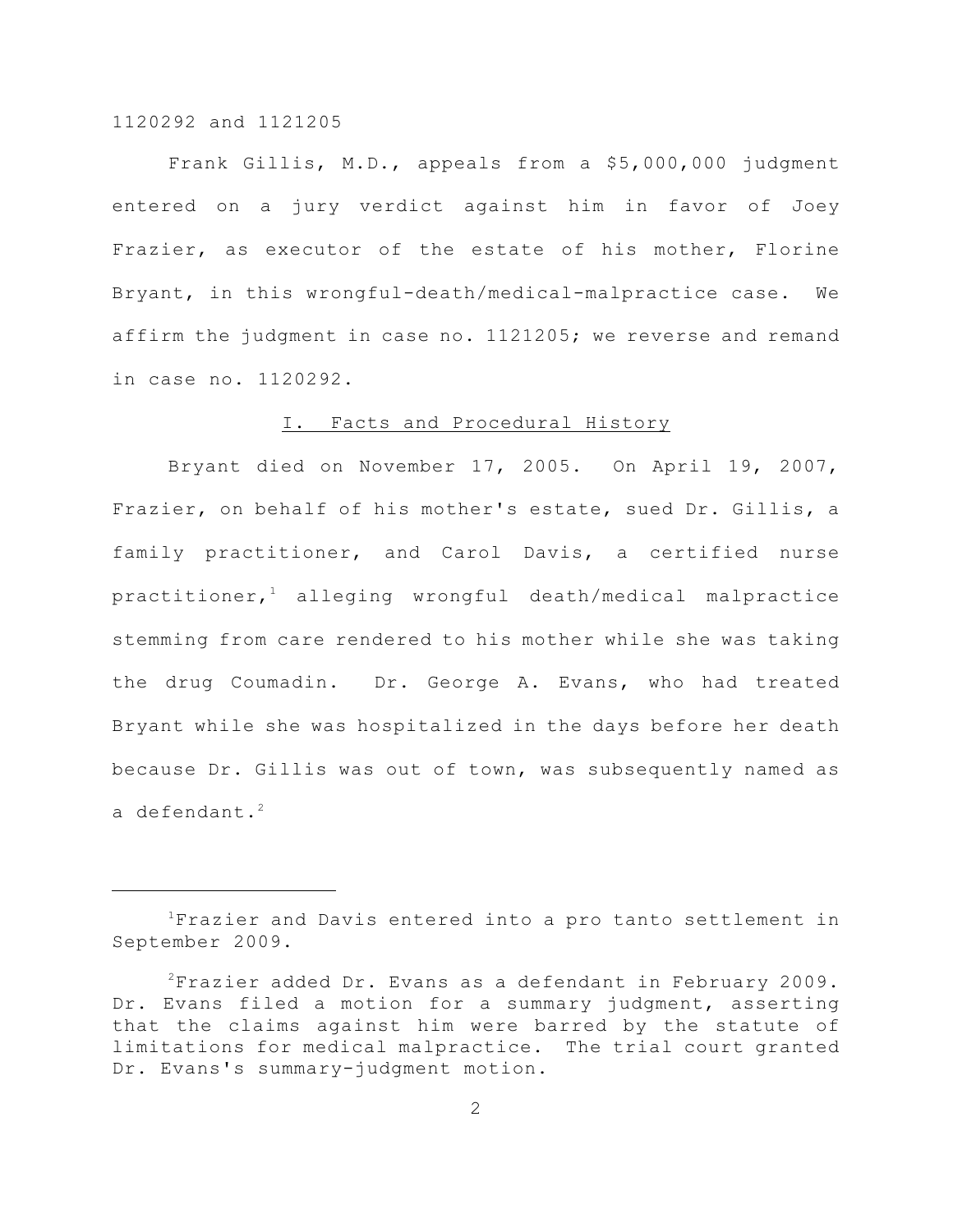The case against Dr. Gillis was first tried in October 2010. At the close of Frazier's case, Dr. Gillis moved for a judgment as a matter of law ("JML"), arguing that his alleged negligence was not the proximate cause of Bryant's death. In particular, Dr. Gillis argued that the deficient medical treatment Bryant received at the hands of other health-care providers was the proximate cause of Bryant's death and that, but for that intervening cause, Bryant would have survived. The trial court entered a JML in Dr. Gillis's favor. Frazier appealed to this Court, and we transferred the appeal to the Court of Civil Appeals pursuant to § 12–2–7(6), Ala. Code 1975.

The Court of Civil Appeals reversed the trial court's judgment and remanded the case for a new trial, holding that the trial court had erred in entering a JML for Dr. Gillis because, the court reasoned, although the treatment provided Bryant by other health-care providers was an "intervening cause," it did not absolve Dr. Gillis of liability. Frazier v. Gillis, 85 So. 3d 443, 453 (Ala. Civ. App. 2011). Dr. Gillis filed a petition for a writ of certiorari with this Court, which was denied on December 9, 2011.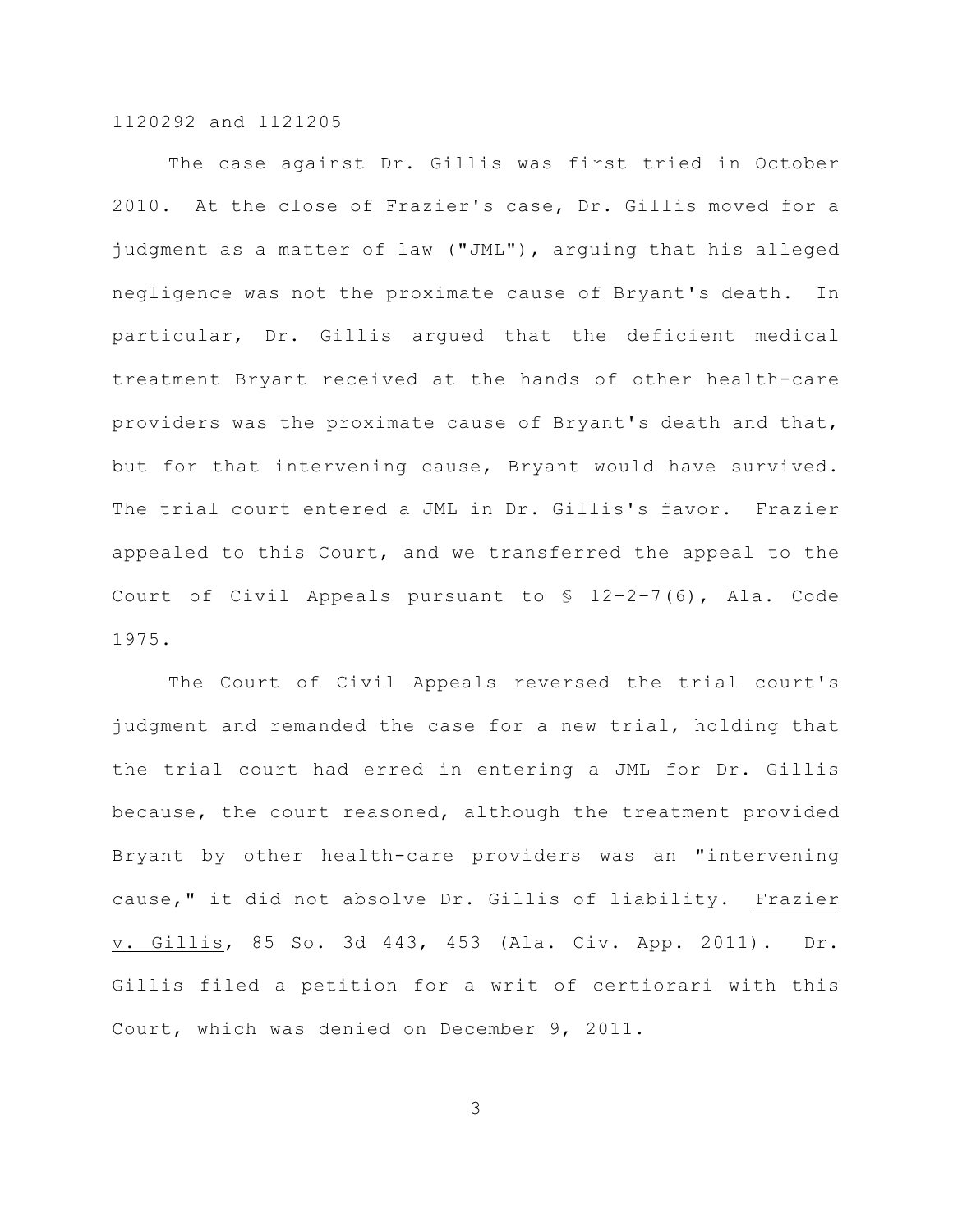The case was retried in June 2012. The evidence showed that on August 29, 2005, Dr. Gillis diagnosed Bryant with atrial fibrillation and prescribed a blood thinner, Coumadin. At trial, Dr. Gillis explained that Coumadin requires that patients be monitored to ensure that their blood does not become too thin. The evidence showed that on August 31, 2005, Bryant's international normalized ratio ("INR") level was 1.9, which was within the normal therapeutic range.

On September 7, 2005, Bryant returned to the lab to have her INR level checked. Bryant's blood was drawn that day; however, no INR test was administered. Instead, Bryant's INR was not checked again by Dr. Gillis's office until November 14, 2005.

On November 14, 2005, Bryant's blood was drawn, and her INR level was 34.2. Because Dr. Gillis was out of town, his nurse practitioner, Davis, instructed Bryant to discontinue the Coumadin. Davis told Bryant to return on November 18, 2005, to have her INR level checked.

Bryant returned to Dr. Gillis's office the next day, November 15, 2005, complaining of nausea, a headache, and bleeding from the site where her blood had been drawn the day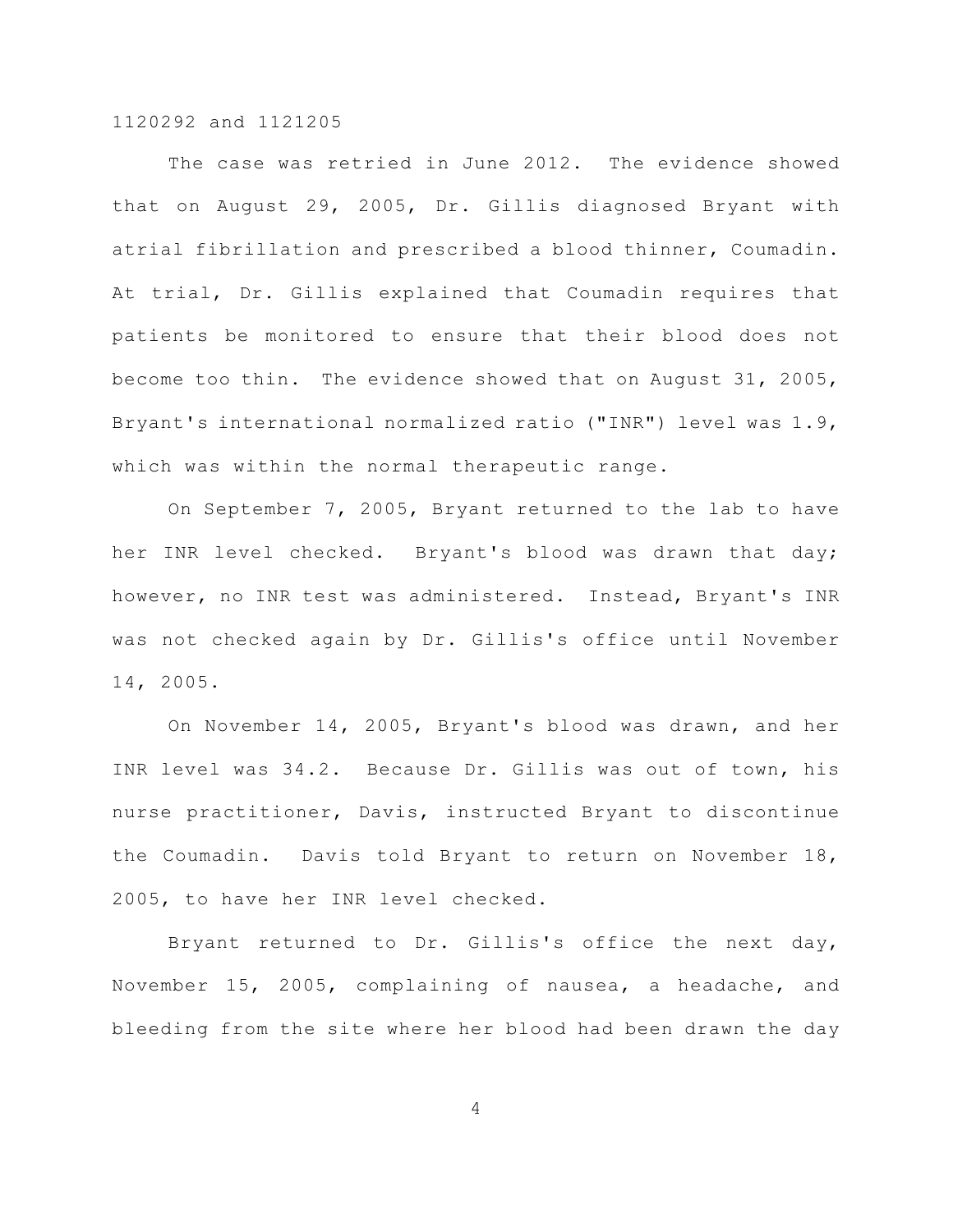before. Davis ordered another INR test. The results indicated that Bryant's INR level was  $44.77.^3$  Davis took the INR test results to Dr. Evans, who was handling Dr. Gillis's patients while Dr. Gillis was out of town. Dr. Evans instructed Davis to refer Bryant to a hematologist. Davis did so and told Bryant that if she had any problems she was to go to the hospital.

Bryant suffered a massive brain hemorrhage and was found unresponsive on the morning of November 16, 2005. Bryant was transported to the hospital, where it was noted that laboratory studies revealed profound abnormalities and a large subdural hematoma. Bryant was removed from life support on November 17, 2005.

At the conclusion of the retrial of the case, the jury awarded Frazier \$5,000,000 in damages for the wrongful death of his mother. Dr. Gillis filed a motion seeking, alternatively, a JML, a new trial, or a remittitur of the damages award. Dr. Gillis argued that the jury's verdict was unsupported by the evidence and that it was motivated by

 $3$ There was a note attached to the results of the INR test indicating that Bryant's INR level was actually .89 because a "mixing study" had been done. The record does not explain the term "mixing study."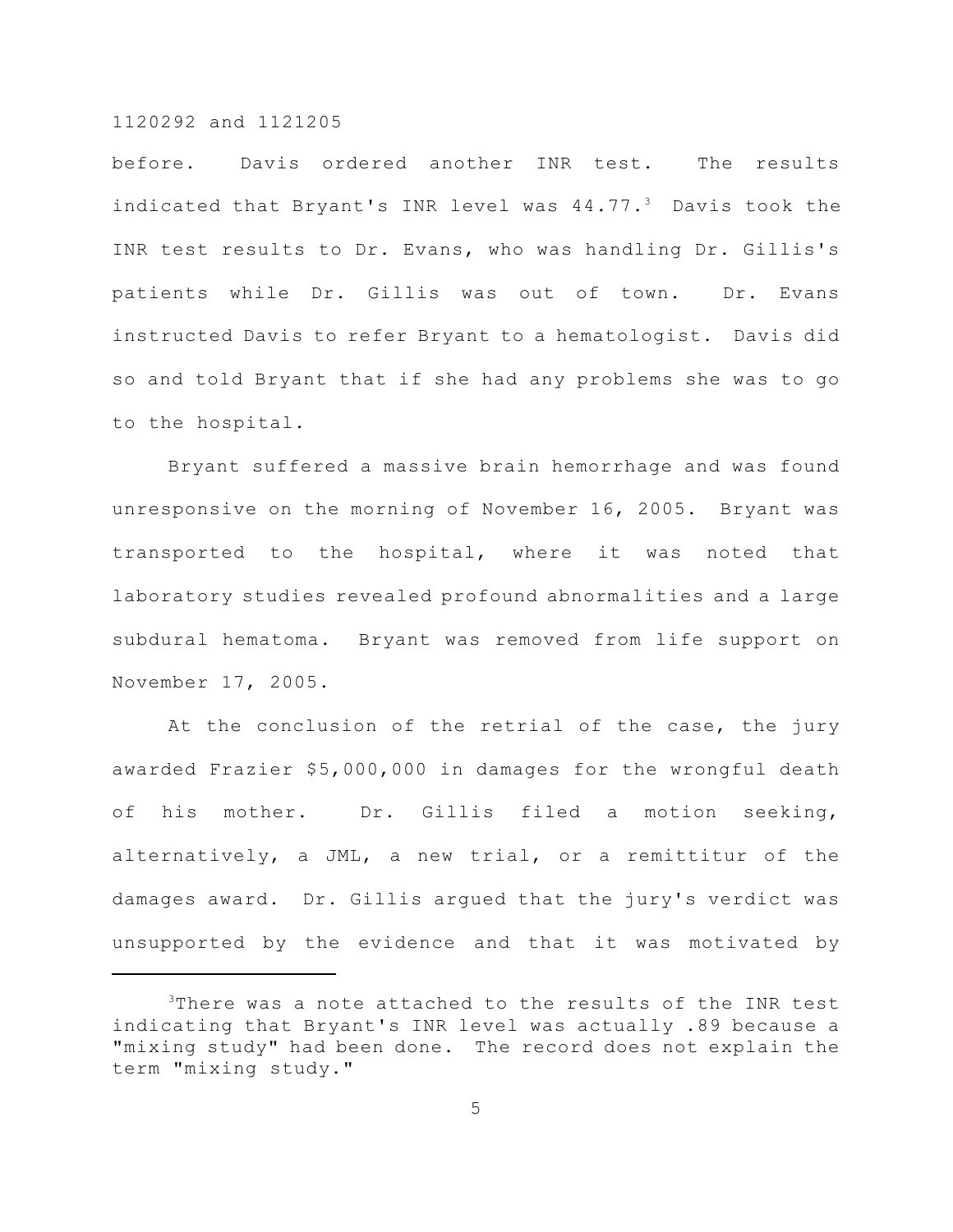sympathy or bias. He contended that, in the absence of a new trial, he was due, under the guideposts set forth in BMW of North America, Inc. v. Gore, 517 U.S. 559 (1996), and the factors set out in Hammond v. City of Gadsden, 493 So. 2d 1374 (Ala. 1986), and Green Oil Co. v. Hornsby, 539 So. 2d 218 (Ala. 1989), a remittitur of the jury's punitive-damages award based on its alleged excessiveness. Dr. Gillis argued that his age, 76, and his inability to pay \$3,000,000 of the judgment –- the amount above his liability-insurance coverage of \$2,000,000 -- supported a remittitur of the damages award. Dr. Gillis also filed a renewed motion to revive § 6-5-547, Ala. Code 1975, which this Court has held to be unconstitutional, see Smith v. Schulte, 671 So. 2d 1334 (Ala. 1995), and a motion seeking an order striking any damages awarded in excess of the \$1,000,000 cap proscribed in §  $6 - 5 - 547$ .

The parties engaged in posttrial discovery. Frazier sought information regarding Dr. Gillis's financial condition. Specifically, Frazier requested the production of evidence related to a potential bad-faith claim by Dr. Gillis against his liability-insurance carrier, ProAssurance Indemnity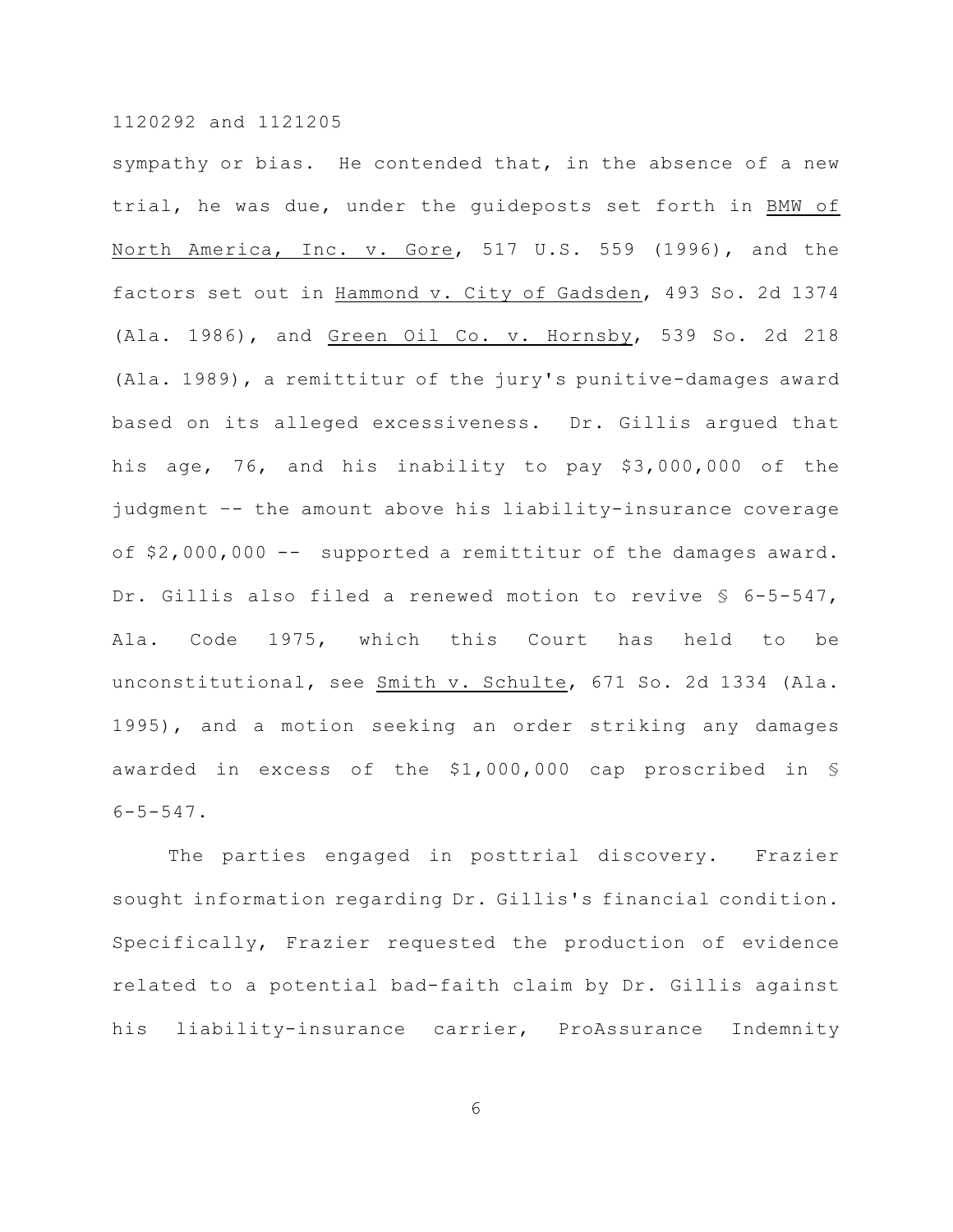Company, Inc. ("ProAssurance"). ProAssurance produced certain documents from its claim file for in camera review by the trial court. ProAssurance withheld certain other documents and filed a privilege log of documents not disclosed. The trial court conducted an evidentiary hearing and subsequently denied Dr. Gillis's postjudgment motions. On December 7, 2012, Dr. Gillis appealed.

After Dr. Gillis filed his appeal from the trial court's denial of his postjudgment motions (case no. 1120292), Dr. Gillis asked this Court for permission to file a motion with the trial court for relief from the trial court's judgment under Rule 60(b), Ala. R. Civ. P. Frazier opposed Dr. Gillis's motion. On March 5, 2013, this Court entered an order staying the appeal and allowing Dr. Gillis to file a Rule 60(b) motion in the trial court. On June 4, 2013, this Court remanded the case to the trial court for the limited purpose of conducting a Hammond/Green Oil hearing concerning the jury's punitive-damages award.

On June 20, 2013, the trial court denied Dr. Gillis's Rule 60(b) motion as time-barred under Rule 60(b)(2) and, under Rule 60(b)(6), as lacking a showing that Dr. Gillis "did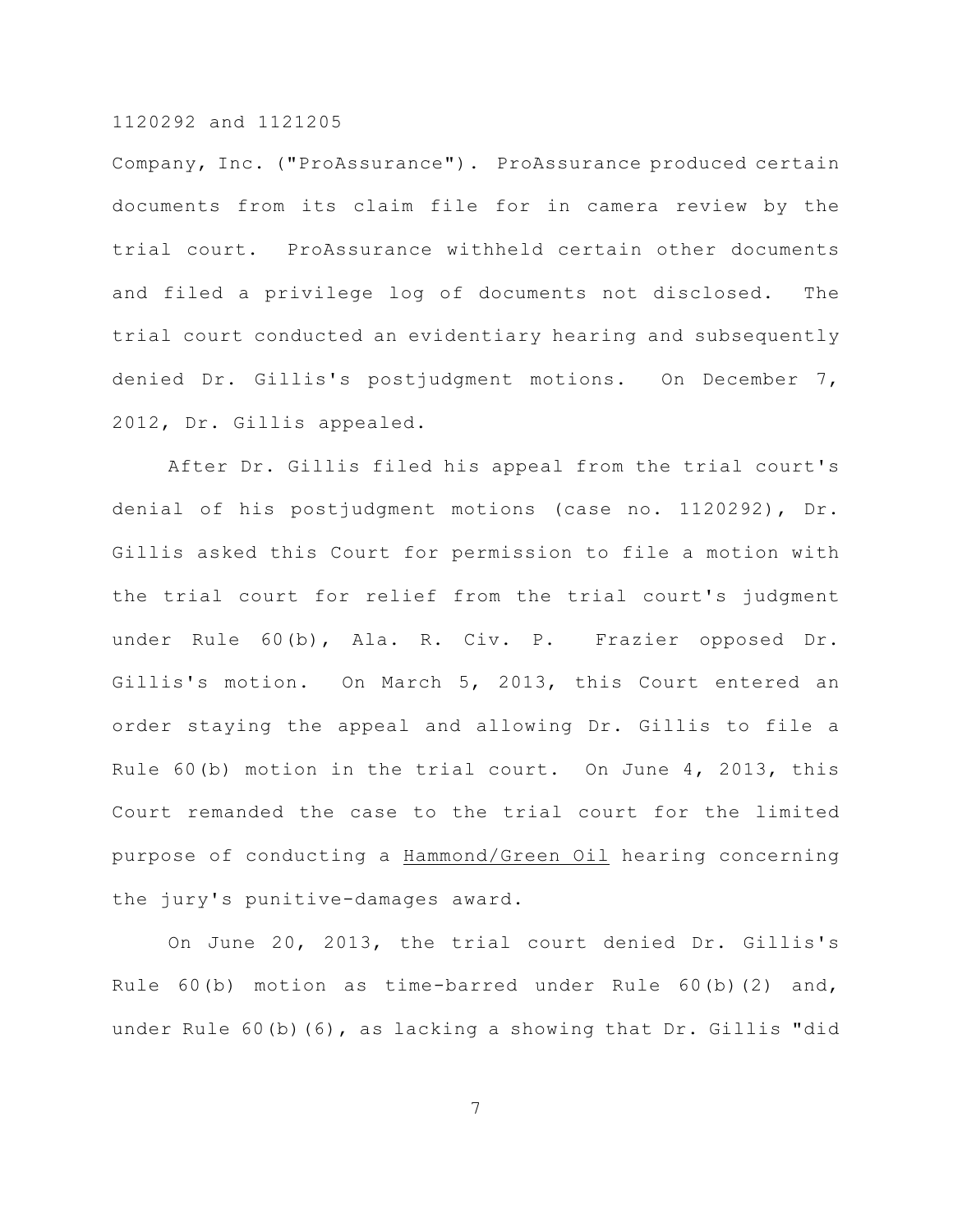everything within his power" to discover the information supporting his motion before the judgment became final. Specifically, the trial court held:

"2. Gillis is not entitled to any relief from the judgment under Rule 60(b)(2) because: (1) Gillis has failed to establish that, through the exercise of due diligence, he could not have discovered the information upon which his motion is based in time to file a Rule 59 motion; and (2) Gillis is timebarred from obtaining relief under this subsection because he failed to request any relief pursuant thereto within four months of the initial entry of judgment.

"3. Gillis is not entitled to any relief under Rule 60(b)(6) because he has not established that he did everything reasonably within his power to discover the information upon which his motion is based and obtain relief from the verdict before the judgment entered thereon became final.

"4. Gillis's motion also represented an impermissibly remote attack on the jury...[because he] continued to investigate the private lives, and apparently the private medical records, of the jurors and their families for more than nine months following their verdict."

On July 11, 2013, Dr. Gillis filed a second notice of appeal to this Court, appealing the trial court's denial of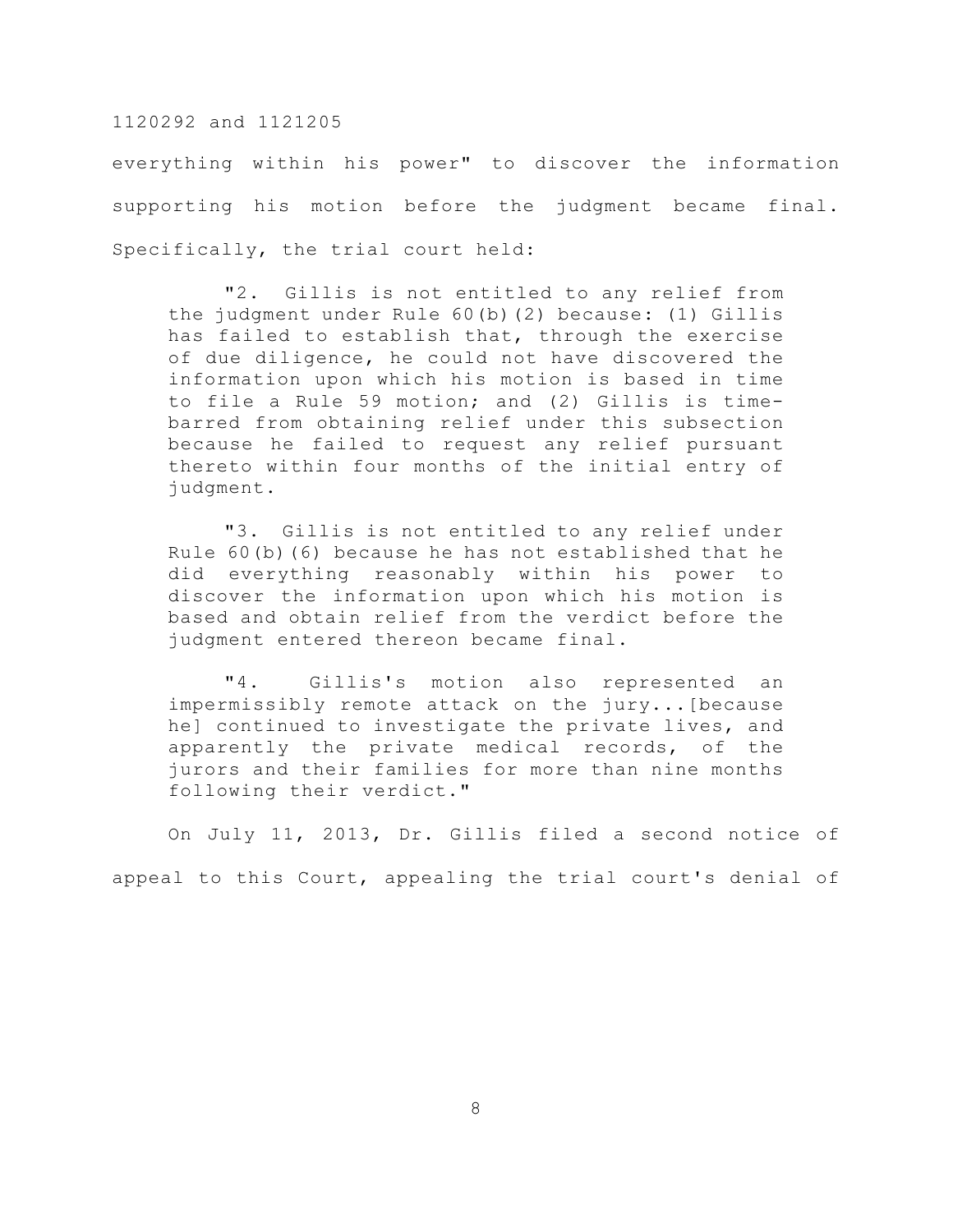his Rule 60(b) motion (case no. 1121205).<sup>4</sup> On October 1, 2013, this Court consolidated the two appeals.<sup>5</sup>

#### II. Analysis

# A. Case no. 1121205 -- Rule 60(b) Order

Dr. Gillis, in case no. 1121205, appeals from the trial court's denial of his motion for relief from judgment under Rule 60(b), Ala. R. Civ. P. Dr. Gillis sought leave from this Court to seek relief under Rule 60(b) from the trial court's judgment. See Rule 60(b), Ala. R. Civ. P. ("Leave to make the motion need not be obtained from any appellate court except during such time as an appeal from the judgment is actually pending before such court."). This Court granted Dr. Gillis's motion. Rule 60(b), Ala. R. Civ. P., provides:

"On motion and upon such terms as are just, the court may relieve a party or a party's legal representative from a final judgment, order, or proceeding for the following reasons: (1) mistake, inadvertence, surprise, or excusable neglect; (2) newly discovered evidence which by due diligence could not have been discovered in time to move for a new trial under Rule 59(b); (3) fraud (whether heretofore denominated intrinsic or extrinsic), misrepresentation, or other misconduct of an adverse party; (4) the judgment is void; (5) the judgment

 $5$ This case was assigned to Justice Main on March 25, 2014.

 $4$ We note that the trial court filed a return to remand in case no. 1120292 following the Hammond/Green Oil hearing.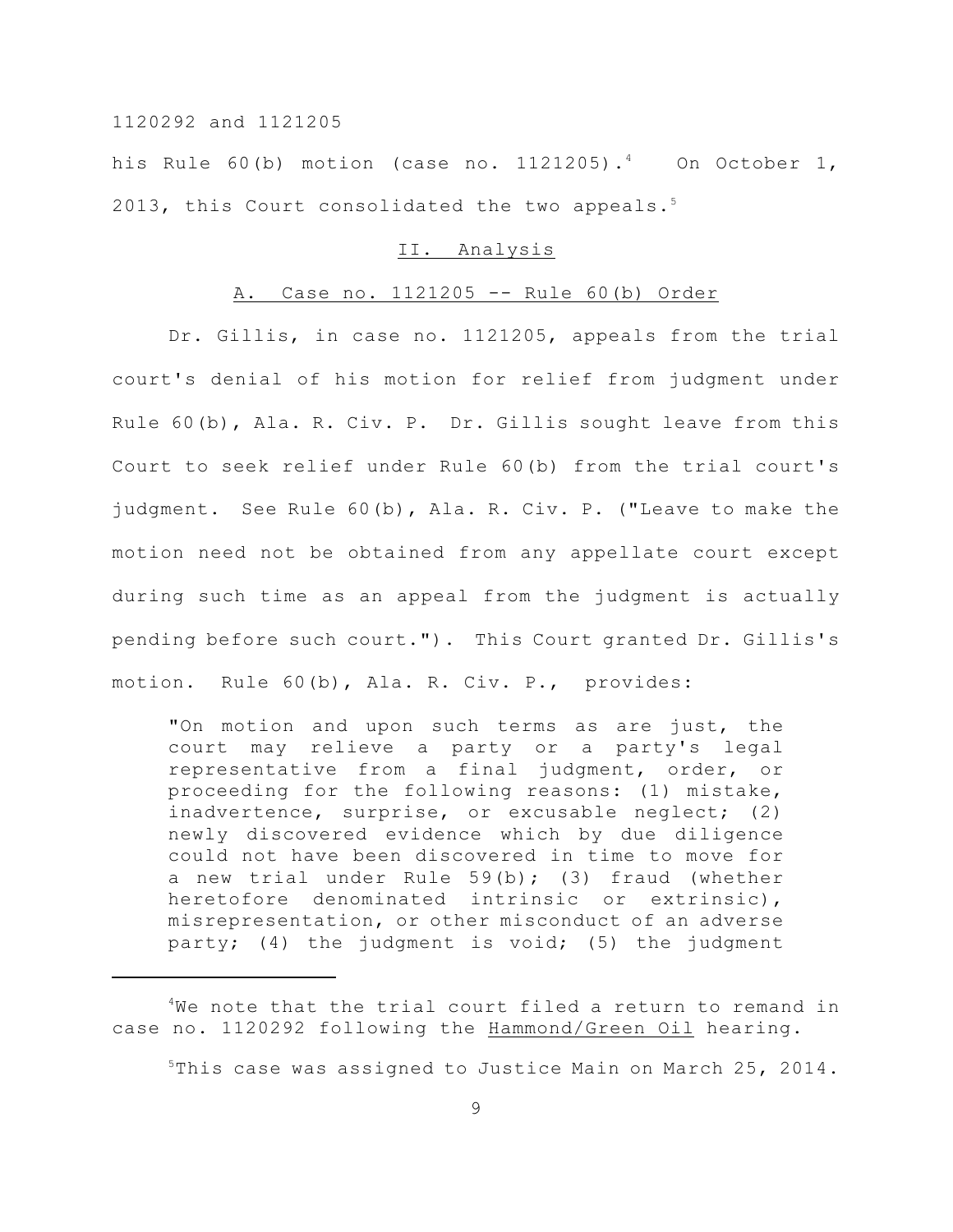has been satisfied, released, or discharged, or a prior judgment upon which it is based has been reversed or otherwise vacated, or it is no longer equitable that the judgment should have prospective application; or (6) any other reason justifying relief from the operation of the judgment. The motion shall be made within a reasonable time, and for reasons  $(1)$ ,  $(2)$ , and  $(3)$  not more than four  $(4)$ months after the judgment, order, or proceeding was entered or taken."

A Rule 60(b)(2) motion must be brought within four months of the judgment that it seeks to have set aside. "'Newly discovered evidence' means evidence in existence at the time of trial of which the movant was unaware. ... And for a litigant to obtain a new trial on the ground of newly discovered evidence, it must appear that his reasonable diligence before trial would not have revealed this evidence which he failed to discover." Moody v. State ex rel. Payne, 344 So. 2d 160, 163 (Ala. 1977). Under Rule 60(b)(2),

"'the burden is on the moving party to show that he has such "newly discovered" evidence and why through due diligence it was not discovered in time to seek a new trial under Rule 59, [Ala. R. Civ. P.].' Gallups v. United States Steel Corporation, 353 So. 2d 1169 at 1172 (Ala. Civ. App. 1978), citing Plisco v. Union R.R., 379 F.2d 15 (3d Cir. 1967). 'Motions to set aside judgments on the basis of newly discovered evidence are not favored.' Garland v. Garland, 406 So. 2d 415 (Ala. Civ. App. 1981); Hudson v. Hudson, 404 So. 2d 82 (Ala. Civ. App. 1981); Pace v. Jordan, 348 So. 2d 1061 (Ala. Civ. App. 1978). The grant or denial of a motion under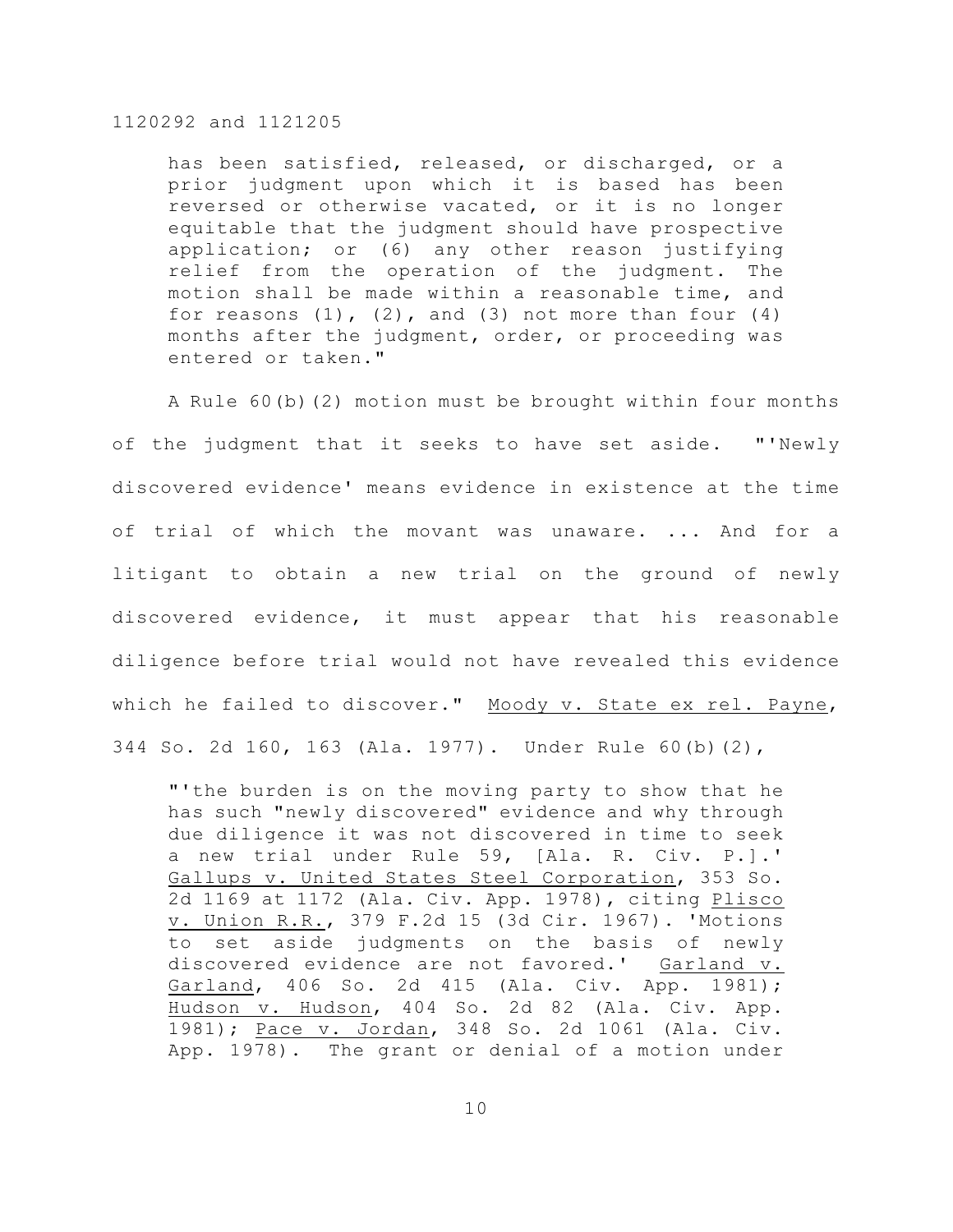Rule 60(b), [Ala. R. Civ. P.], is discretionary with the trial court and we will not disturb its judgment on appeal absent an abuse of that discretion. City of Daphne v. Caffey, 410 So. 2d 8 (Ala. 1981); Pierson v. Pierson, 347 So. 2d 985 (Ala. 1977); Garland v. Garland, supra; Hudson v. Hudson, supra."

Beaty v. Head Springs Cemetery Ass'n, Inc., 413 So. 2d 1126,

1128 (Ala. 1982).

Under Rule 60(b)(6), a party may seek relief from a judgment for any reason justifying relief other than those reasons enumerated in subsections (1) through (5). In R.E. Grills, Inc. v. Davison, 641 So. 2d 225 (Ala. 1994), this Court stated:

"The 'catch all' provision of clause (6) of Rule 60(b) allows a trial court to grant relief from a judgment for 'any other reason justifying relief.' Barnett v. Ivey, 559 So. 2d 1082, 1084 (Ala. 1990). '"Relief under Rule 60(b)(6) is reserved for extraordinary circumstances, and is available only in cases of extreme hardship or injustice."' Chambers County Comm'rs v. Walker, 459 So. 2d 861, 866 (Ala. 1984) (quoting Douglass v. Capital City Church of the Nazarene, 443 So. 2d 917, 920 (Ala. 1983)). Clause (6), however, is mutually exclusive of the specific grounds of clauses (1) through (5), and a party may not obtain relief under clause (6) if it would have been available under clauses (1) through (5). See, e.g., Insurance Management & Admin., Inc. v. Palomar Ins. Corp., 590 So. 2d 209 (Ala. 1991); Barnett, 559 So. 2d at 1084; Smith v. Clark, 468 So. 2d 138, 140 (Ala. 1985); Chambers County Comm'rs v. Walker, 459 So. 2d 861 (Ala. 1984); Ex parte Hartford Ins. Co., 394 So. 2d 933, 935-36 (Ala. 1981); Rebel Oil Co. v. Pike, 473 So.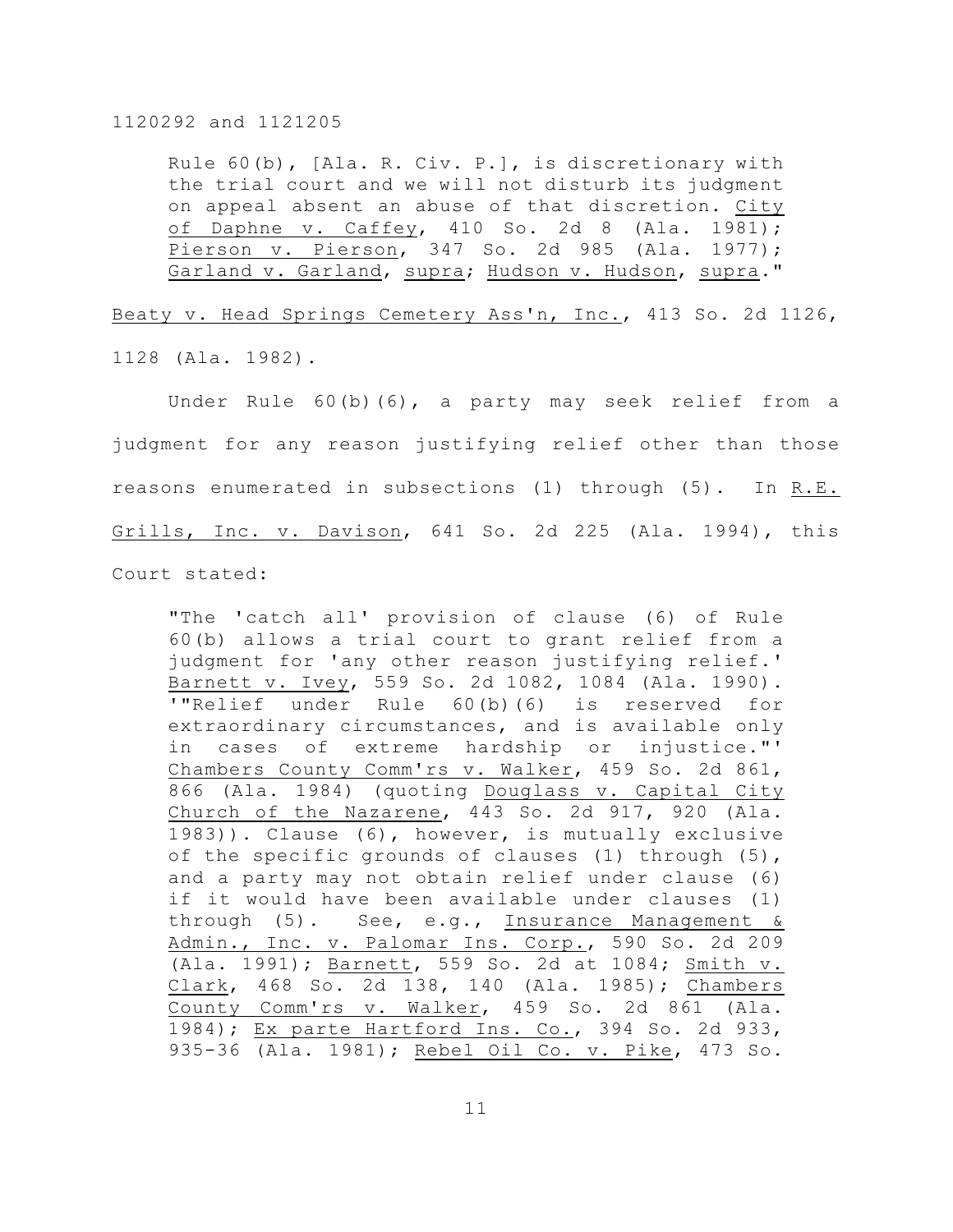2d 529 (Ala. Civ. App. 1985); Charles Townsend Ford, Inc. v. Edwards, 374 So. 2d 900, 902 (Ala. Civ. App. 1979)."

641 So. 2d at 229.

"'Rule 60(b)(6) is an extreme remedy and relief under Rule 60(b)(6) will be granted only "in unique situations where a party can show exceptional circumstances sufficient to entitle him to relief." Nowlin v. Druid City Hosp. Bd., 475 So. 2d 469, 471 (Ala. 1985). The purpose of Rule 60(b)(6) is not to relieve a party from a free and deliberate choice the party has previously made. City of Daphne v. Caffey, 410 So. 2d 8, 10 (Ala. 1982).'"

Ex parte Phillips, 900 So. 2d 412, 419 (Ala. 2004) (quoting Wood v. Wade, 853 So. 2d 909, 912-13 (Ala. 2002)). A motion under Rule 60(b)(6) must be brought "within a reasonable time" after the entry of the judgment. Rule 60(b).

> "'"What constitutes a 'reasonable time' depends on the facts of each case, taking into consideration the interest of finality, the reason for the delay, the practical ability to learn earlier of the grounds relied upon, and the prejudice to other parties. Adams v. Farlow, 516 So. 2d 528 (Ala. 1987), cert. denied, 485 U.S. 1010, 108 S.Ct. 1477, 99 L.Ed.2d 705 (1988). In addition, the doctrine of laches, which denies equitable relief to one guilty of unconscionable delay in asserting a claim,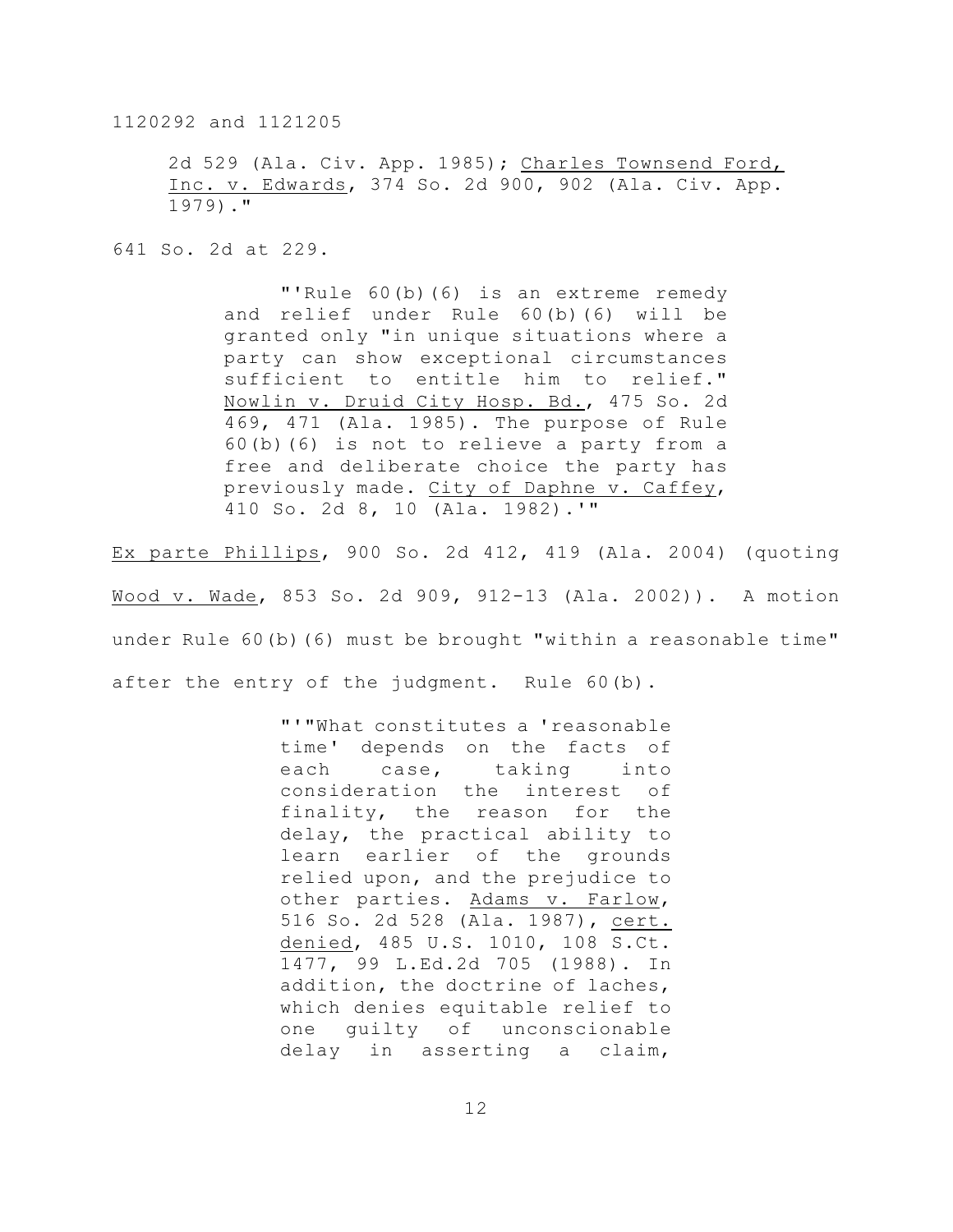applies to Rule 60(b) motions. Waldrop v. Waldrop, 395 So. 2d 62 (Ala. 1981)."

"'Ex parte W.J., 622 So. 2d 358, 361 (Ala. 1993).'

"[Ex parte] Hicks, 67 So. 3d [877,] 880 [(Ala. 2011)]."

Bates v. Stewart, 99 So. 3d 837, 853 (Ala. 2012).

In his motion seeking leave from this Court to seek Rule 60(b) relief in the trial court, Dr. Gillis claimed that he was seeking relief alternatively under Rule 60(b)(2) and Rule 60(b)(6). When he filed his motion in the trial court, he requested relief under Rule 60(b); he did not specify the subsection under which he sought consideration. The trial court determined that Dr. Gillis was not entitled to relief under either Rule 60(b)(2) or Rule 60(b)(6).

 Because Dr. Gillis's motion in the trial court does not specify any Rule 60(b) ground for relief, we must determine the nature of Dr. Gillis's motion. In his motion, Dr. Gillis alleged that he was entitled to relief from the judgment because a juror failed to reveal that her husband had been a former patient of Dr. Gillis's. In particular, Dr. Gillis claimed that the juror did not reveal: (1) that her husband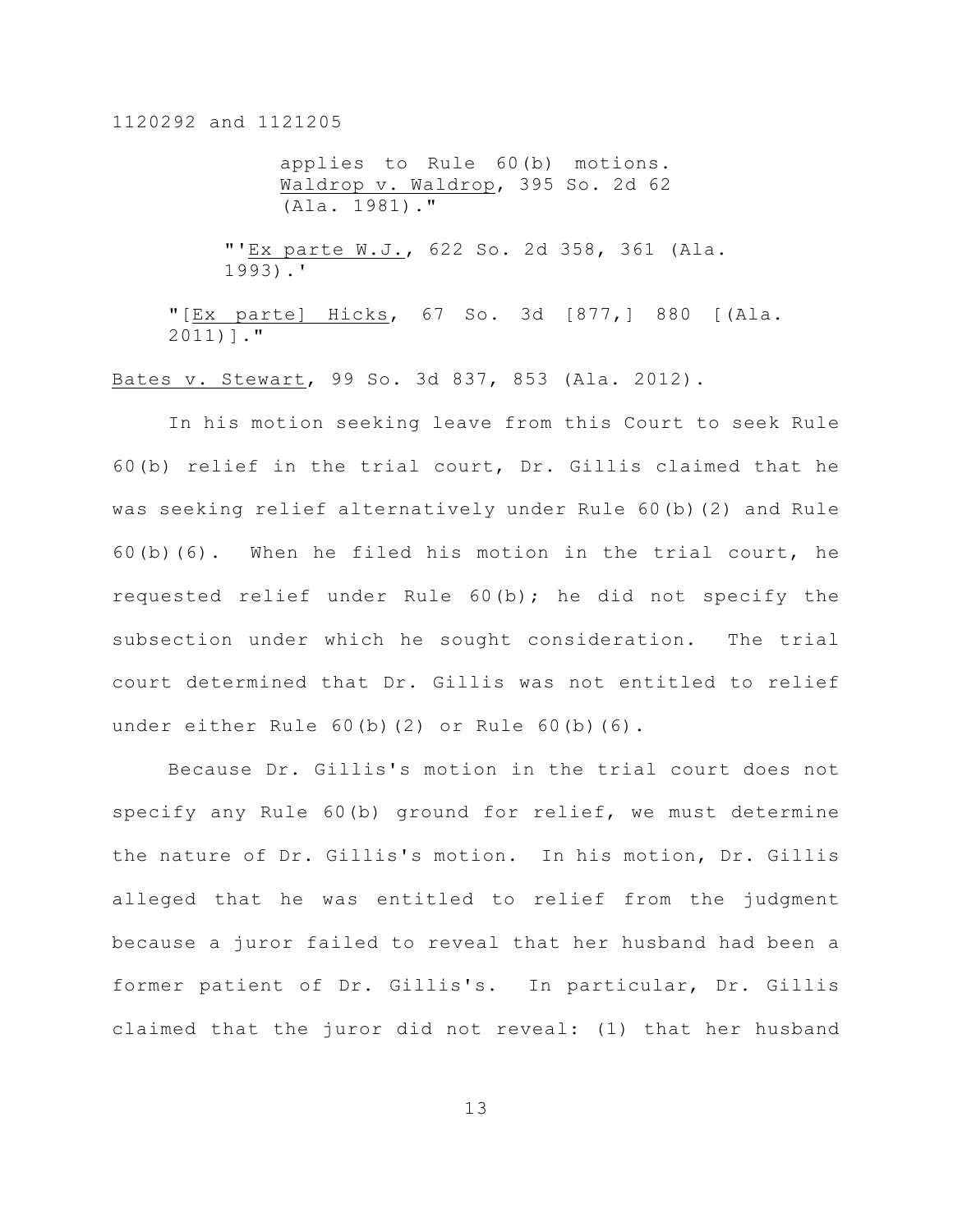was a former patient of Dr. Gillis's and (2) that, as a result of that experience, she held a negative opinion of Dr. Gillis, did not like Dr. Gillis, and did not consider him to be a good doctor.

Initially, as the trial court concluded, if considered a Rule 60(b)(2) motion based on newly discovered evidence, Dr. Gillis's motion would be untimely because it was not filed within four months of the entry of judgment. Consequently, the motion would have to fall within Rule 60(b)(6) to be timely. Therefore, our inquiry is whether the motion can properly be considered a Rule 60(b)(6) motion asserting as a ground "any other reason justifying relief from the operation of the judgment."

We must consider whether Dr. Gillis had access to the information on the juror before the judgment became final so that, if Dr. Gillis had done everything reasonably within his power, he could have discovered the information at that time. "[R]elief [pursuant to Rule 60(b)] should not be granted to a party who has failed to do everything reasonably within his power to achieve a favorable result before the judgment becomes final; otherwise, a motion for such relief from a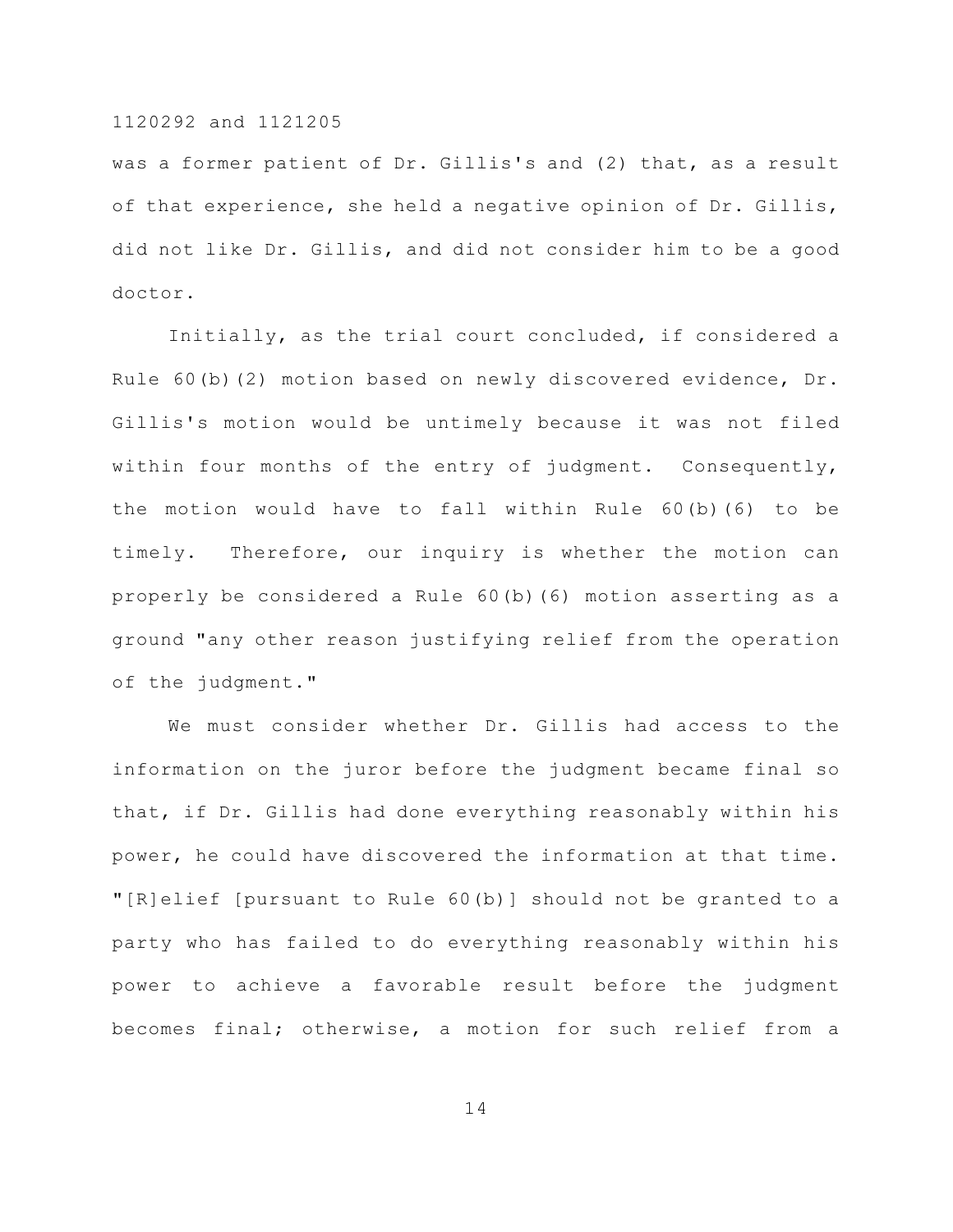final judgment would likely become a mere substitute for appeal and would subvert the principle of finality of judgments." Osbom v. Roche, 813 So. 2d 811, 818 (Ala. 2001). The record reflects that the trial court considered conflicting affidavits concerning the extent of Dr. Gillis's treatment of the juror's husband and whether the juror had ever spoken disparagingly about Dr. Gillis at any time. "'Without question, a movant must both allege and prove one of the grounds set forth in Rule 60 in order to be granted relief under that rule.'" Ex parte A&B Transp., Inc., 8 So. 3d 924, 932 (Ala. 2007) (quoting Ex parte Baker, 459 So. 2d 873, 876 (Ala. 1984)(emphasis added)). Given the conflicting evidence, we must conclude that Dr. Gillis failed to meet his "'burden of proving extraordinary circumstances and/or extreme hardship or injustice sufficient to entitle him to relief under Rule 60(b)(6).'"  $Id.$  Therefore, we affirm the judgment of the trial court in case no. 1121205.

# B. Case no. 1120292

# 1. Remittitur Issue

Dr. Gillis next challenges, in case no. 1120292, the trial court's order denying his motion for a remittitur because, he says, in calculating Dr. Gillis's assets, the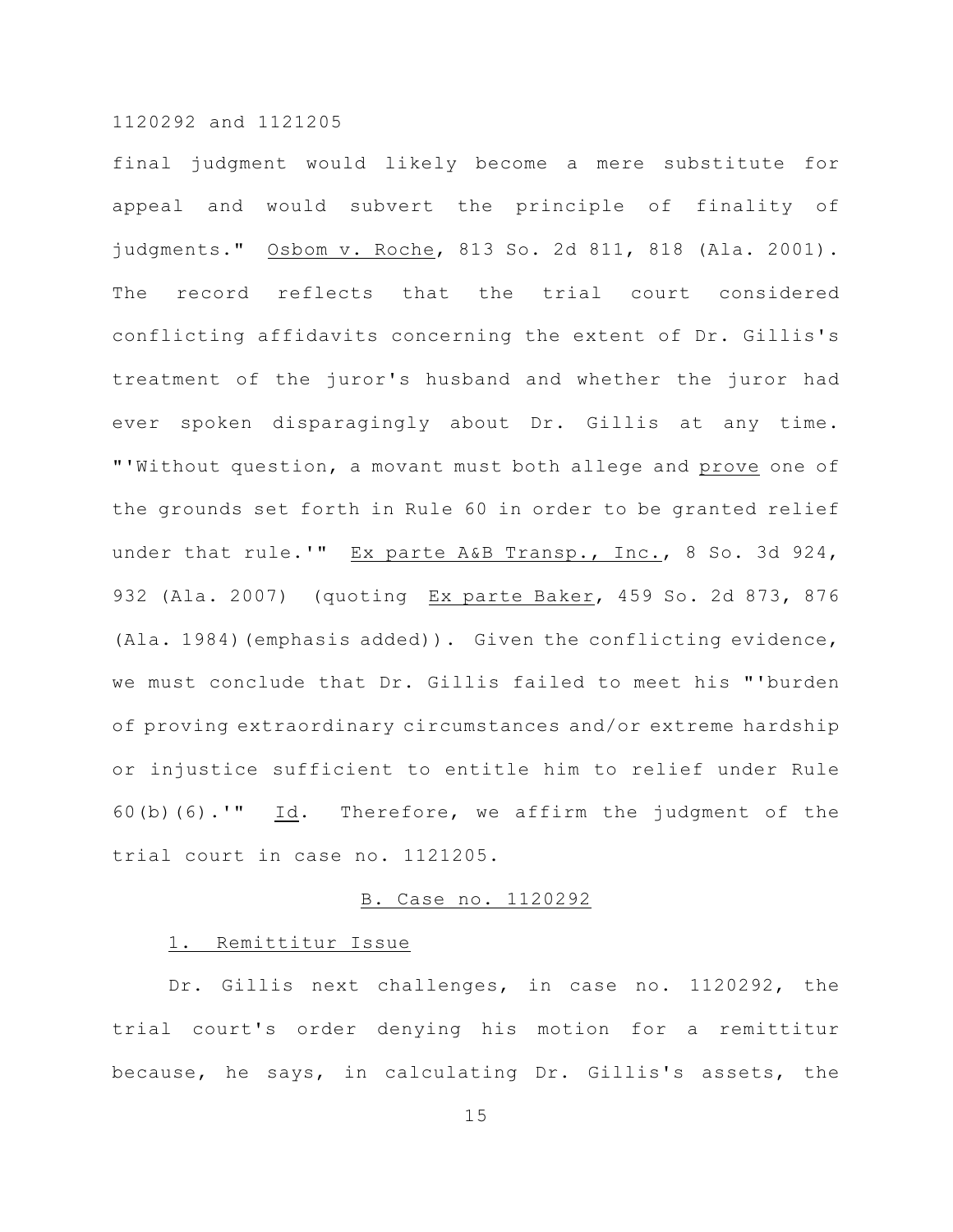trial court improperly included among his assets a potential bad-faith claim against his liability-insurance carrier, ProAssurance. Dr. Gillis asks this Court to overrule Boudreaux v. Pettaway, 108 So. 3d 486 (Ala. 2012), to the extent that it held that a potential bad-faith claim and/or negligent-failure-to-settle claim against a liabilityinsurance carrier may be considered as an asset for purposes of a Hammond/Green Oil review and a remittitur analysis.

We accept Dr. Gillis's invitation to overrule Boudreaux to the extent that it held that, in calculating a defendant's assets, the trial court may consider the contents of the claim file compiled by a defendant's liability-insurance carrier and include among the defendant's assets a potential bad-faith and/or negligent-failure-to-settle claim against the defendant's liability-insurance carrier. We conclude that allowing a trial court to consider a defendant's potential third-party claim against its liability-insurance carrier as an asset for purposes of a Hammond/Green Oil review and a remittitur analysis is subjective rather than objective. In a remittitur analysis, the actual assets and liabilities of the defendant are determinative of the defendant's net worth. A cause of action against a defendant's liability-insurance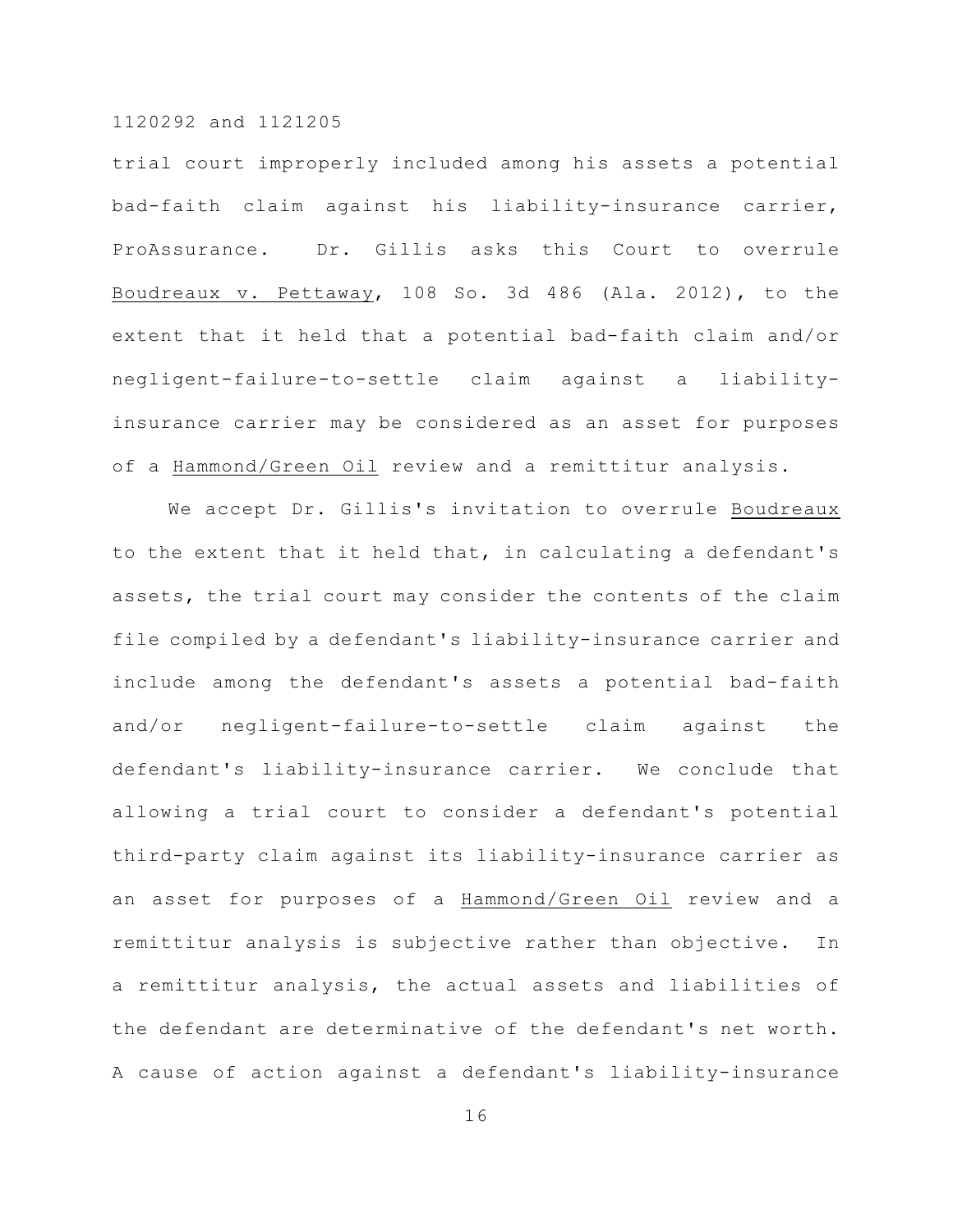carrier does not accrue until a final judgment has been entered against the defendant. Because at the time of a Hammond/Green Oil hearing the third-party action has not yet accrued and is speculative in nature, it cannot be considered as part of the defendant's net worth in determining a defendant's assets for purposes of Hammond/Green Oil and the remittitur analysis. Accordingly, we reverse the judgment as to this issue and remand this case for the trial court to conduct a Hammond/Green Oil hearing without taking into consideration Dr. Gillis's potential bad-faith and/or negligent-failure-to-settle claim against his liability-insurance carrier. We further direct that the trial court, in calculating Dr. Gillis's assets under Hammond/Green Oil, should not consider Dr. Gillis's wife's portion of their jointly owned assets.

# 2. Section 6-5-547, Ala. Code 1975

Dr. Gillis urges this Court to revive § 6–5–547, Ala. Code 1975, which limited a judgment in a medical-malpractice action against a health-care provider to \$1,000,000, and to overrule Smith v. Schulte, 671 So. 2d 1334 (Ala. 1995), which held that the cap on damages in § 6–5–547, Ala. Code 1975, was unconstitutional. In support of his argument, Dr. Gillis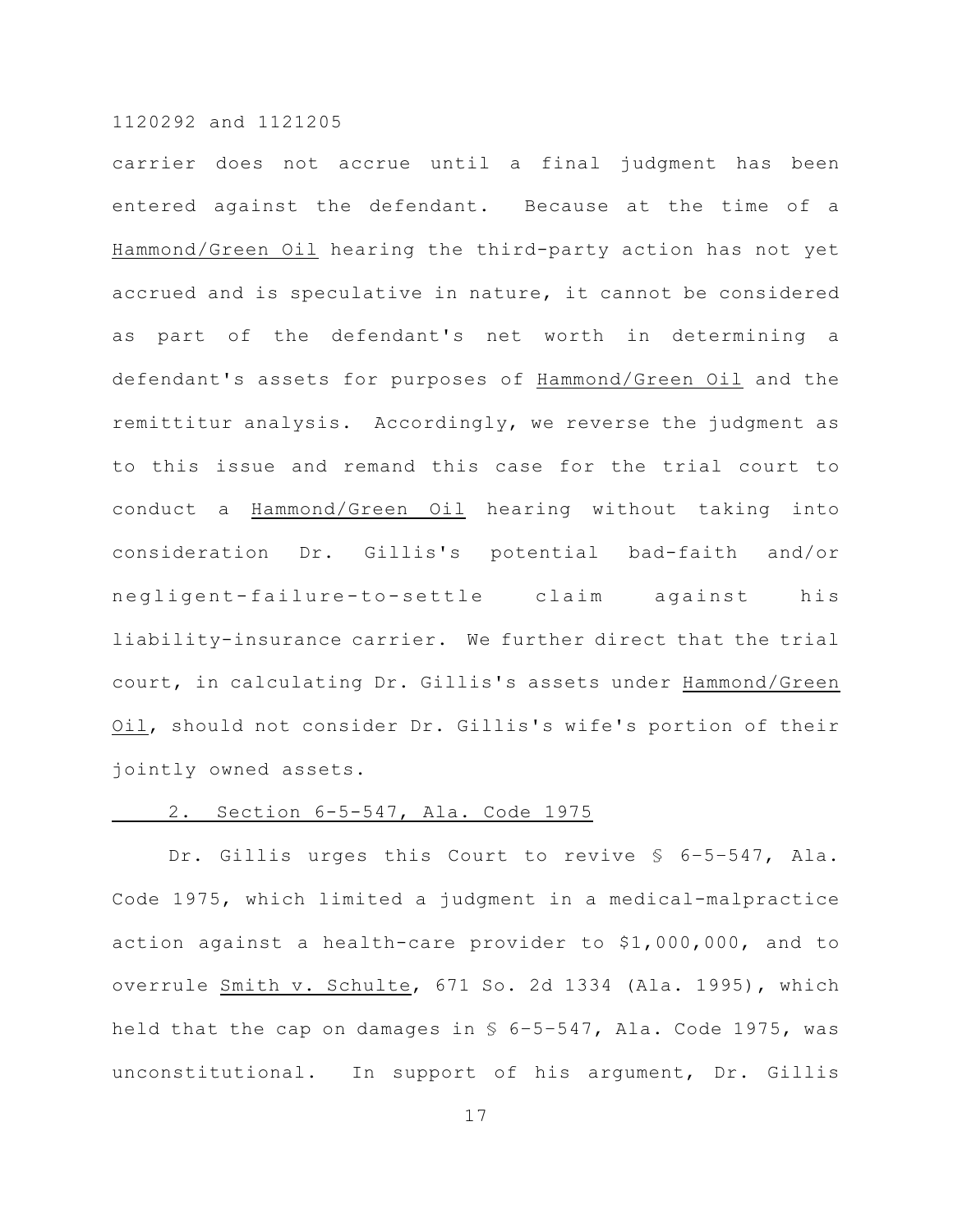cites Ex parte Apicella, 809 So. 2d 865 (Ala. 2001), and Ex parte Melof, 735 So. 2d 1172 (Ala. 1999).

This Court revisited the Schulte decision in Mobile Infirmary Ass'n v. Tyler, 981 So. 2d 1077 (Ala. 2007), and declined to revive § 6-5-547. After considering Schulte and its progeny and the cases cited by Dr. Gillis, we are not persuaded to overrule Schulte.

#### III. Conclusion

We affirm the judgment of the trial court denying Dr. Gillis relief under Rule 60(b), Ala. R. Civ. P., in case no. 1121205. In case no. 1120292, we reverse the judgment insofar as it considered the potential bad-faith and/or negligent-failure-to-settle claim against Dr. Gillis's liability-insurance carrier and remand the cause. We decline to overrule Schulte and revive the statutory cap on damages in medical-malpractice actions. On remand, the trial court is to conduct a Hammond/Green Oil hearing without consideration of the potential bad-faith claim and without consideration of Dr. Gillis's wife's portion of jointly owned assets. We instruct the trial court to make a return to remand within 90 days.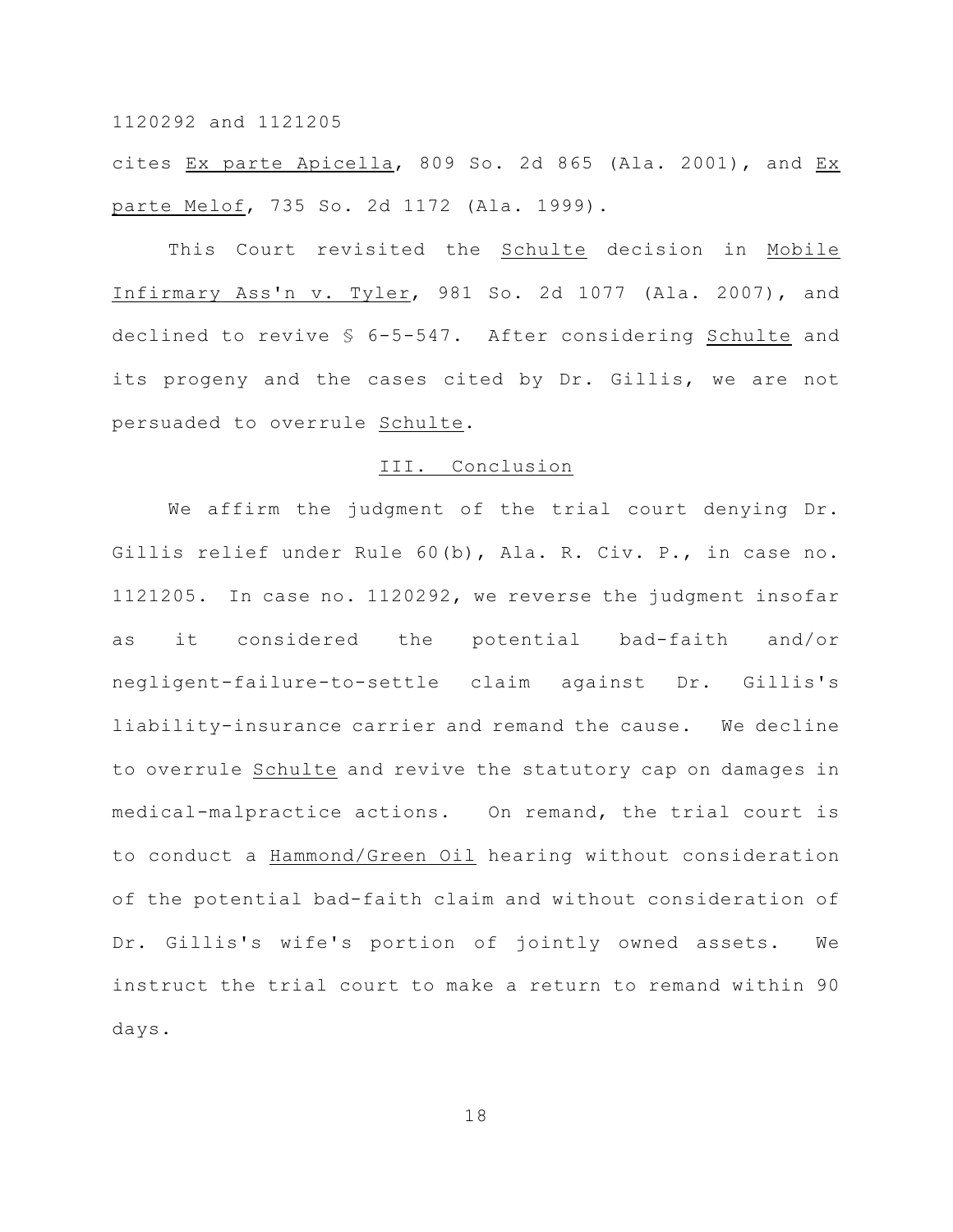1121205--AFFIRMED.

Moore, C.J., and Stuart, Bolin, Parker, and Wise, JJ., concur.

Shaw, J., concurs in the result.

Murdock, J., dissents.

Bryan, J., recuses himself.

1120292--REVERSED AND REMANDED WITH INSTRUCTIONS.

Moore, C.J., and Stuart, Bolin, and Wise, JJ., concur. Murdock, J., concurs specially.

Parker and Shaw, JJ., concur in part and dissent in part. Bryan, J., recuses himself.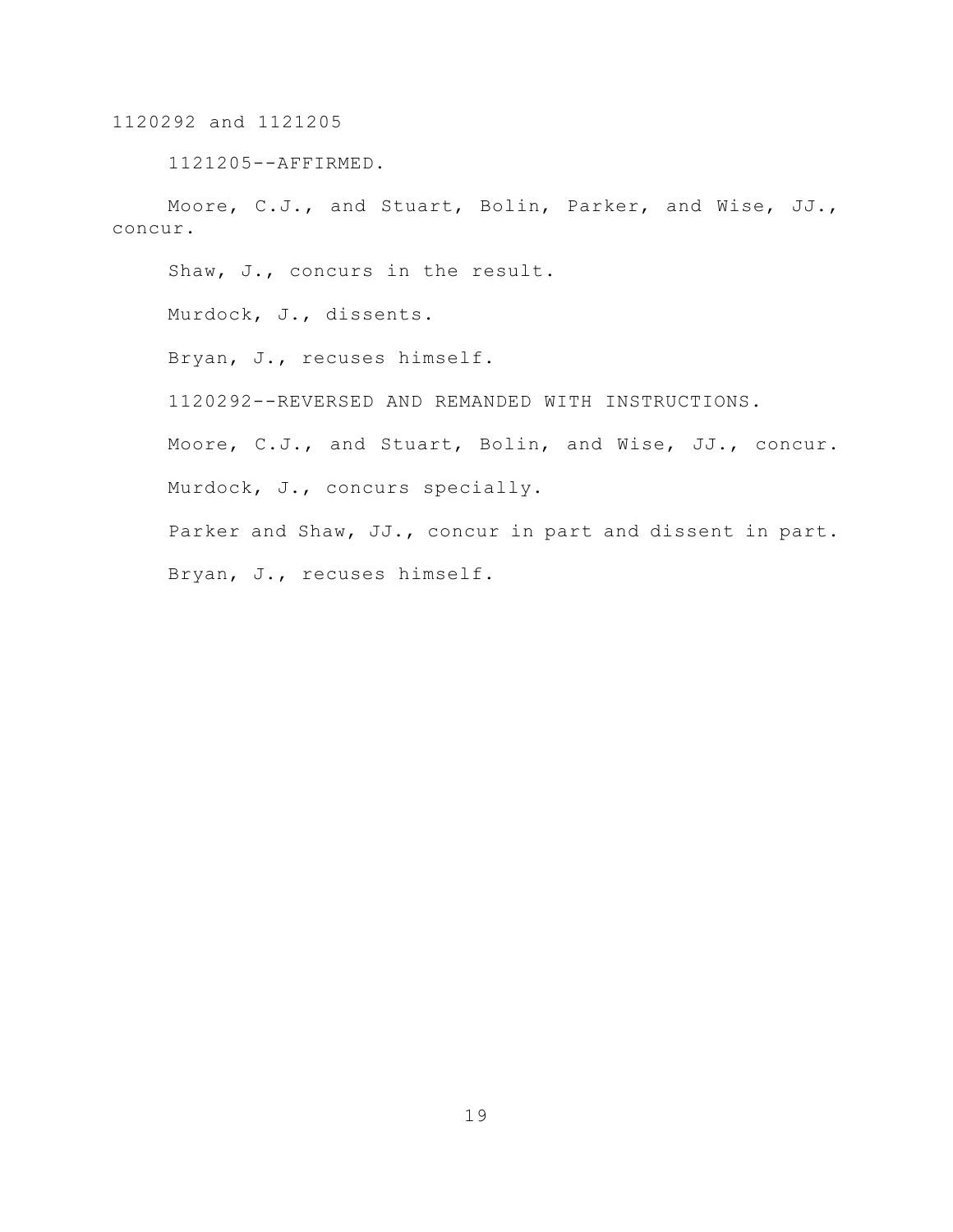PARKER, Justice (concurring in part and dissenting in part as to case no. 1120292).

In case no. 1120292, I concur in part and dissent in part; I join Justice Shaw's writing insofar as he dissents from Part II.B.1 of the main opinion. I concur fully in Part II.B.2 of the main opinion, refusing to revive § 6-5-547, Ala. Code 1975.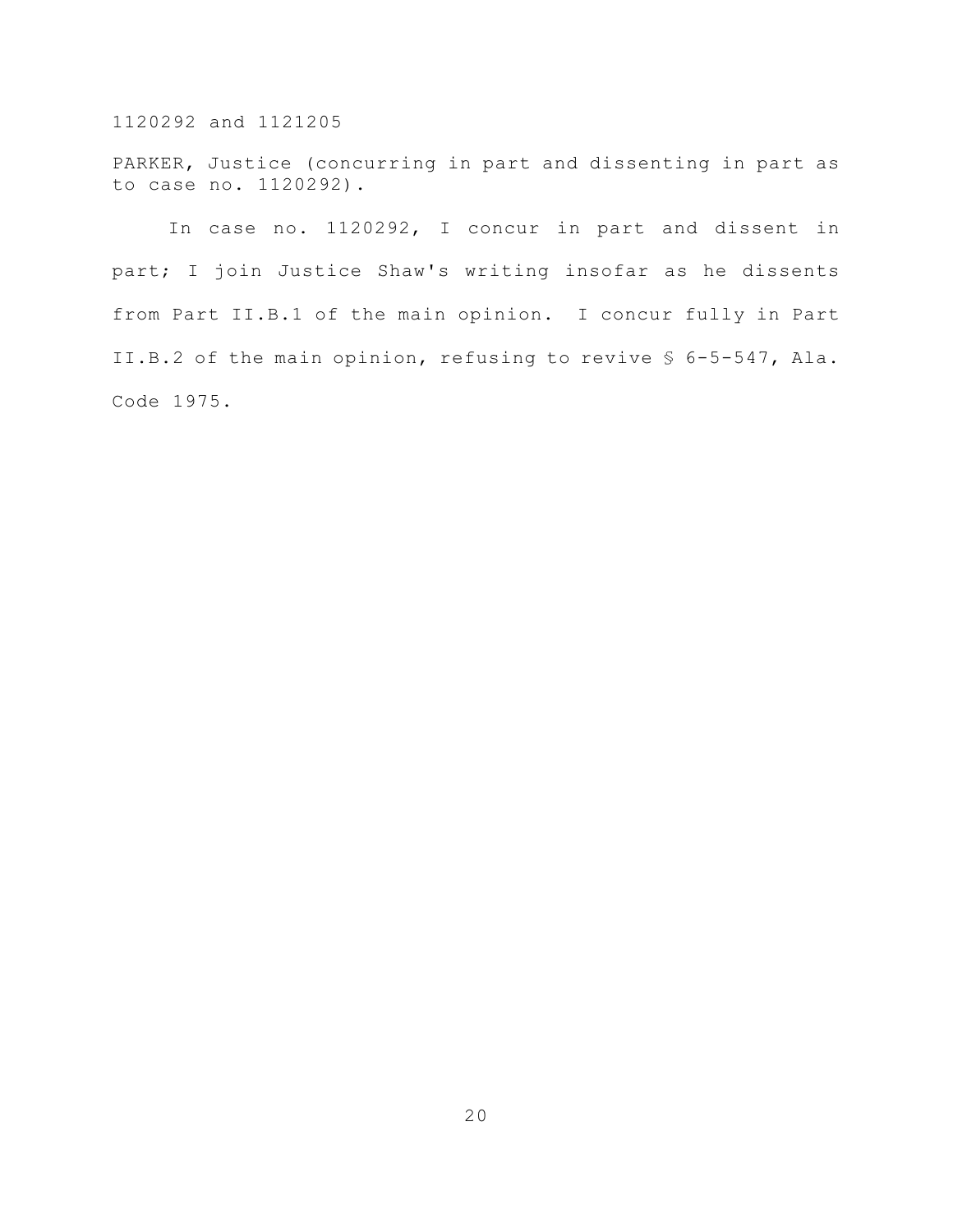MURDOCK, Justice (dissenting as to case no. 1121205 and concurring specially as to case no. 1120292).

I. Case No. 1121205: Dr. Gillis's Rule 60(b), Ala. R. Civ. P., Motion

Dr. Gillis filed a motion seeking relief under Rule 60(b)(6), Ala. R. Civ. P., from the liability aspect of the trial court's judgment on the ground that a juror had prior knowledge of, and a bias against, Dr. Gillis not disclosed by her during voir dire. I respectfully disagree with the reasons voiced in Part II.A. of the main opinion for rejecting what I consider to be Dr. Gillis's compelling position on this issue.<sup>6</sup>

 $6$ Although the main opinion ultimately denies relief to Dr. Gillis in relation to his Rule 60(b), Ala. R. Civ. P., motion (a decision with which I disagree as discussed below), the main opinion, correctly in my view, does determine that Dr. Gillis's motion is properly reviewed as a Rule 60(b)(6) motion. In so doing, the main opinion notes that the motion was not filed within the four-month window prescribed for a motion filed under Rule 60(b)(2).

Unlike Rule 59, Ala. R. Civ. P., the express office of a Rule 60(b) motion is to relieve a party from a judgment that has become "final" and enforceable (see, e.g., Smith v. Cowart, 68 So. 3d 802, 809 (Ala. 2011) (explaining that a judgment "'"became 'final' within the contemplation of Rule 60(b)"'" only upon the disposition of an intervening postjudgment motion under Rule 59 (quoting Ex parte Haynes, 58 So. 3d 761, 764 (Ala. 2010))); Arnold v. Sullivan, 131 F.R.D. 129, 131 (N.D. Ind. 1990)(noting that "a Rule 60(b) motion can only relieve a party from a 'final judgment'")), a condition that does not come into being until 30 days after the entry of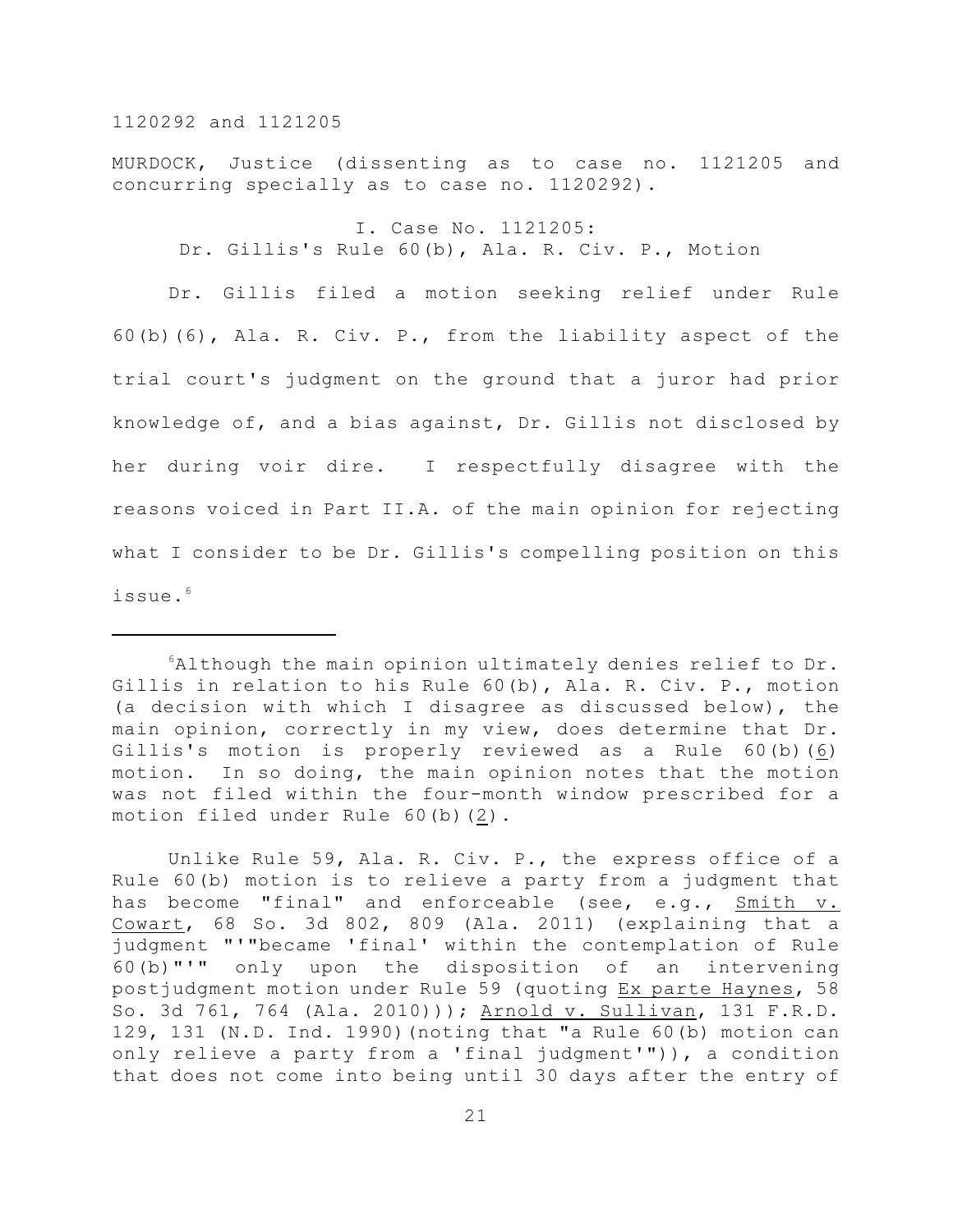The main opinion appears to reference two separate reasons for upholding the trial court's denial of Dr. Gillis's Rule 60(b)(6) motion. It begins its analysis with the

The trial court entered a judgment on June 18, 2012. Within 30 days thereafter, Dr. Gillis filed a postjudgment motion under Rule 59. The trial court ruled on that motion on October 30, 2012. Dr. Gillis's Rule 60(b) motion was filed on March 15, 2013, approximately four and one-half months after October 30. Given the particular procedural history of this case, including the lack of any basis for suspending the finality of the trial court's October 30 judgment, the main opinion is correct to the extent it indicates that Dr. Gillis's motion was not filed within four months of the date of that judgment.

Irrespective of the timing of its filing, however, I question whether Dr. Gillis's motion goes to the issue of "newly discovered evidence" within the meaning of Rule 60(b)(2), given that it speaks to the procedural unfairness of the proceeding and not to evidence relating to the merits of the action. See § 12-13-11(a), Ala. Code 1975 (identifying as separate grounds for postjudgment relief "newly discovered evidence," on the one hand, and "irregularity in the proceedings" and "[m]isconduct of the jury," on the other hand); cf. Ex parte Pierce, 851 So. 2d 606 (Ala. 2000) (holding that a claim of juror misconduct raised in a postconviction petition shall not be treated as a claim of newly discovered evidence under Rule 32.1(e), Ala. R. Crim. P.).

a judgment (see, e.g., Crisco v. Crisco, 294 Ala. 168, 313 So. 2d 529 (1975) (noting that a judgment remained within the breast of the court for 30 days, during which it could be set aside on the court's own motion)). Further, a timely filed Rule 59(e) motion, which by definition is one filed within that 30-day period, suspends the finality of the judgment for purposes of both the availability of, and the time limitations upon, relief under various provisions of Rule 60(b). E.g., Arnold v. Sullivan, supra.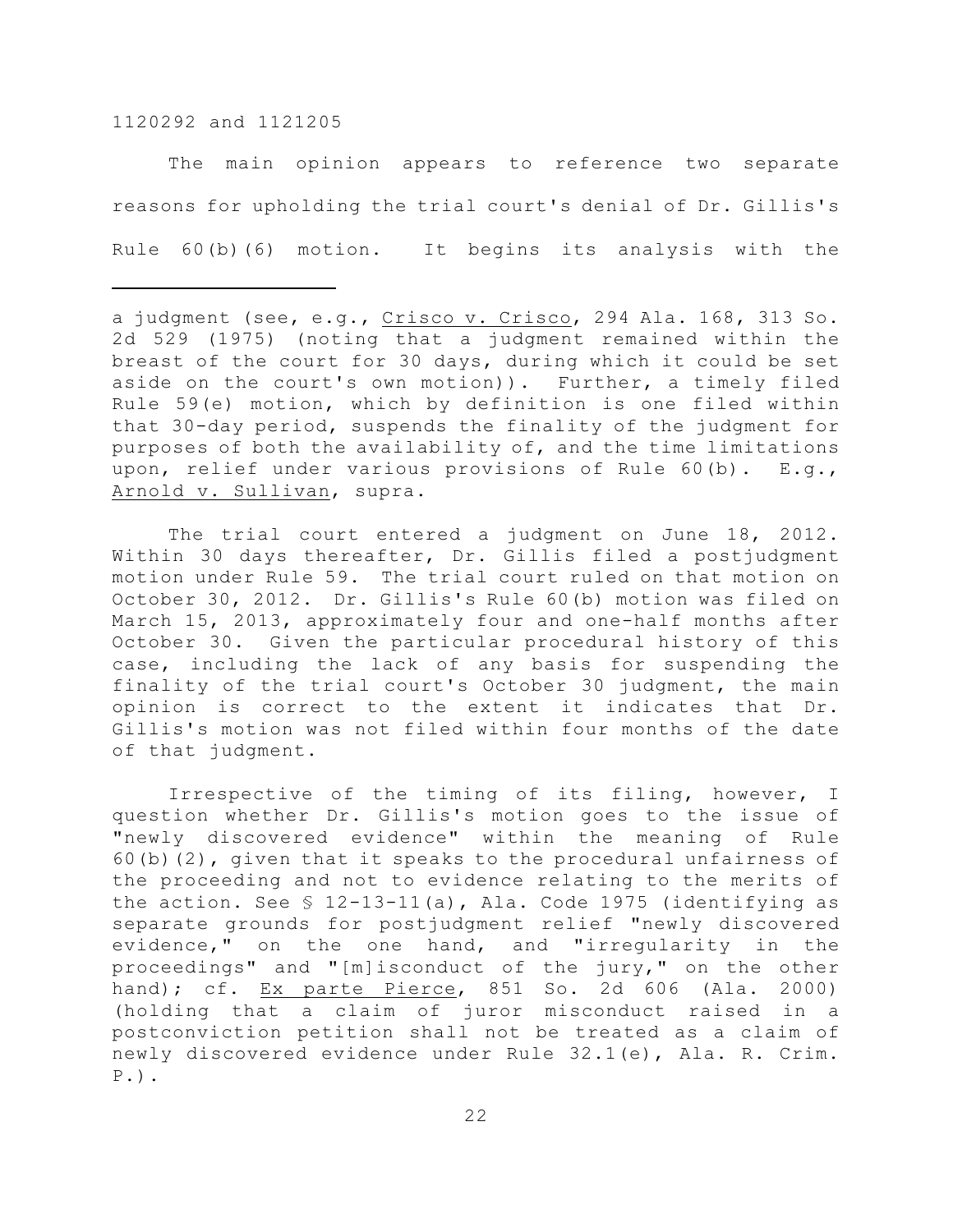following statement describing the issue that must be decided in this appeal:

"We must consider whether Dr. Gillis had access to the information on the juror before the judgment became final so that, if Dr. Gillis had done everything reasonably within his power, he could have discovered the information at that time. '[R]elief [pursuant to Rule 60(b)] should not be granted to a party who has failed to do everything reasonably within his power to achieve a favorable result before the judgment becomes final; otherwise, a motion for such relief from a final judgment would likely become a mere substitute for appeal and would subvert the principle of finality of judgments.' Osbom v. Roche, 814 So. 2d 811, 818 (Ala. 2001)."

 $So. 3d at .$ 

After framing the above-stated procedural and timing issue, however, the main opinion proceeds to address, not the timeliness of Dr. Gillis's discovery and presentation of evidence of the juror's bias, but the substantive merits of the bias issue raised by that evidence. In the same paragraph quoted above, the main opinion suggests that this Court must defer to a conclusion by the trial court as to the substantive issue of the juror's bias, stating: "The record reflects that the trial court considered conflicting affidavits concerning the extent of Dr. Gillis's treatment of the juror's husband and whether the juror had ever spoken disparagingly about Dr.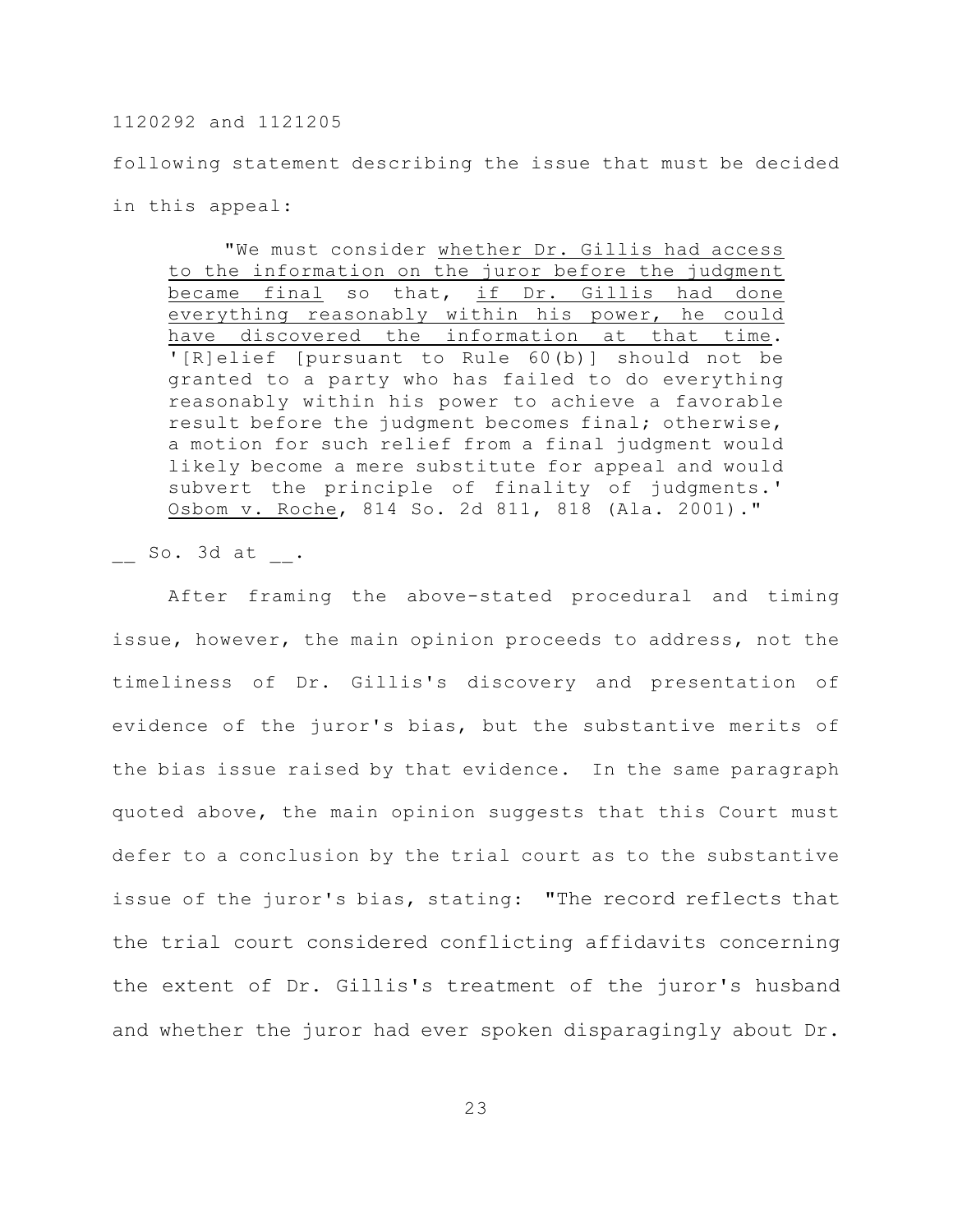Gillis at any time." \_\_\_\_\_ So. 3d at . Apparently on this basis, the main opinion then concludes that Dr. Gillis has failed to meet his burden of proof.

My problem with the rationale upon which the main opinion ultimately rests its affirmance of the trial court's judgment is simply this: The trial court actually did not consider the conflicting affidavits referenced. That is, the trial court did not decide which of those affidavits was more persuasive or, in turn, reach the substantive issue of bias by the juror as to which those affidavits "conflict." Instead, the trial court's reason for rejecting Dr. Gillis's motion for relief under Rule 60(b)(6) was in fact the procedural/timing issue initially noted above. The trial court explained its own reasoning as being that Dr. Gillis had "'not established that he did everything reasonably within his power to discover the information upon which his motion is based and obtain relief from the verdict before the judgment entered thereon became final.'" So. 3d at (quoting trial court's order). In other words, the trial court did not consider or decide between the dueling versions of the facts relating to whether the juror did in fact have an undisclosed foreknowledge of and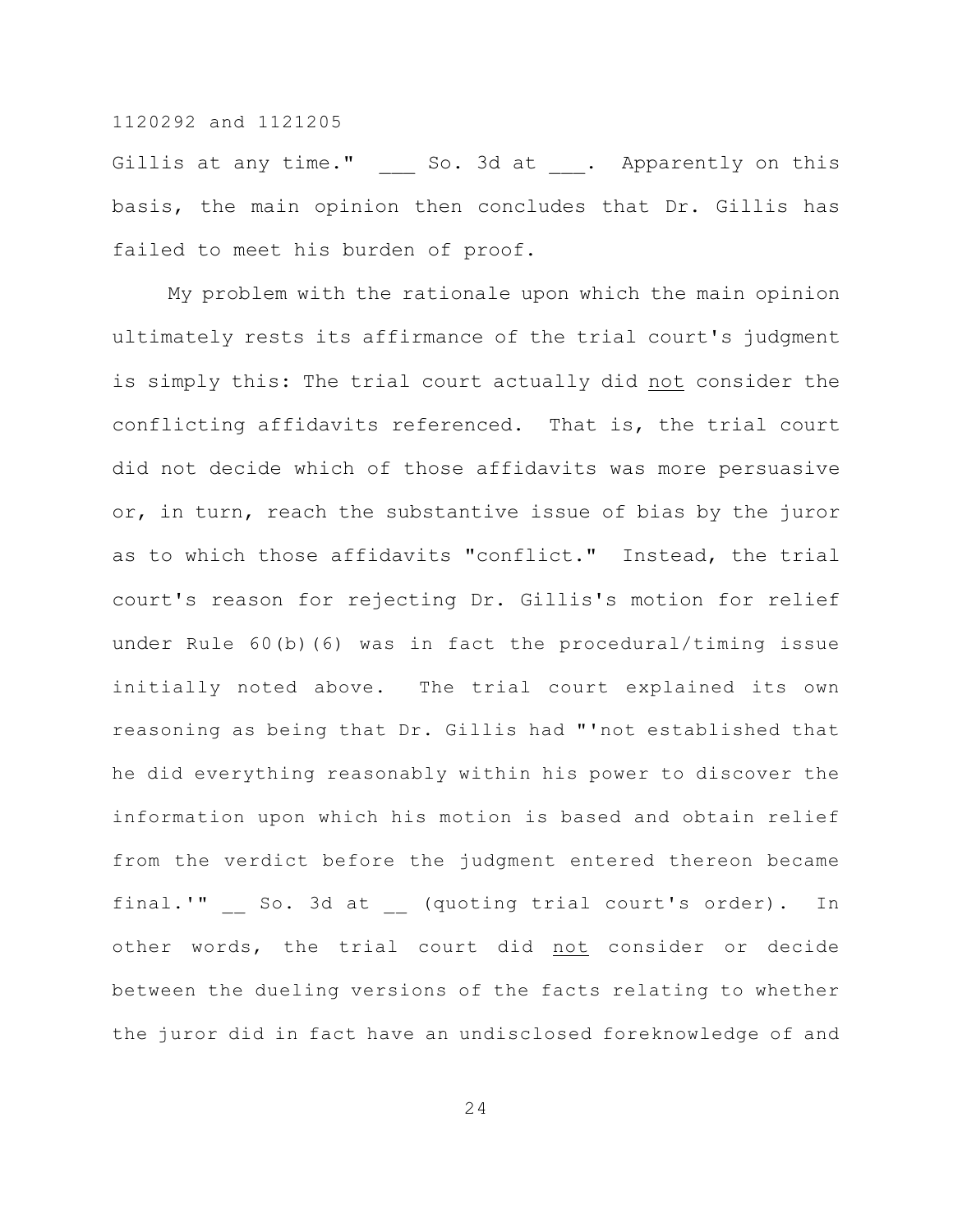a bias against Dr. Gillis. Instead, the trial court merely concluded that Dr. Gillis did not seek out and discover the facts alleged in his Rule 60(b)(6) motion in a timely manner and, in turn, did not file that motion in a timely manner (a ground I will address further below).

As to the merits of the substantive issue of nondisclosure and bias, the "evidence" is not ore tenus evidence that would prevent its initial consideration by this Court. First, it is plain on the face of the trial transcript -- indeed it is undisputed by the plaintiff -- that the juror made no disclosures during voir dire in response to multiple questions that should have elicited any foreknowledge by her of Dr. Gillis. The question whether those nondisclosures represent any impropriety, then, turns only on whether there was anything to disclose. As to this issue, the only evidence either party chose to present to the trial court was in the form of written affidavits. Because this Court is as capable as the trial court of reading those affidavits, I question why we should not proceed to do so and decide the issue.<sup>7</sup>

<sup>&</sup>lt;sup>7</sup>It is true that a trial judge generally is in a better position to judge the likelihood of prejudice resulting from juror misconduct during voir dire. This is true, however, largely because of the need in most cases for the judge to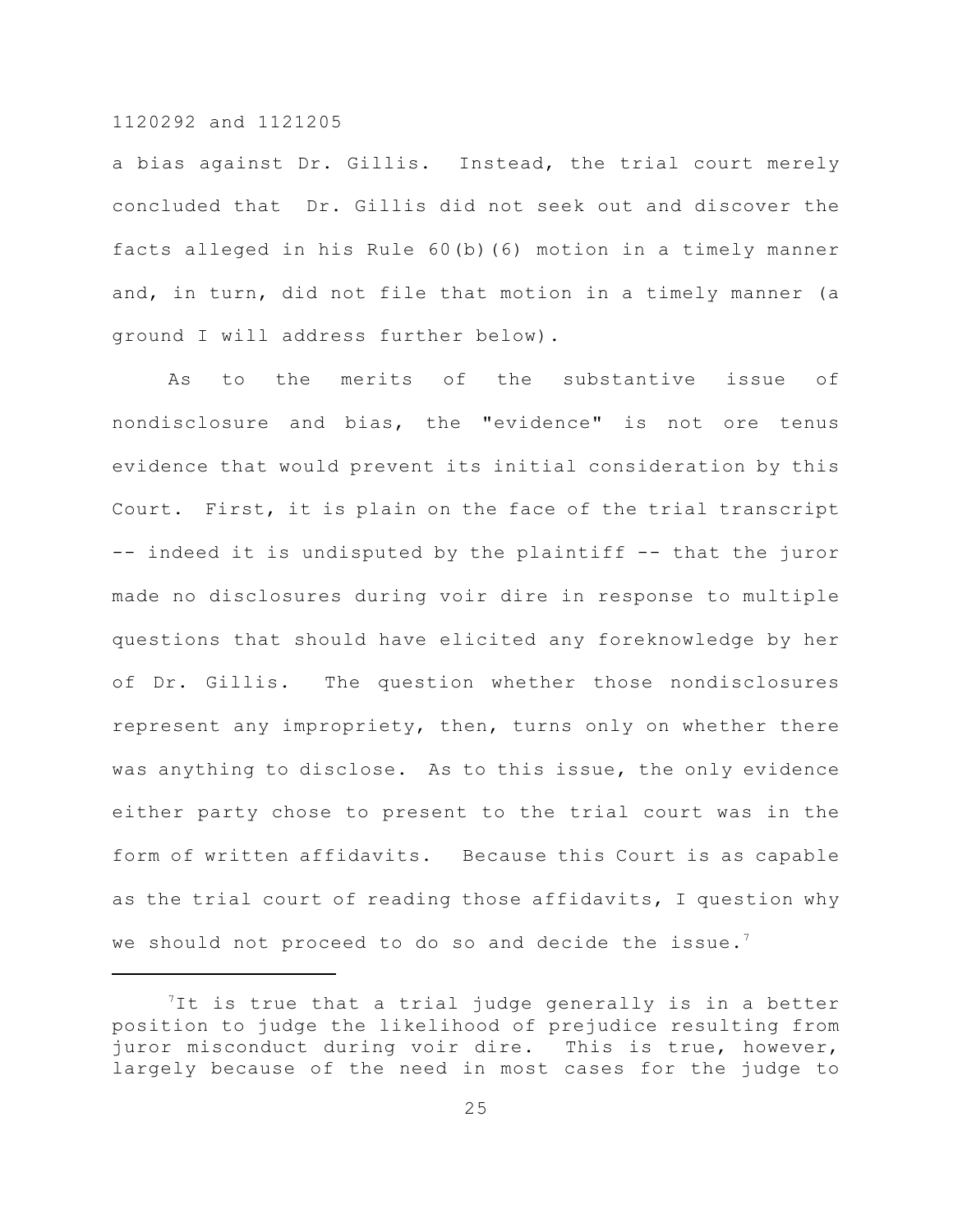assess the ore tenus answers given by jurors in response to questions posed during voir dire:

> "'The trial court was able to observe the mannerisms, inflections in voice, and other characteristics of the jurors whose answers were at issue -- in other words, things that could reflect upon the jurors' credibility but that are beyond this Court's inherently limited ability to review by appellate transcript ....'"

Hood v. McElroy, 127 So. 3d 325, 340 (Ala. 2011) (quoting Colbert Cnty.-Northwest Alabama Healthcare Auth. v. Nix, 678 So. 2d 719, 723 (Ala. 1995)).

There are two aspects of this case that make this general rule inapplicable here. First, as noted above, the trial court did not make any findings of probable prejudice; it did not consider the substance of the affidavits or compare the "facts" in them to the answers given by the juror during voir dire. It instead decided the matter on a procedural basis, finding that Dr. Gillis had failed to prove that his motion was timely.

Second, and as also noted, the voir dire questions and lack of responses in this case are undisputed, there are no assessments to be made of the juror's answers, and the "probable prejudice" is undeniable if the "facts" in the affidavits submitted by Dr. Gillis are to be taken as true. Because ore tenus testimony would not be involved in assessing those affidavits, I see no reason why the trial court would be better positioned than this Court to discern the credibility of the competing testimony as it now exists in this case.

Of course, nothing would prevent us from remanding the case with instructions for the trial court to conduct a hearing for the purpose of receiving and considering live testimony from available witnesses. On the record currently before us, however, and given the particular manner in which the issue is presented in this case, I see no basis for giving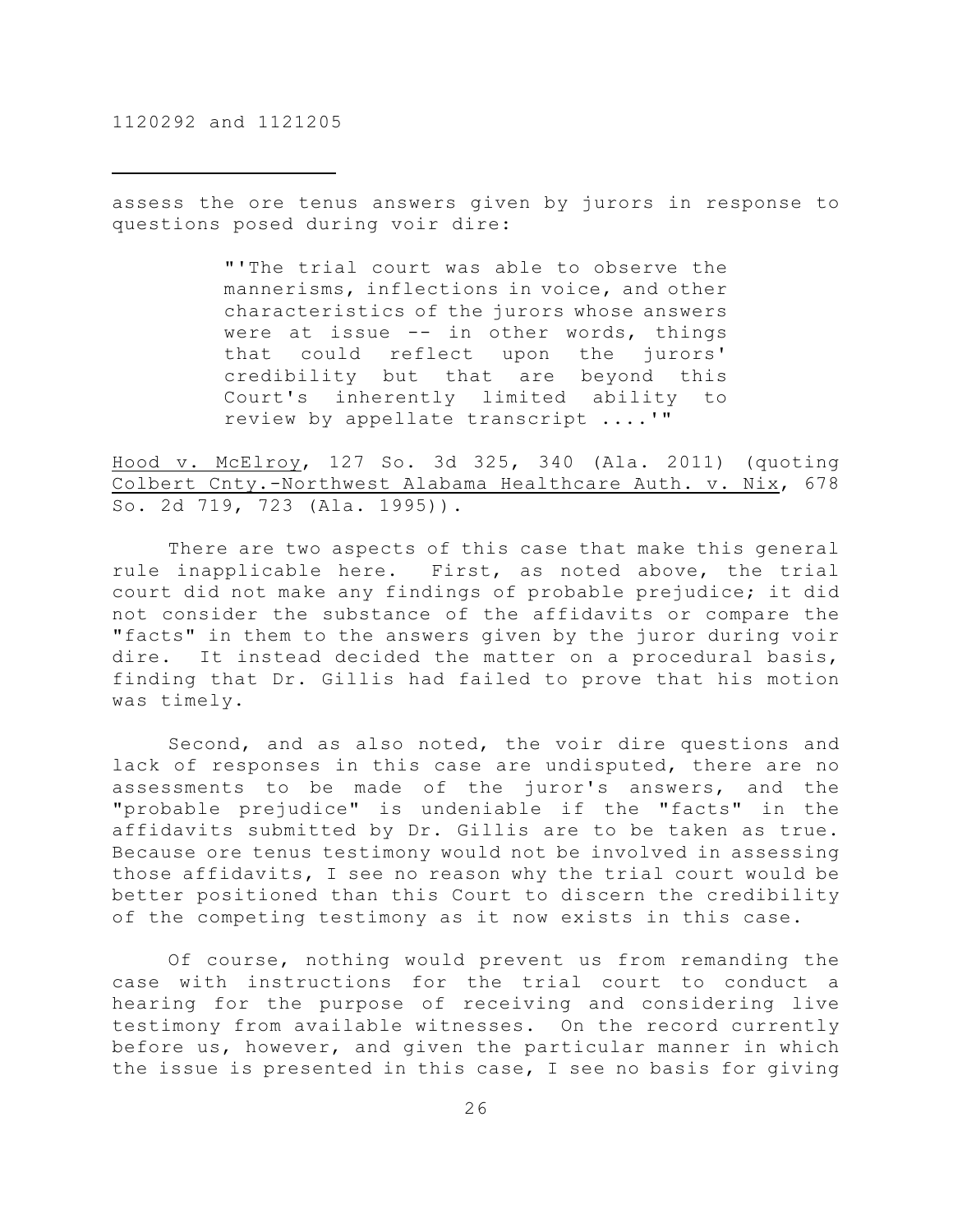In the absence of a hearing and the receipt of live testimony from the witnesses, it appears to me that the detail presented, and the employment risks faced by the affiants who testified on behalf of Dr. Gillis, make for a compelling conclusion in his favor. Dr. Gillis submitted affidavit testimony from two women who were work-place subordinates of the juror's and whose affidavits corroborated one another. One of these affiants testified as follows:

"5. I would estimate that on at least twenty occasions between 2007 and June 11, 2012, it [was] necessary for me to leave my work during a work day to go to an appointment at Dr. Gillis' office. On most of these occasions, I would tell [the juror] that I had an appointment at Dr. Gillis' office and that I would need to be off from work to attend those appointments. On other of these occasions, I would tell [the juror] that I needed to be away from work for a short time for personal reasons.

"6. I would estimate that on at least fifty percent of the occasions prior to June 11, 2012, when I told [the juror] that I needed to attend an appointment at Dr. Gillis' office, [the juror] has made negative comments about Dr. Gillis. The last such occasion that I remember occurred in 2012, before June 11, 2012.

"7. An example of the kind of negative comment [the juror] made about Dr. Gillis was calling him a 'quack.' On one occasion, when I was discussing with

deference to the trial court.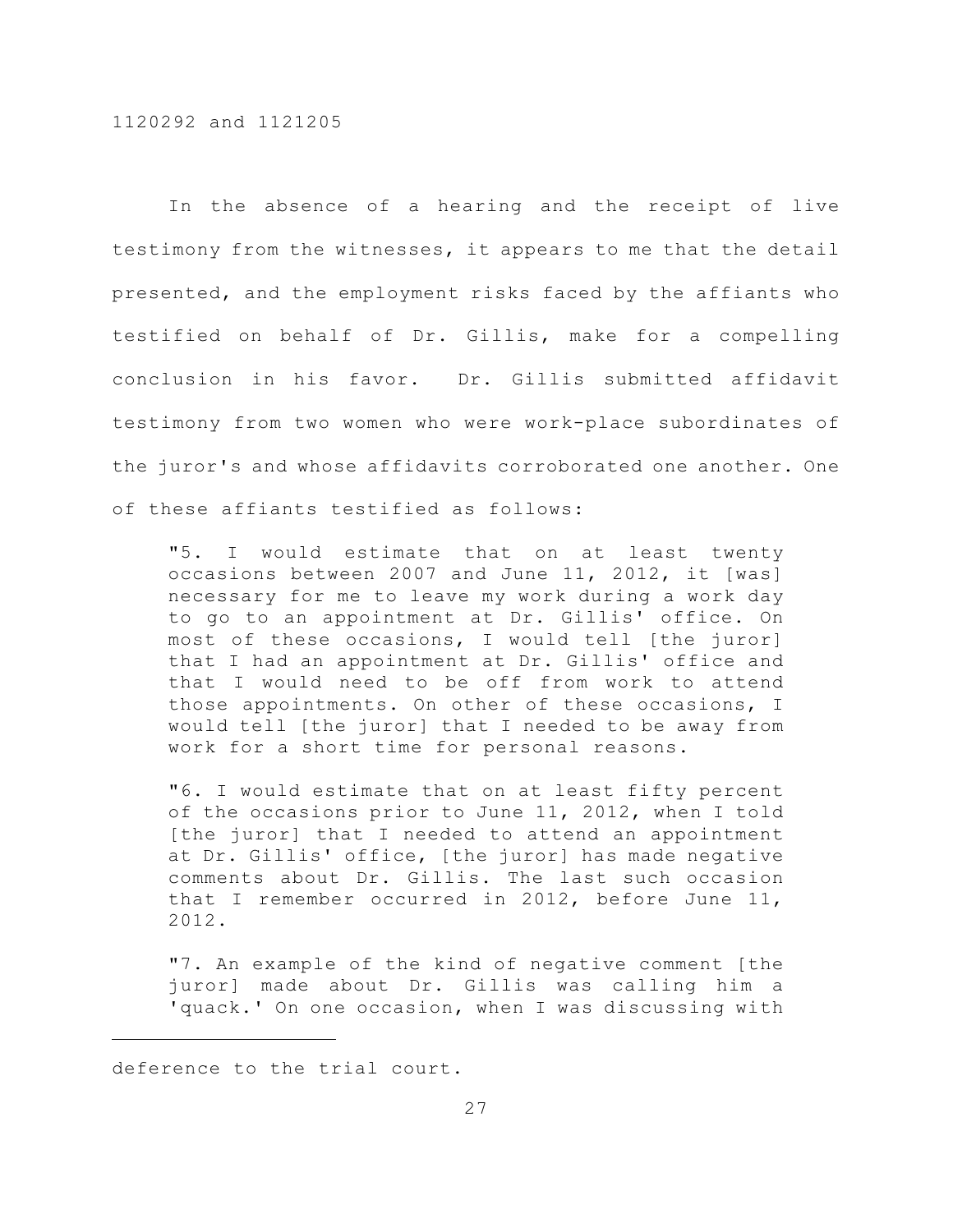[the juror] my being treated by Dr. Gillis, [the juror] said that the only thing wrong with me was the doctor I was seeing. On at least five other occasions, [the juror] told me that I needed to get a different doctor.

"8. In or around 2007,I was having problems with my heart. Dr. Gillis ordered a stress test for me. I mentioned this to [the juror]. [The juror] then explained to me why she did not like Dr. Gillis. Specifically, [the juror] told me that years before, her husband had been to see Dr. Gillis and had complained to Dr. Gillis that he ... was having pain in his stomach or abdominal area. [The juror] told me that Dr. Gillis had sent [her husband] home, and that shortly thereafter, [her husband] had to be seen by another doctor and had to have surgery to remove his gallbladder. [The juror] said Dr. Gillis had failed to timely and properly diagnose [her husband's] condition.

"9. I cannot remember the exact dates of the occasions on which [the juror] made all of the comments, but I do recall that [the juror] made these kinds of negative comments about Dr. Gillis so many times that eventually, instead of telling [the juror] that I needed to be away from work to attend an appointment at Dr. Gillis' office, I began telling [the juror] that I needed to be away from work for personal reasons, I do not recall the specific date of the last time that [the juror] made negative comments about Dr. Gillis prior to June 11, 2012, but I do recall that [the juror] did ma[k]e negative comments about Dr. Gillis in 2012 prior to June of 2012."

Turning now to the trial court's stated reason for denying Dr. Gillis Rule 60(b)(6) relief, I am not sure what it is that Dr. Gillis should have done differently. Neither the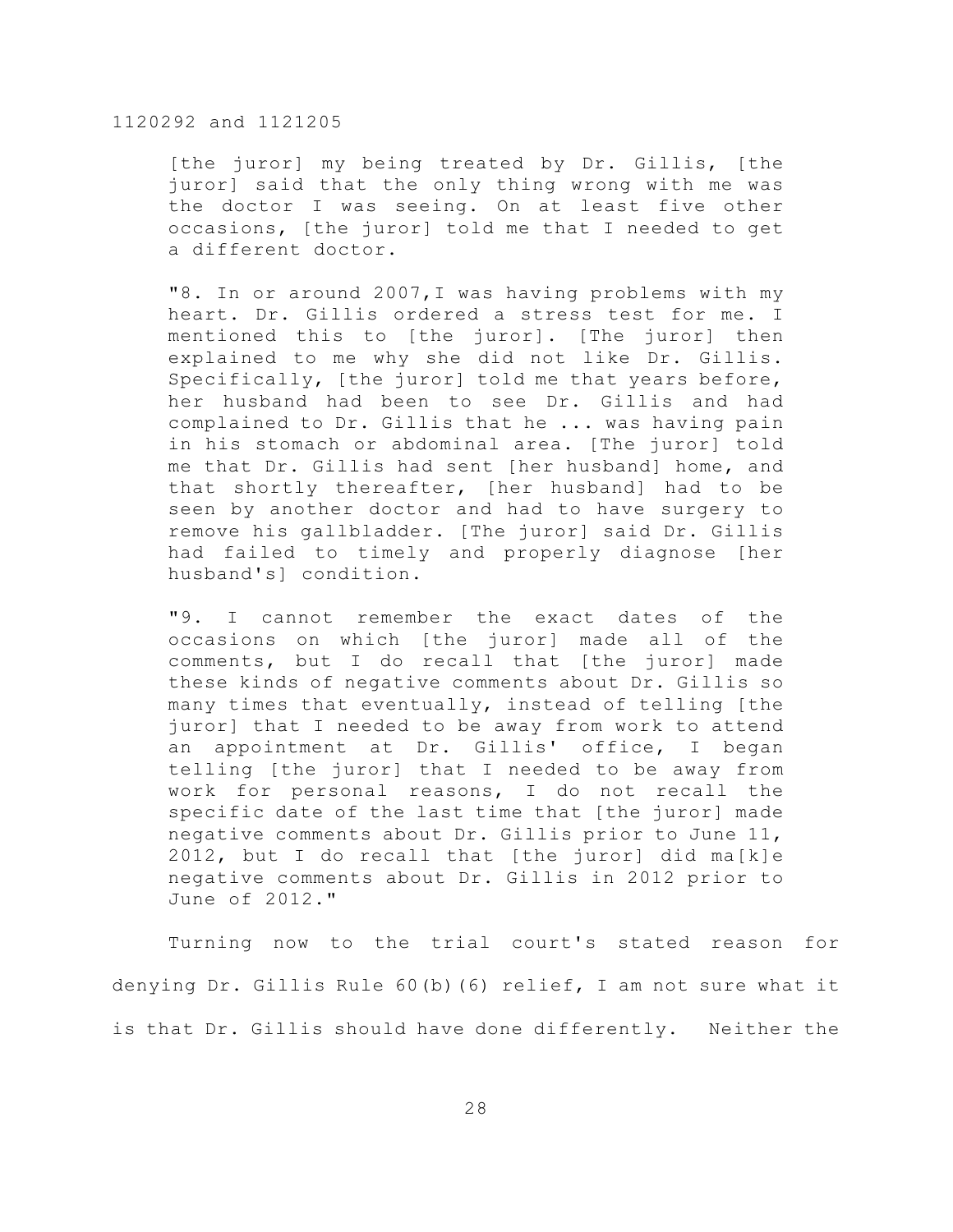trial court nor the main opinion tell us specifically what more would have been needed for Dr. Gillis to "'establish[] that he did everything reasonably within his power to discover the information upon which his motion is based and obtain relief from the verdict before the judgment entered thereon became final.'" $^8$  \_ So. 3d at \_.

First and foremost, it is undisputed that the attorneys for both parties engaged in ample voir dire questioning designed to ferret out any foreknowledge by the juror of Dr. Gillis. Among other questions, the venire was asked: "Do you know Dr. Gillis?"; "Have any of you, or your immediate family members been a patient at any time of Dr. Gillis?"; "Any of you, any member of your immediate family or any of the providers at Lister Healthcare where you felt they did something wrong or caused you or members of your family harm?"; and "Is there anyone that feels as though you have

 ${}^{\circ}$ The trial court's approach appears to assume incorrectly that the plaintiff bears no burden to support his assertion that Dr. Gillis did not timely move for postjudgment relief. Dr. Gillis made an adequate showing that he acted timely; it does not fall to him to disprove all other possibilities of ways in which he might have been able to acquire the information at issue even sooner than he did, especially since neither the plaintiff nor the trial court is able to articulate or to make any showing as to what more Dr. Gillis should have done.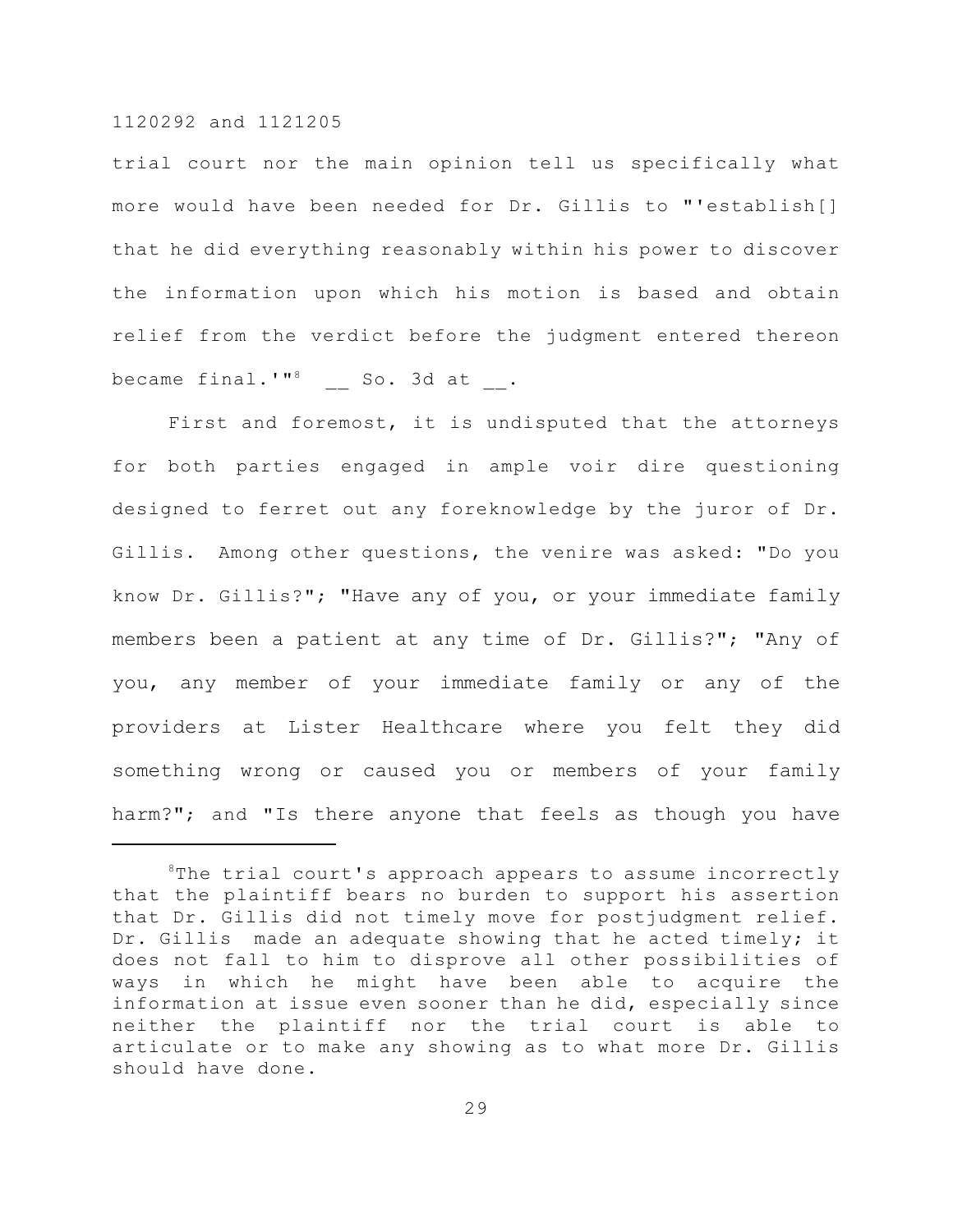some information that you need to give knowing what type of case this is that you have not been able to give because [the attorney for the opposing party] and I did not ask the right question?" The juror did not respond affirmatively to any of these questions.

This Court has been clear: a litigant must be able to rely upon the information the members of the venire provide in voir dire. "'[T]he parties in a case are entitled to true and honest answers to their questions on voir dire, so that they may exercise their peremptory strikes wisely.'" Ex parte Dixon, 55 So. 3d 1257, 1260 (Ala. 2010) (quoting Ex parte Dobyne, 805 So. 2d 763, 771 (Ala. 2001)). "The fairness of our jury system ... depends on such answers." Dunaway v. State, [Ms. 1090697, April 18, 2014] \_\_ So. 3d \_\_, \_\_ (Ala. 2014).

The observations made by this Court in Ex parte Harrison, 61 So. 3d 986, 990-91 (Ala. 2010), a criminal case, are equally applicable here:

"The State contends ... that Harrison failed to explain in his Rule 32[, Ala. R. Crim. P.,] petition why he could not have reasonably discovered the alleged juror misconduct in time to assert that claim in his motion for a new trial or on appeal.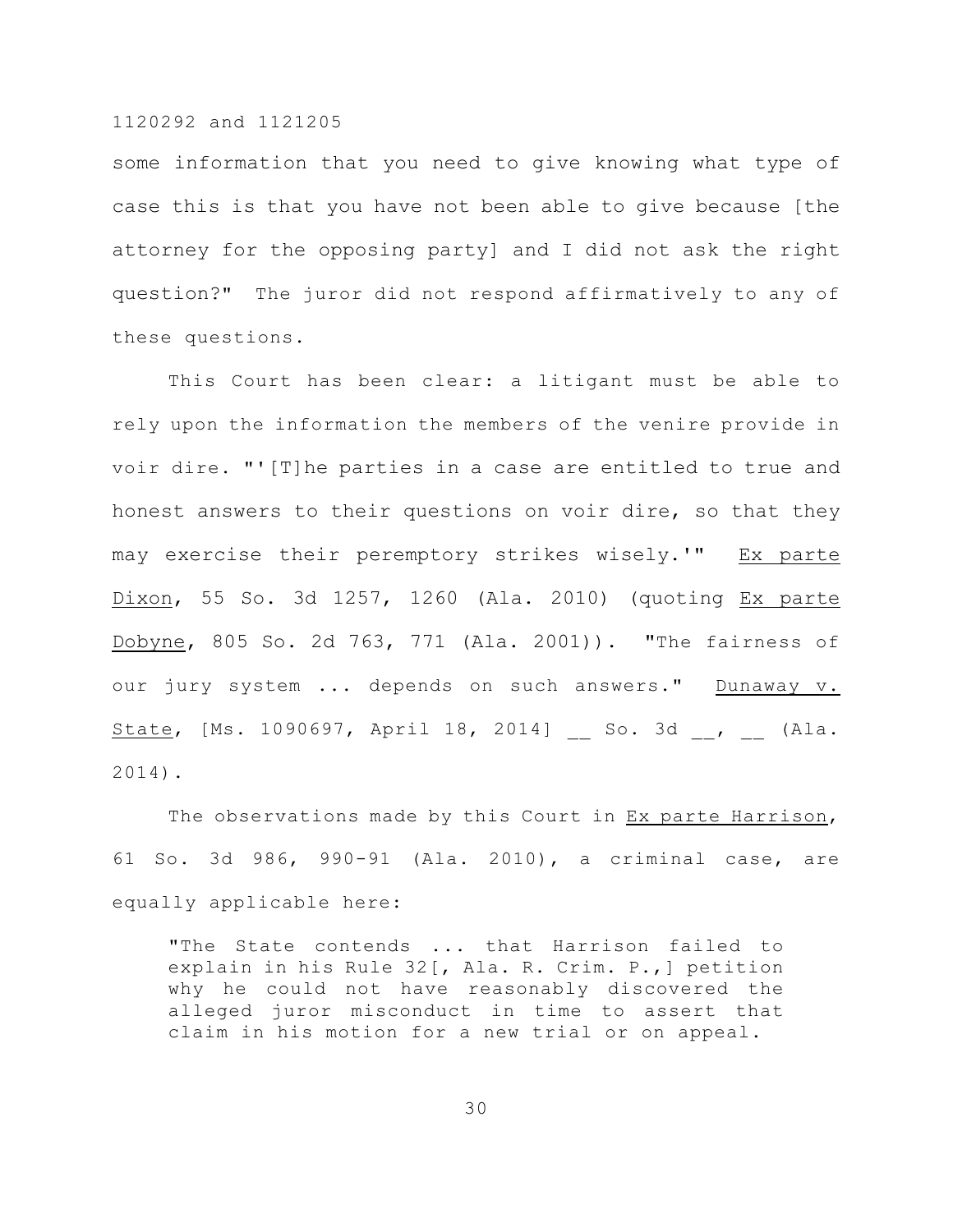"As we indicated in [Ex parte] Burgess, [21 So. 3d 746 (Ala. 2008),] however, the very nature of juror misconduct is such that a defendant typically will not be aware that there is any misconduct to be discovered. Placing a requirement on a defendant to uncover any and all possible juror misconduct without reason to know what type of misconduct the defendant might be looking for or, in fact, whether any misconduct occurred, would require criminal defendants to embark on a broad-ranging fishing expedition at the conclusion of every criminal trial or waive the right to complain of any juror misconduct the defendant might ultimately discover. Moreover, when it comes to voir dire examination of jurors, the defendant has every right to expect that jurors will provide truthful and accurate responses. ... As in Burgess, there is no evidence in the record indicating that Harrison should have been aware before he filed his motion for a new trial or his direct appeal that some jurors had provided untruthful or inaccurate answers during voir dire examination."

Of course, the foregoing is not to say that upon being put on notice after trial of the possibility that a juror had not been forthcoming in response to voir dire questioning, a litigant such as Dr. Gillis has no obligation to act reasonably promptly to investigate the issue and to bring it to the court's attention once the investigation reveals a sufficient basis for doing so. Again, however, neither the trial court nor the main opinion explains what Dr. Gillis should have done differently in this regard. Dr. Gillis gave undisputed testimony in his affidavit that he became aware of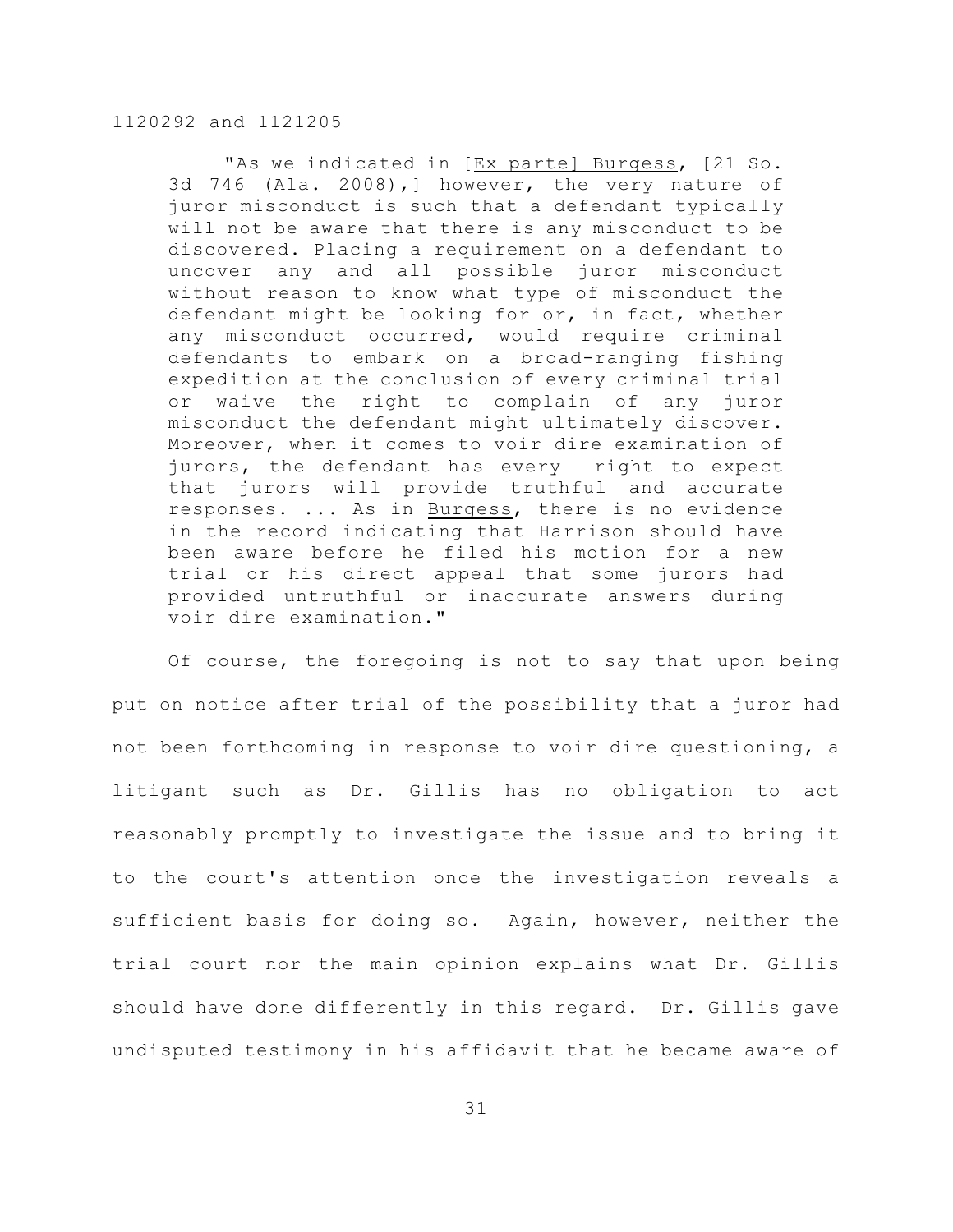the juror's foreknowledge of him and her alleged bias toward him only after he had filed his first appeal in case no. 1120292 on December 7, 2012. Dr. Gillis also gave undisputed testimony by affidavit that he had no access to the medical records from his prior practice that would have revealed his treatment of the juror's husband. It is apparent that, after being made aware of the juror's alleged bias, Dr. Gillis's attorneys proceeded to investigate what Dr. Gillis had been told pertaining to the juror. Over the next several weeks, they obtained affidavits from two of the juror's subordinates that, if given credence, would present a compelling case of juror bias. Armed with these affidavits, the attorneys then filed a motion for Rule 60(b)(6) relief on March 15, 2013. That is, the record appears to reflect that Dr. Gillis took reasonable and prompt steps to learn of juror bias and filed his motion reasonably promptly after learning of evidence that the juror was biased against him and had not been forthcoming in her answers to voir dire questions and then conducting a reasonable investigation into the same.<sup>9</sup>

<sup>&</sup>lt;sup>9</sup>"'What constitutes a "reasonable time" depends on the facts of each case, taking into consideration the interest of finality, the reason for the delay, the practical ability to learn earlier of the grounds relied upon, and the prejudice to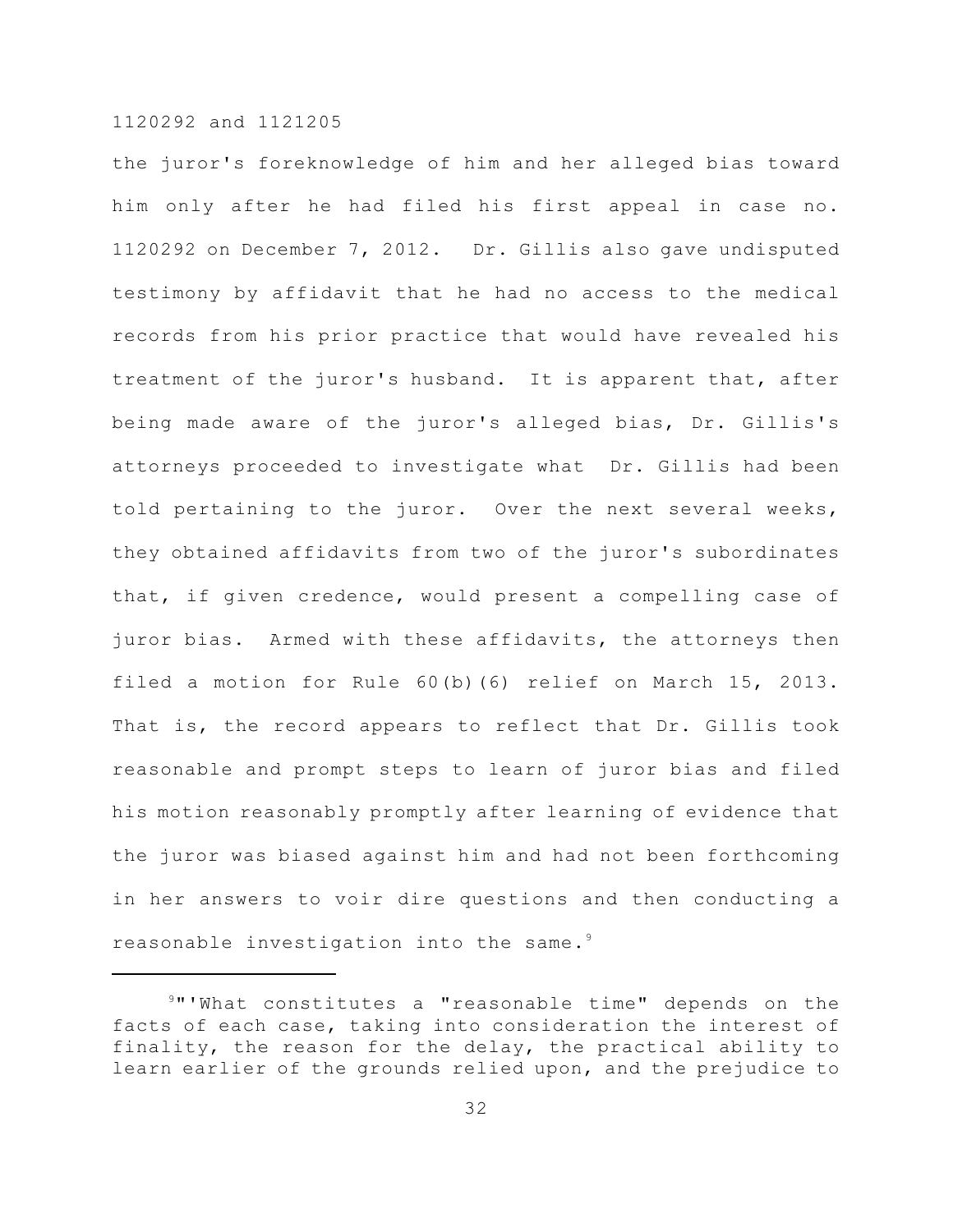Given the foregoing, I find no basis for the trial court's conclusion that Dr. Gillis failed to prove that he could not have discovered the information that was the basis for his motion before the judgment became final. At the very least, given the nature of the issue presented and the lack of any evidence indicating that Dr. Gillis had cause to look behind the juror's voir dire answers, Dr. Gillis proved all he needed to prove to make out a prima facie case of timeliness on his part. The plaintiff cannot simply contend that there is some unidentified further, or sooner, action for which Dr. Gillis should be held responsible. In the face of the "case" made by Dr. Gillis, the position taken by the plaintiff (and the trial court) amounts to expecting someone in Dr. Gillis's position to disprove all other possibilities, i.e., to prove a negative. The plaintiff (and the trial court) must at least articulate for us what further action should have been taken by Dr. Gillis and present evidence thereof sufficient to have shifted the ultimate burden of proof as to that issue to Dr. Gillis. They did neither here.

other parties.'" Ex parte Hicks, 67 So. 3d 877, 880 (Ala. 2011) (quoting Ex parte W.J., 622 So. 2d 358, 361 (Ala. 1993)).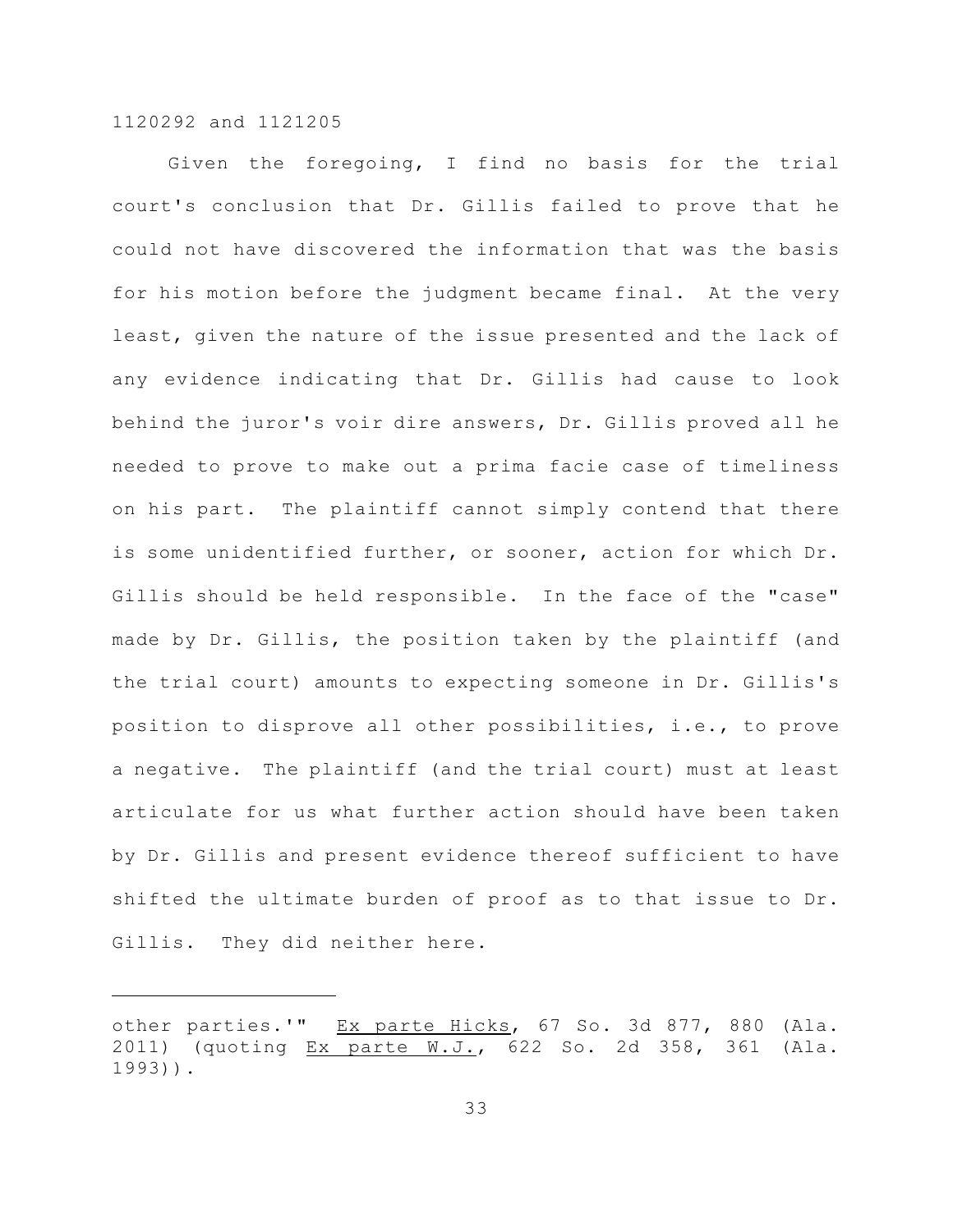# II. Case No. 1120292

#### A. Preliminary Matters

Although I disagree for the reasons stated above with the main opinion's decision to deny Dr. Gillis relief in the form of a new trial as to the issue of liability, I agree with the main opinion in the separate appeal as to the need for the trial court to reassess the award of punitive damages if a new trial on liability is not to be had. I agree with the main opinion that only Dr. Gillis's assets and his portion of the assets he holds jointly with his wife should be considered on remand. I would add that I find problematic as a basis for the award made here the trial court's statement that Dr. Gillis "has a significant net worth." The ambiguous nature of this finding deprives it of any significance as a basis for appellate review of the specific award actually made. One million dollars undoubtedly would be considered by many as a "significant net worth," but it presumably would not provide a basis for a \$5 million punitive-damages award.

# B. Overruling Boudreaux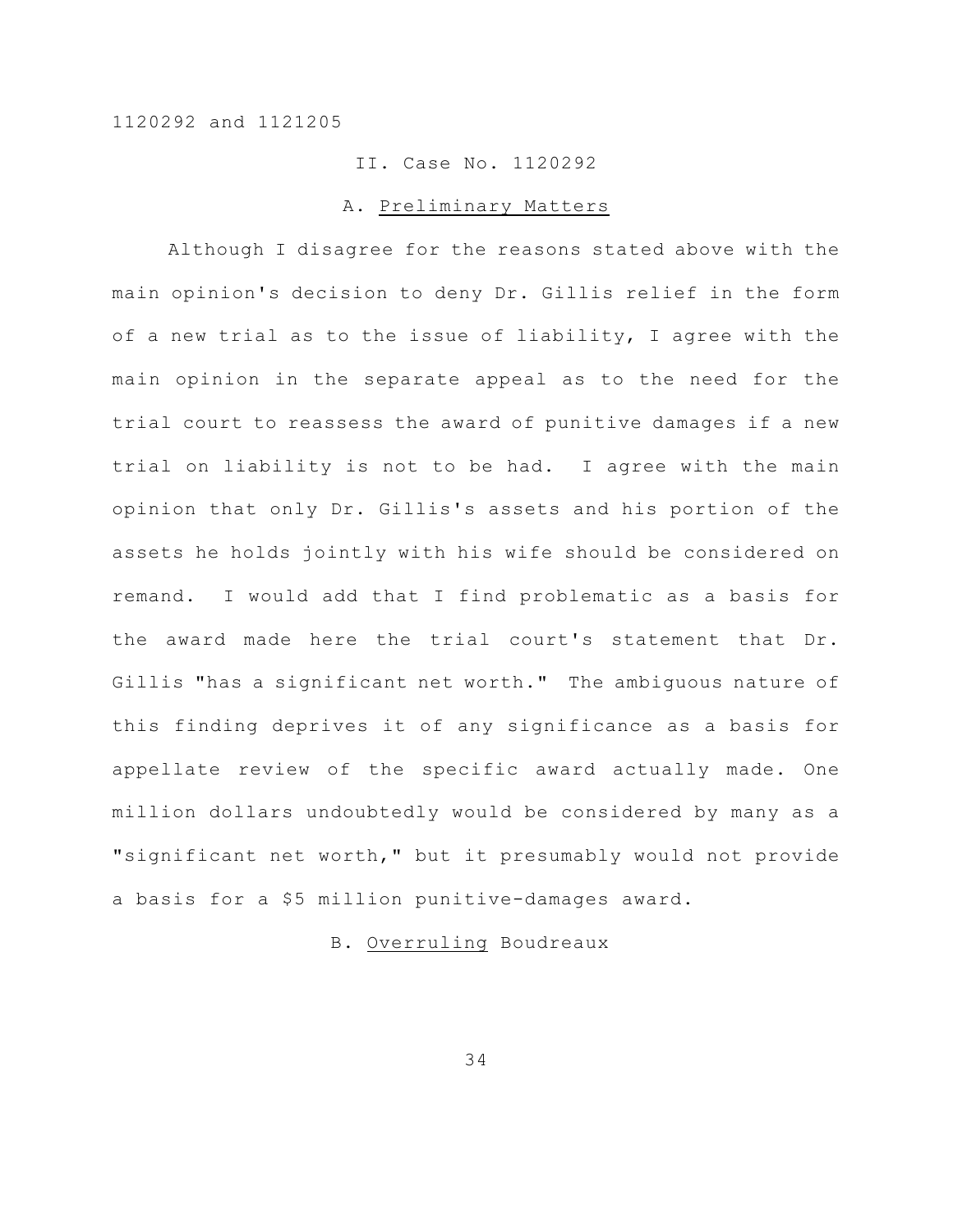Consistent with my concurrence in case no. 1120292, I fully agree that Boudreaux v. Pettaway, 108 So. 3d 486 (Ala. 2012), should be overruled. In his special writing, Justice Shaw disagrees with overruling Boudreaux, stating that he finds the reasons given in the main opinion for doing so insufficient. I write to further explain my reasons for concurring in this portion of the main opinion.

Deciding on an amount of punitive damages to be awarded based on what a defendant might or might not be able to collect some day from a third party as a result of some future, yet unfiled and unlitigated lawsuit –- a lawsuit that may never be filed or survive to a judgment or settlement – requires improper speculation by the court. As noted below, especially problematic is the fact that following such an approach necessarily injects a circularity of reasoning that logically would support an award of any amount a judge might select.

The decision in Boudreaux was based on this Court's 1993 decision in Mutual Assurance, Inc. v. Madden, 627 So. 2d 865 (Ala. 1993), a case that did indeed reference the possibility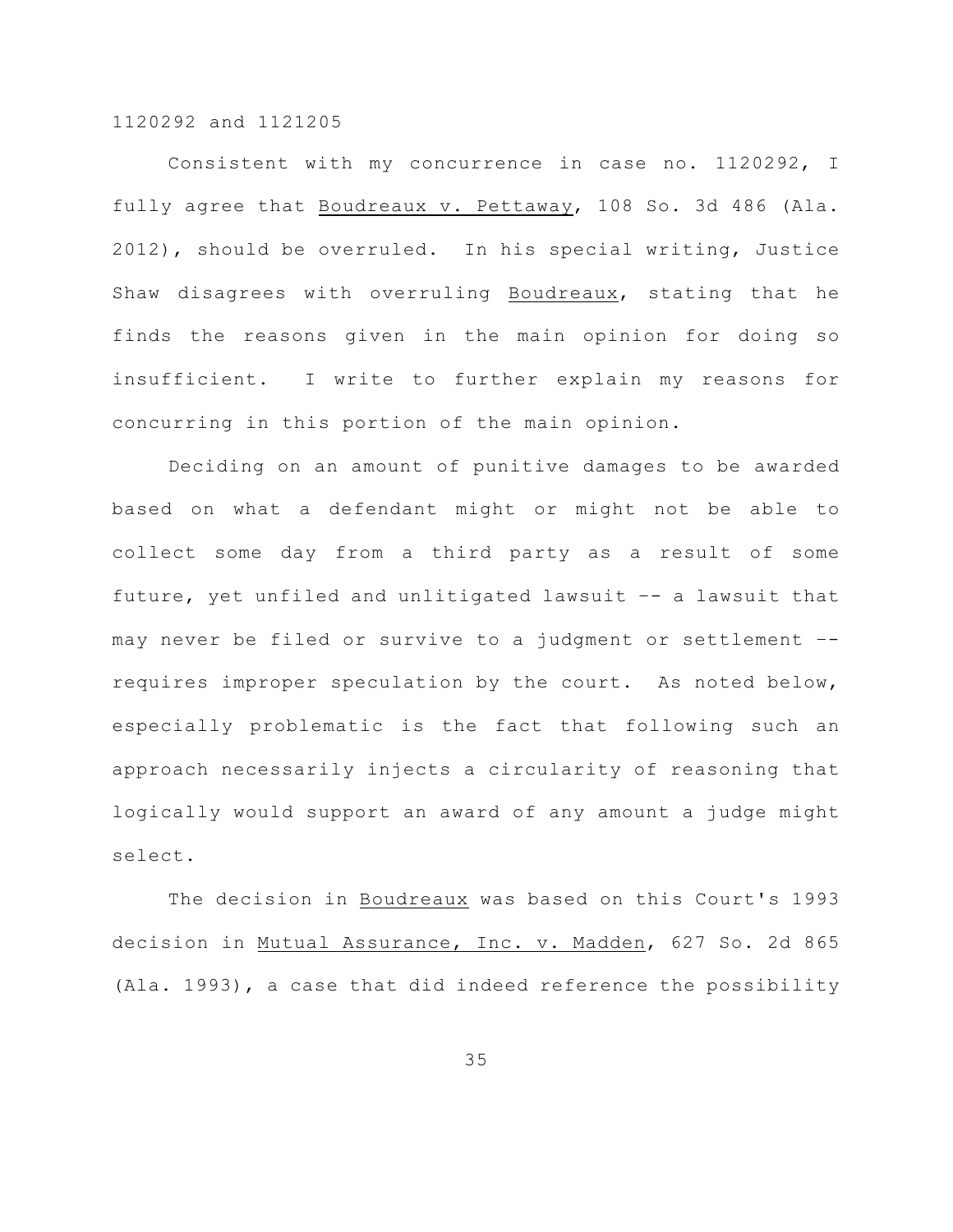of assessing a physician's wealth (for purposes of setting a punitive-damages award) on a possible future recovery by the physician against his liability insurer on a bad-faith claim. The statement in Madden referencing such an approach, however, was expressly recognized therein as dictum. Other than this Court in Boudreaux, no court -- federal or state -- has allowed such an approach in the 21 years since Madden was decided. In their amicus curiae brief filed in this Court, the Medical Association of the State of Alabama offers the following common-sense arguments against the approach referenced in Madden:

"[The physician's insurer] ProAssurance was not a party to this matter and the issue of whether it acted negligently and/or in bad faith in failing to settle this case has not been properly presented to any court. Nonetheless, based on the trial court's ruling, Dr. Gillis' hypothetical claims against ProAssurance have essentially been reviewed and predetermined without ever having been filed or litigated. ProAssurance has not had any opportunity to present evidence in defense of such claims, nor has there been any enforceable ruling on this issue -- just the speculative and preliminary finding of the trial court."

After noting that the foregoing approach raises due-process concerns, the amicus brief continues: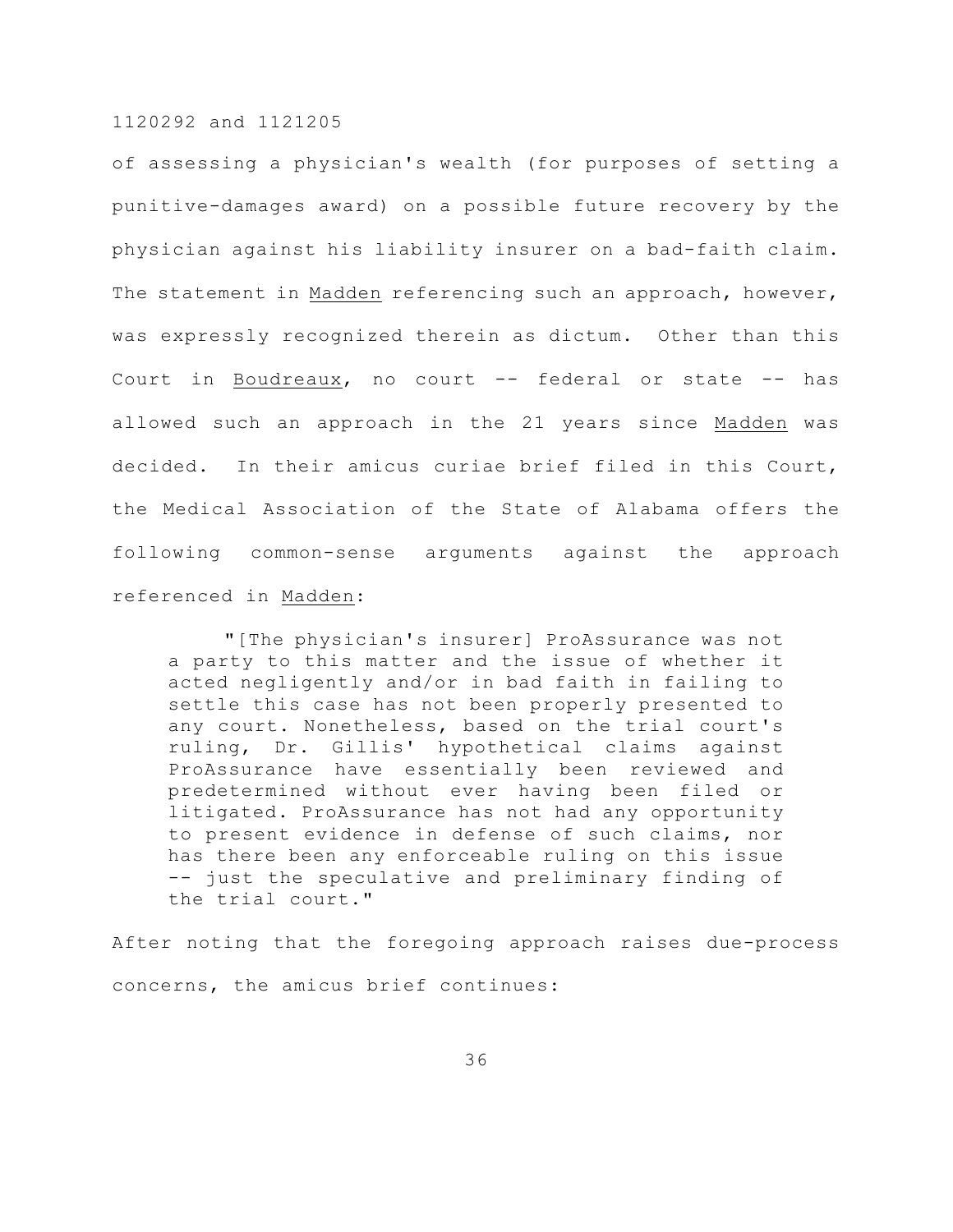"Second, the trial court's preemptive determination on this issue will now essentially force Dr. Gillis to file a lawsuit against his insurer, regardless of whether he wants to or not. ...

"....

"Another flaw in the reasoning of the trial court is that it failed to consider litigation expenses that the physician must bear in a bad faith action. As an example, Dr. Gillis likely would recover \$3,000,000 in his hypothetical bad faith action against his insurer if he prevails. Assuming he retains counsel on a contingency basis [and pays necessary expenses] ... the physician [ultimately] could be short as much as \$1,000,000 to \$1,300,000.

"Even more troubling, Dr. Gillis would have to take [a] position ... contrary to the position taken heretofore by Dr. Gillis, who maintained throughout the litigation (with ample evidentiary support and expert testimony) that he did not breach the standard of care as alleged by the Plaintiff. ...

"Indeed, Dr. Gillis[] ... would be acting at the behest of the Plaintiff[, who] has essentially forced his hand to pursue additional litigation in hopes that the trial court's post-judgment determination was correct and that the factfinder who ultimately reviews his future bad faith lawsuit agrees so that he can one day satisfy the judgment against him.

"[Finally], the Medical Association believes that the trial court's ruling should be reversed because it will continue to stand (along with the \$5,000,000 judgment) even if Dr. Gillis does not prevail in his hypothetical bad faith lawsuit, leaving him no recourse or way to 'correct' the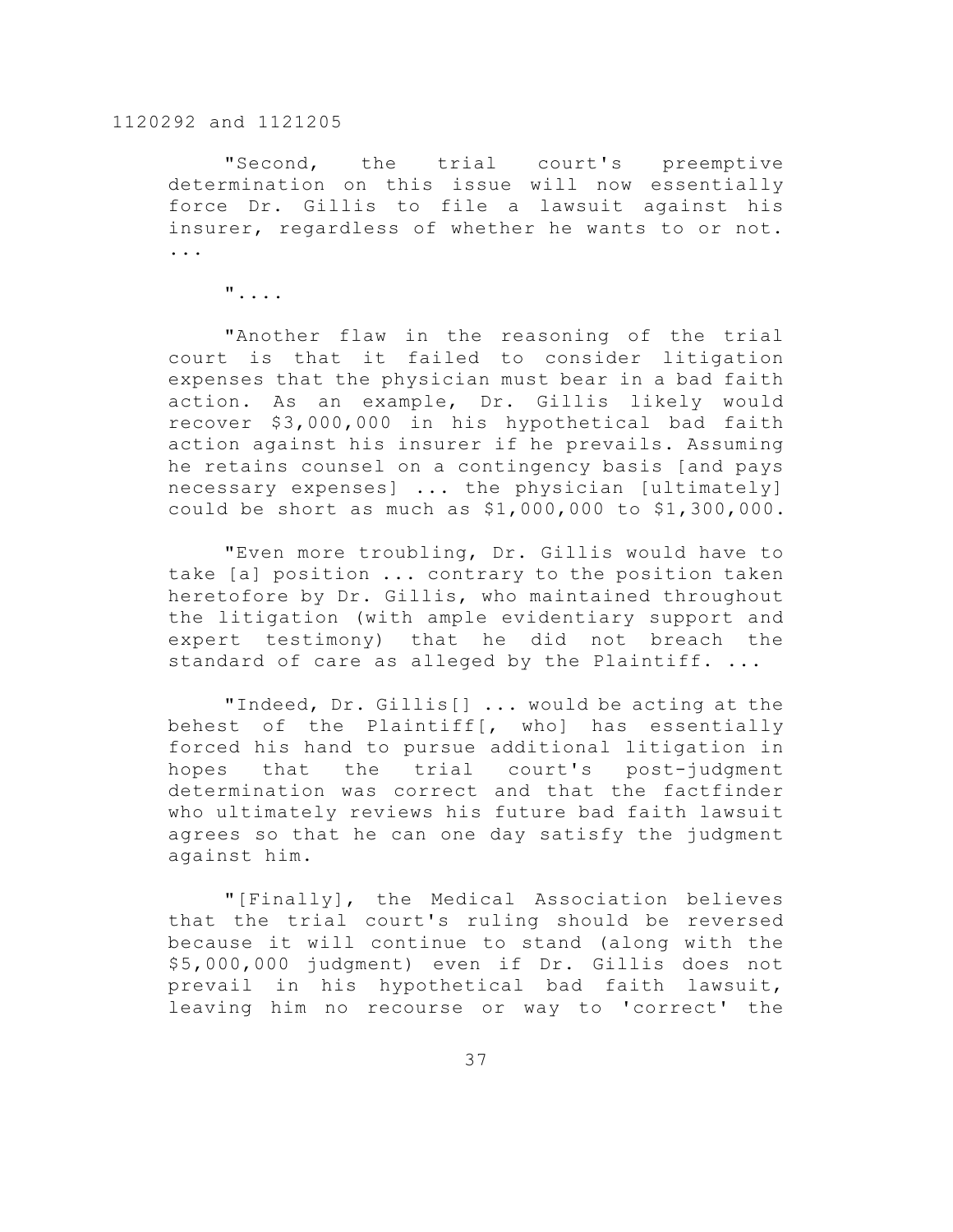trial court's erroneous presumption that he would prevail and that he would 'never personally feel any adverse financial effects of the verdict rendered against him.'"

In Boudreaux, I dissented and wrote specially to elaborate upon concerns of the nature identified above:

"Despite [a] holding [on other grounds], and simply because 'the parties request[ed] that we also address' the issue, 627 So. 2d at 866, the Court [in Madden] went further and addressed whether, in a remittitur proceeding, it was proper for a trial court to consider a physician's potential for recovering from his liability insurer the amount of the judgment against him that exceeds the amount of his insurance coverage. Id. Thus, the conclusion from Madden relied upon by the main opinion is dictum and, therefore, it is not binding upon this Court in the present case....

"In asking this Court to overrule the dictum in Madden, the defendants do not ask us to dispense with a persuasive holding of this Court. Indeed, in the only other case in which this Court has addressed this issue -- Tillis Trucking Co. v. Moses, 748 So. 2d 874 (Ala. 1999) –- the Court distinguished Madden on the ground that the potential bad-faith claim in Tillis Trucking Co. was 'too speculative' to affect remittitur. 748 So. 2d at 887. I have been unable to locate a court in any other jurisdiction -- state or federal -- that has decided as the Madden Court did on this issue since Madden was decided."

Boudreaux, 108 So. 3d at 511-12 (Murdock, J., dissenting). I also made note of a strongly critical dissent written by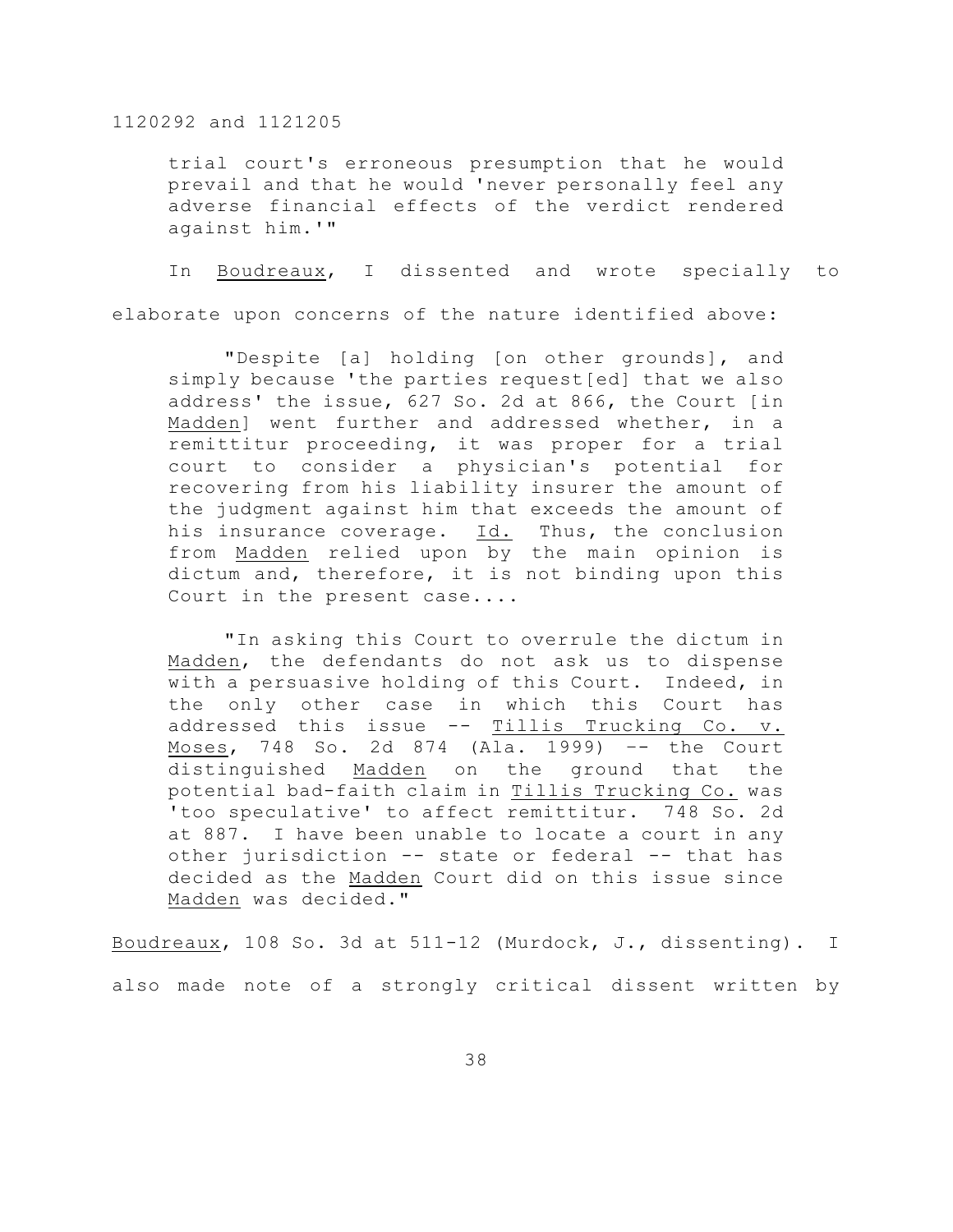Justice Maddox in Madden and offered some additional observations:

> "'[T]he trial court cannot determine the value of a potential bad faith claim for purposes of the Hammond–Green Oil Co. hearing without engaging in rank speculation as to the value of such an asset and thereby depriving Dr. Evans of his constitutional right to a post-verdict assessment of the jury's award of punitive damages.'

"627 So. 2d at 867 (Maddox, J., concurring in part and dissenting in part) (emphasis added).

"... Without conducting a separate trial on the physician's third-party claim, there is simply no way to know how much worth, if any, should be placed on a potential bad-faith claim by the defendants against their liability-insurance carrier. As any plaintiff's lawyer can attest, the road from the accrual of a potential cause of action to the entry of a judgment and, eventually, collection of that judgment, can be a long one full of pitfalls and potential 'exits.' A great many obstacles –- at least some of which would not become apparent until litigation actually commences –- could prevent any recovery on such a claim, or at least prevent the amount of the recovery speculated to be 'in the offing' by a trial court in some prior, collateral proceeding. Including a potential claim as part of a defendant's assets requires a trial court to transform itself from a fact-finder into something more akin to a fortune teller.

"Aside from the speculative nature of such a claim in itself, there is a problem of timing. A punitive-damages award, like the award in any final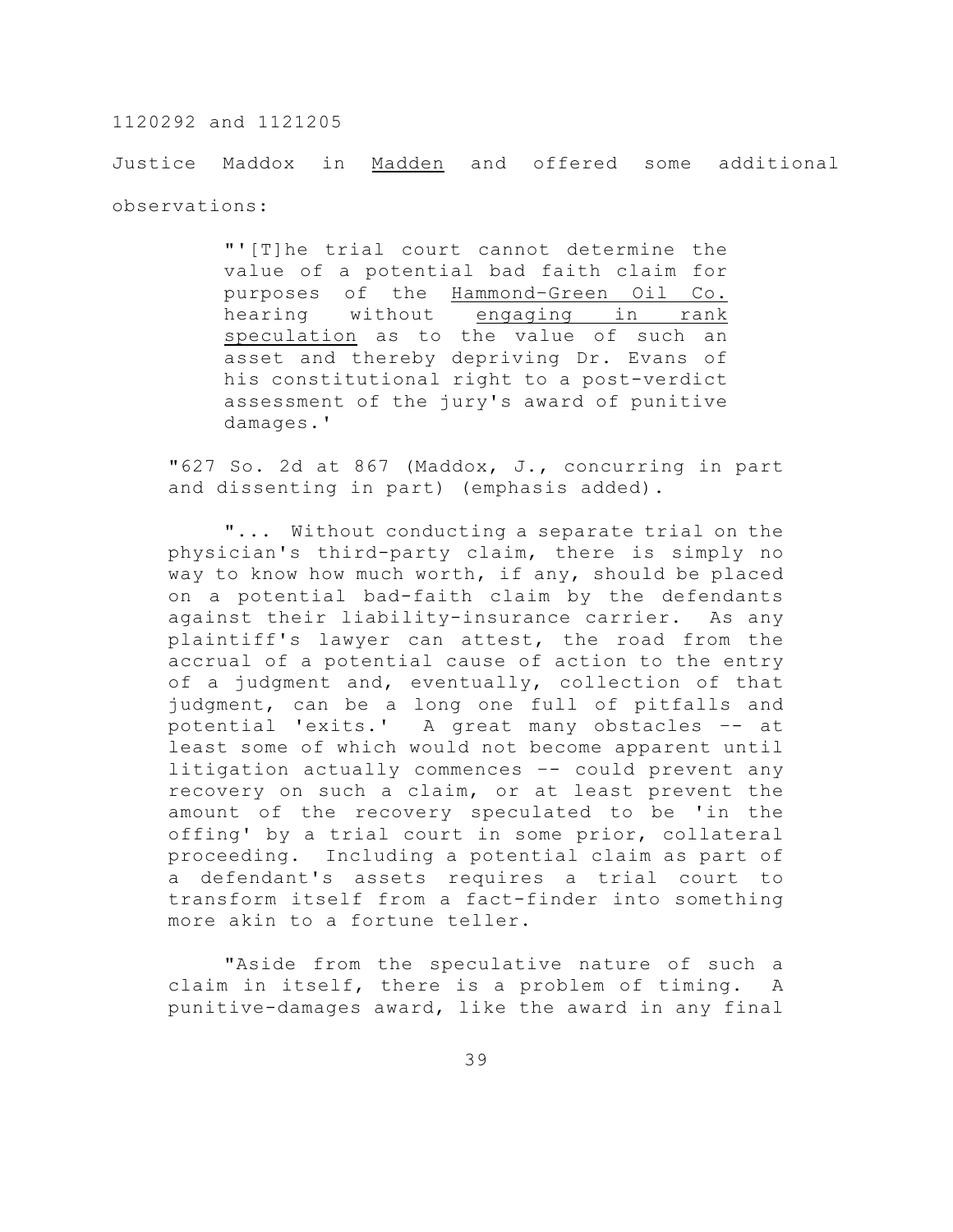judgment, is due as soon as the judgment becomes final. If the defendant cannot or does not voluntarily pay the award from its liquid assets, the plaintiff may seek immediately to execute upon the defendant's assets, both liquid and illiquid. On the other hand, any judgment to be obtained by the defendant upon a potential claim against its liability-insurance carrier would come a long time -- perhaps years -– after the current judgment is enforceable. Thus is raised the very real specter that a judgment intended by the law to 'sting' a physician or other defendant will instead have the effect of financially destroying that physician or defendant. See Ex parte Vulcan Materials Co., 992 So. 2d 1252, 1260 (Ala. 2008) (noting that '[s]ociety's goal [in permitting punitive damages] is to deter -- not to destroy -- the wrongdoer' and that '[t]o effectuate that purpose, a punitive-damages award "'ought to sting in order to deter.'"' (quoting Green Oil Co. v. Hornsby, 539 So. 2d 218, 222 (Ala. 1989), quoting in turn Ridout's–Brown Serv., Inc. v. Holloway, 397 So. 2d 125, 127 (Ala. 1981) (Jones, J., concurring specially))).

"On an even more fundamental plane, I offer two additional observations. First, any potential bad-faith claim the defendants may have against their liability insurer did not even exist until the judgment in this case was made. See Evans v. Mutual Assurance, Inc., 727 So. 2d 66, 67 (Ala. 1999) (stating that 'a cause of action arising out of a failure to settle a third-party claim made against the insured does not accrue unless and until the claimant obtains a final judgment in excess of the policy limits'). As a corollary, the consideration of such a potential recovery creates a circularity of reasoning in which the court can, for all practical purposes, consider the availability of a third party to pay damages in whatever amount might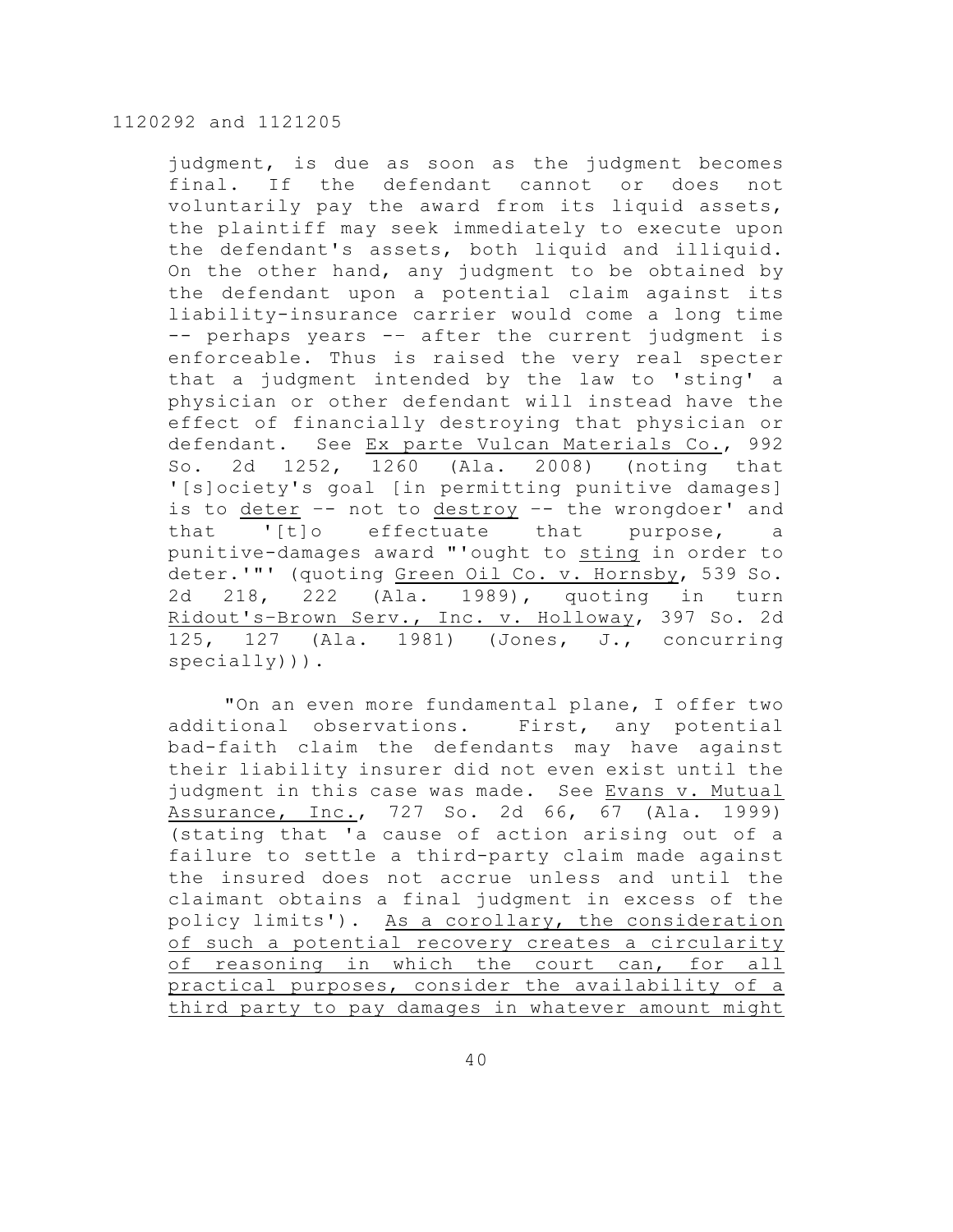be set. As one court has put it, because the potential claim 'was not in existence before the jury entered its verdict, it could not be considered as part of [the defendants'] net worth in determining the amount of the award. Otherwise, the size of the punitive award could be unlimited....' Wransky v. Dalfo, 801 So. 2d 239, 242 (Fla. Dist. Ct. App. 2001) (emphasis omitted). As another court has explained, a potential claim against an insurer should not be considered in establishing a punitive-damages award because such an asset would make the insurer 'responsible to pay damages in an amount that would never have been considered by the parties were the insurance company not the responsible entity.' Battista v. Western World Ins. Co., 227 N.J.Super. 135, 151, 545 A.2d 841, 849 (N.J.Super.Law Div. 1988), rev'd in part on other grounds sub nom., Battista v. Olson, 250 N.J.Super. 330, 594 A.2d 260 (N.J. Super. App. Div. 1991)."

Id. at 512-13 (final emphasis added).

It is for the reasons stated above that I concur today in overruling Boudreaux.

# C. The Inapplicability of Normal Punitive-Damages Remittitur Factors to the "Punitive Damages" Awarded in Wrongful-Death Cases

In addition to the foregoing, my vote today is consistent with concerns on my part as to whether we can apply traditional Hammond/Green Oil<sup>10</sup> and BMW/Gore<sup>11</sup> factors, or at

 $^{10}$ Hammond v. City of Gadsden, 493 So. 2d 1374 (Ala. 1986), and Green Oil Co. v. Hornsby, 539 So. 2d 218 (Ala. 1989).

 $^{11}$ BMW of North American v. Gore, 517 U.S. 559 (1996).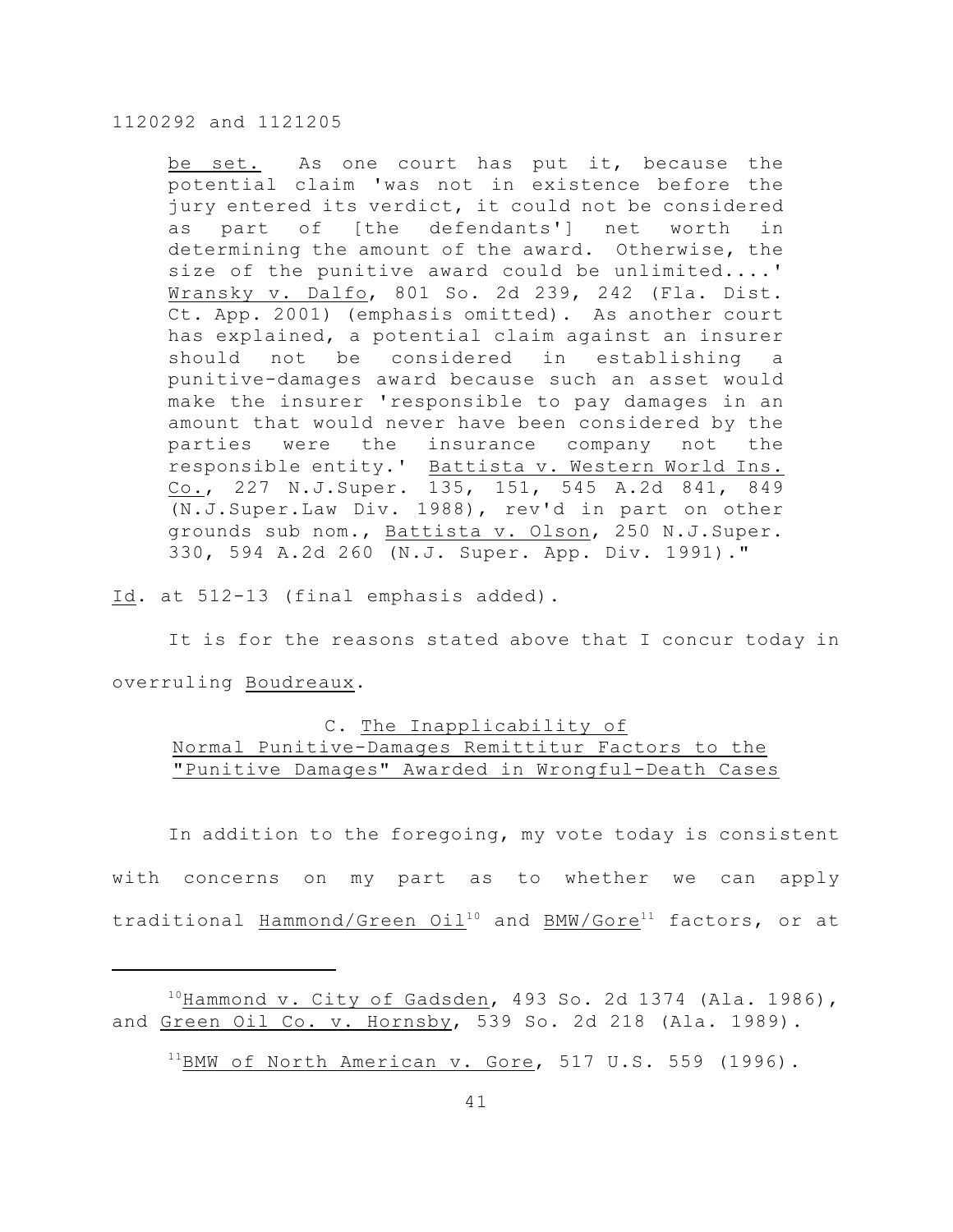least many of them, to review that brand of "punitive damages" awarded in Alabama wrongful-death cases, given (1) that such damages can be, and often are, awarded for mere negligence, (2) that there is no separate, underlying compensatory-damages award against which to make any comparative review of those damages, see, e.g., Mobile Infirmary Ass'n v. Tyler, 981 So. 2d 1077, 1107 (Ala. 2007) (Lyons, J., dissenting and rethinking the propriety of attempting to apply the second BMW/Gore factor (comparison of punitive-damages award to the compensatory-damages award) to Alabama wrongful-death awards) and (3) that such damages often serve as a practical matter as a substitute for de jure compensatory damages.

Alabama stands alone among all the states in the union in telling its juries in wrongful-death actions that they may award only what are referred to as "punitive damages." Our precedents indicate that this approach is grounded in the notion, to which I offer no objection, that it is impossible to place a dollar value on a human life. The result, however, is largely a legal fiction in which, as a practical matter, juries do in fact award damages not based solely on the traditional punitive-damage factors but that, in many cases,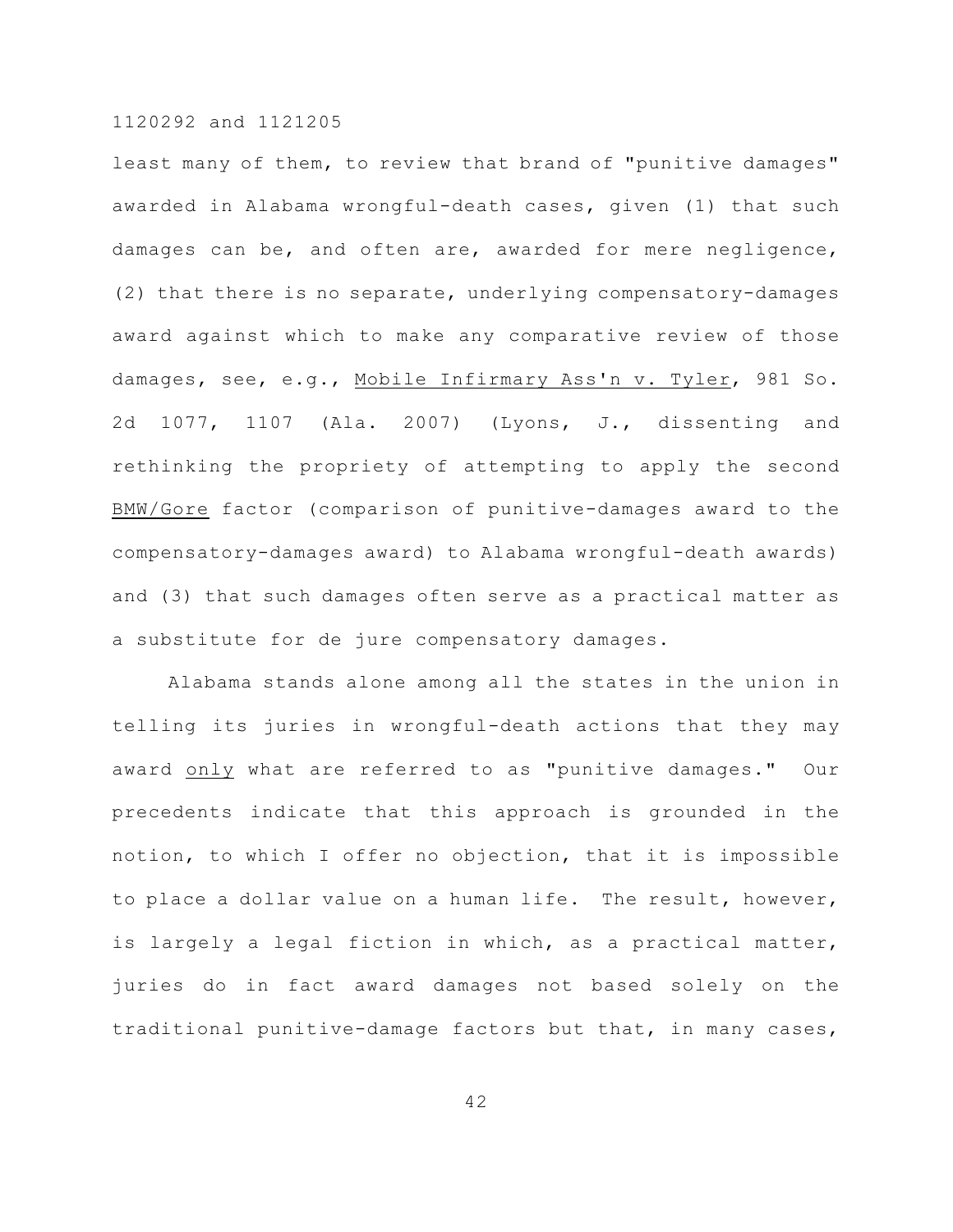de facto serve as compensatory damages (sometimes in combination with an element of punishment). Thus it is that "punitive damages" can be awarded against defendants whose mere negligence causes a death. See, e.g., Cherokee Elec. Coop. v. Cochran, 706 So. 2d 1188, 1194 (Ala. 1997) (holding that death is a great harm and that Alabama can "'attempt to preserve life by making homicide expensive'" (quoting Louis Pizitz Dry Goods Co. v. Yeldell, 274 U.S. 112, 116 (1927))). See also, e.g., McKowan v. Bentley, 773 So. 2d 990 (Ala. 1999) (affirming a verdict of \$2,000,000 in a wrongful-death medical-malpractice case, even though the trial court stated that it disagreed with the jury's verdict of negligence). For that matter, we long have held that mere vicarious liability, involving no actual culpability on the part of the defendant, will support an award of punitive damages for a wrongful death. See Louis Pizitz Dry Goods Co., 274 U.S. at 116; Ala. Code 1975,  $\frac{1}{5}$  6-11-27 & -29 (the rule that a principal is not ordinarily liable for punitive damages based merely on the conduct of an agent or employee does not apply in wrongfuldeath cases).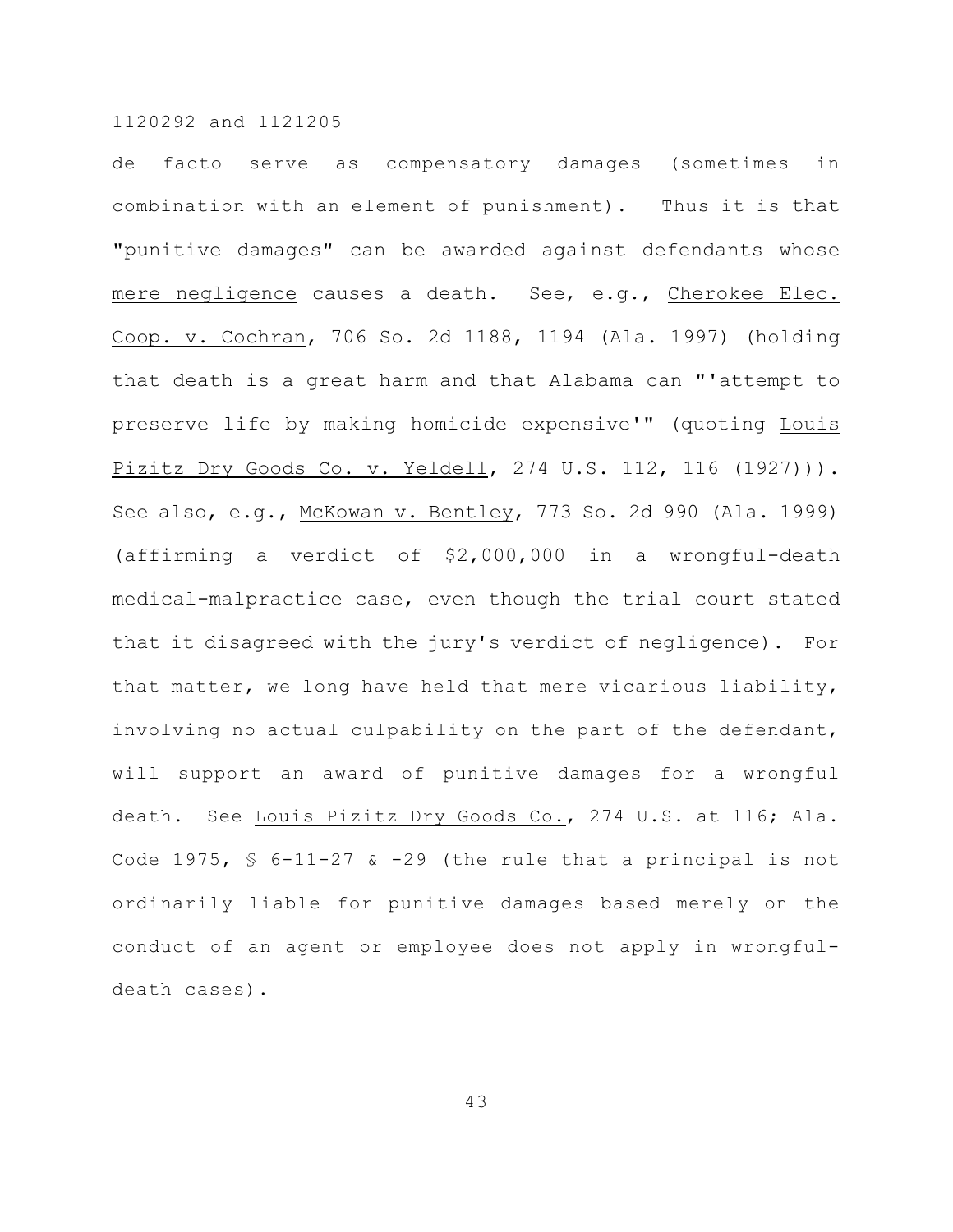Alabama has chosen to treat wrongful-death actions differently -- i.e., to allow the award of what we refer to in these cases as "punitive damages," despite the absence of some of or all the normal factors required for doing so -- as a way to recognize the enormity and finality of the loss of a life and the public interest in deterring conduct that causes this loss, while simultaneously continuing to give an understandable "nod" to the principle that we cannot place a compensatory dollar value on this loss. See Campbell v. Williams, 638 So. 2d 804, 810-11 (Ala. 1994); McKowan, 773 So. 2d at 992, 998. Thus it is that, in Tillis Trucking Co. v. Moses, 748 So. 2d 874, 889 (Ala. 1999), this Court reaffirmed the principle that "punitive damages" are appropriate in wrongful-death cases without respect to the level of culpability on the part of the defendant that normally plays such an important role in the assessment of such damages:

"'Participation in actions causing the death of a human being, even if slight, can result in liability without regard to the degree of culpability, and this result, the legislature believes, will lead to greater diligence in avoiding the loss of life.'"

748 So. 2d at 889 (quoting Campbell, 638 So. 2d at 810-11).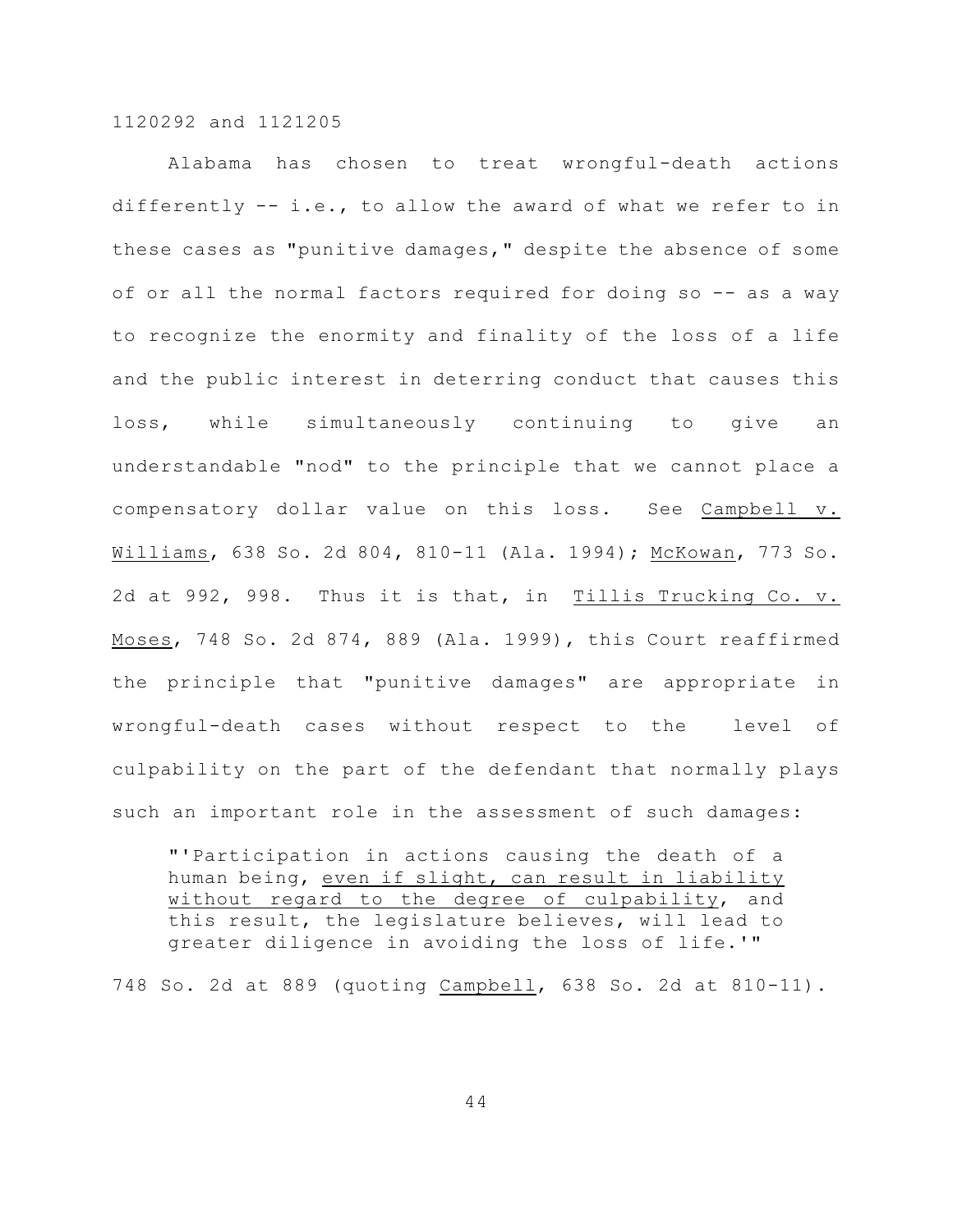Another criterion used to assess the appropriateness of a traditional punitive-damages award is the relationship of the punitive-damages award to the harm caused, as measured by the underlying compensatory-damages award. Obviously, however, because Alabama does not allow the recovery of compensatory damages per se in a wrongful-death action, this factor cannot not be utilized in wrongful-death actions; there is no mathematical ratio for us to consider. Tillis Trucking Co., 748 So. 2d at 890.

Yet another discordant note in our attempt to apply normal punitive-damages/remittitur factors to awards in wrongful-death actions, at least in medical-malpractice cases, is this: Green Oil contemplates consideration of "the existence and frequency of similar past conduct" by the defendant, Green Oil, 539 So. 2d at 223; however, § 6-5-551 of the Alabama Medical Liability Act of 1987 expressly prohibits the discovery, or introduction at trial, of any evidence concerning other acts or omissions of a defendant health-care provider in a medical-malpractice action. See Ex parte Anderson, 780 So. 2d 190 (Ala. 2000).

# D. Concerns Regarding De Novo Review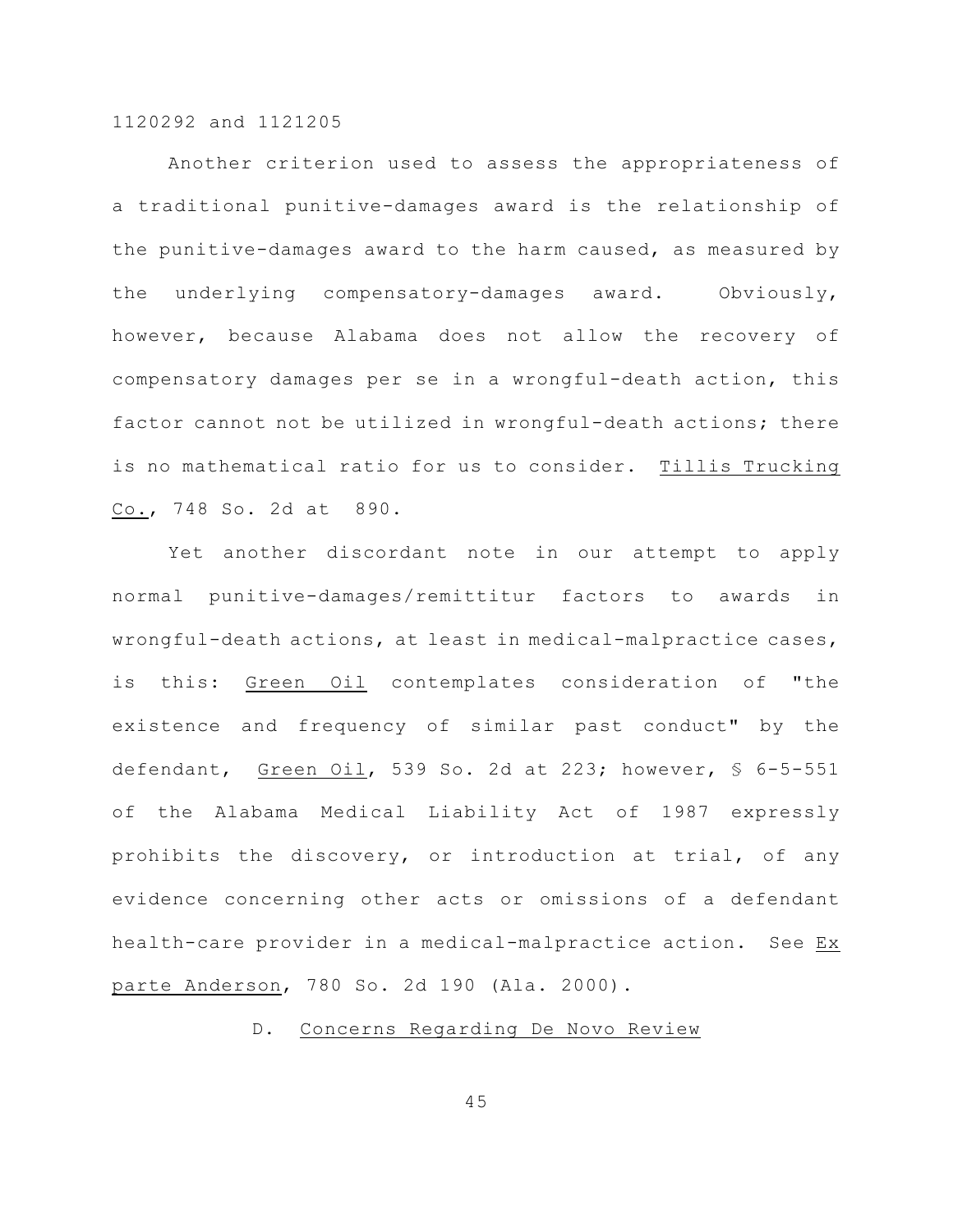Not only does the unique nature of the "punitive damages" available in Alabama wrongful-death jurisprudence raise serious questions as to whether the traditional remittitur factors "work" in that context, it concomitantly calls into question the use of a de novo standard of review. It is true that the United States Supreme Court has adopted a de novo standard for assessing the BMW/Gore factors. See Robbins v. Sanders, 927 So. 2d 777, 789 (Ala. 2005). The BMW/Gore factors, however, apply only to federal court consideration of whether an award passes constitutional muster. For some time, I have questioned whether that fact requires us to abandon the deferential review that historically has been given by appellate courts, including Alabama appellate courts, especially to non-constitutional challenges to punitivedamages awards (i.e., our Hammond/Green Oil factors). Such abandonment would seem to be especially problematic, given that the trial court's decision in such matters involves assessment by it of ore tenus evidence.

I reiterate here what I said in Boudreaux, 108 So. 3d at 513 n.20 (Murdock, J., dissenting):

"The main opinion applies a de novo standard of review to the challenge to the punitive-damages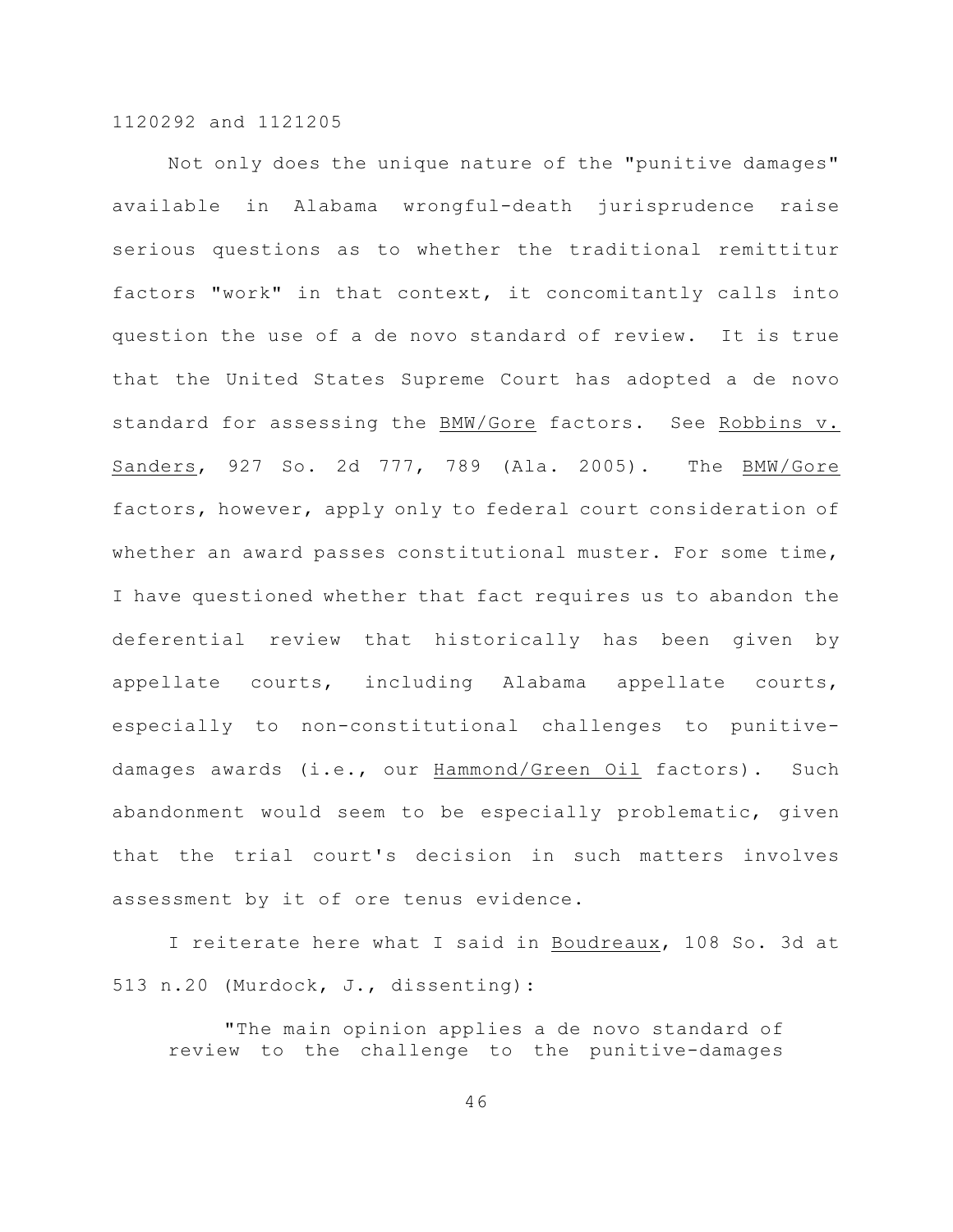award made under state law, see Hammond v. City of Gadsden, 493 So. 2d 1374 (Ala. 1986), Green Oil, supra, as well to the challenge made based upon the United States Supreme Court's decision in BMW of North America, Inc. v. Gore, 517 U.S. 559, 116 S.Ct. 1589, 134 L.Ed.2d 809 (1996). 108 So. 3d at 504. I struggle somewhat with the notion that some deference is not owed a trial judge who has sat through the trial along with the jury and is being asked to use his or her best judgment in determining the level of punitive damages appropriate in the case before him or her. Before Acceptance Insurance Co. v. Brown, 832 So. 2d 1 (Ala. 2001), and Horton Homes, Inc. v. Brooks, 832 So. 2d 44, 57 (Ala. 2001), our cases clearly recognized that deference was owed to a trial court's decision as to remittitur and that the appellate standard of review was an abuse-of-discretion standard. See, e.g., General Motors Corp. v. Edwards, 482 So. 2d 1176, 1198 (Ala. 1985) (overruled on other grounds by Schwartz v. Volvo North America Corp., 554 So. 2d 927 (Ala. 1989) (stating that 'this Court has generally followed the principle that a trial court is accorded a large measure of discretion in determining whether to grant a remittitur' and that '[w]e have also generally held that when a trial court exercises its discretion to order a remittitur, its decision is presumed correct and will not be reversed on appeal absent evidence of an abuse of discretion' (citing Todd v. United Steelworkers of America, 441 So. 2d 889, 892 (Ala. 1983)))); Henderson v. Alabama Power Co., 627 So. 2d 878, 910 (Ala. 1993), abrogated by Ex parte Apicella, 809 So. 2d 865 (Ala. 2001) (Houston, J., dissenting) (observing that even before the ratification of the Alabama Constitution of 1901, 'in cases involving egregious conduct, discretionary awards of punitive damages by juries were subject to post-judgment review by the courts under an abuse of discretion standard'). See also Jenelle Mims Marsh, Alabama Law of Damages § 7:6 (6th ed.) (noting the application of a de novo standard to challenges to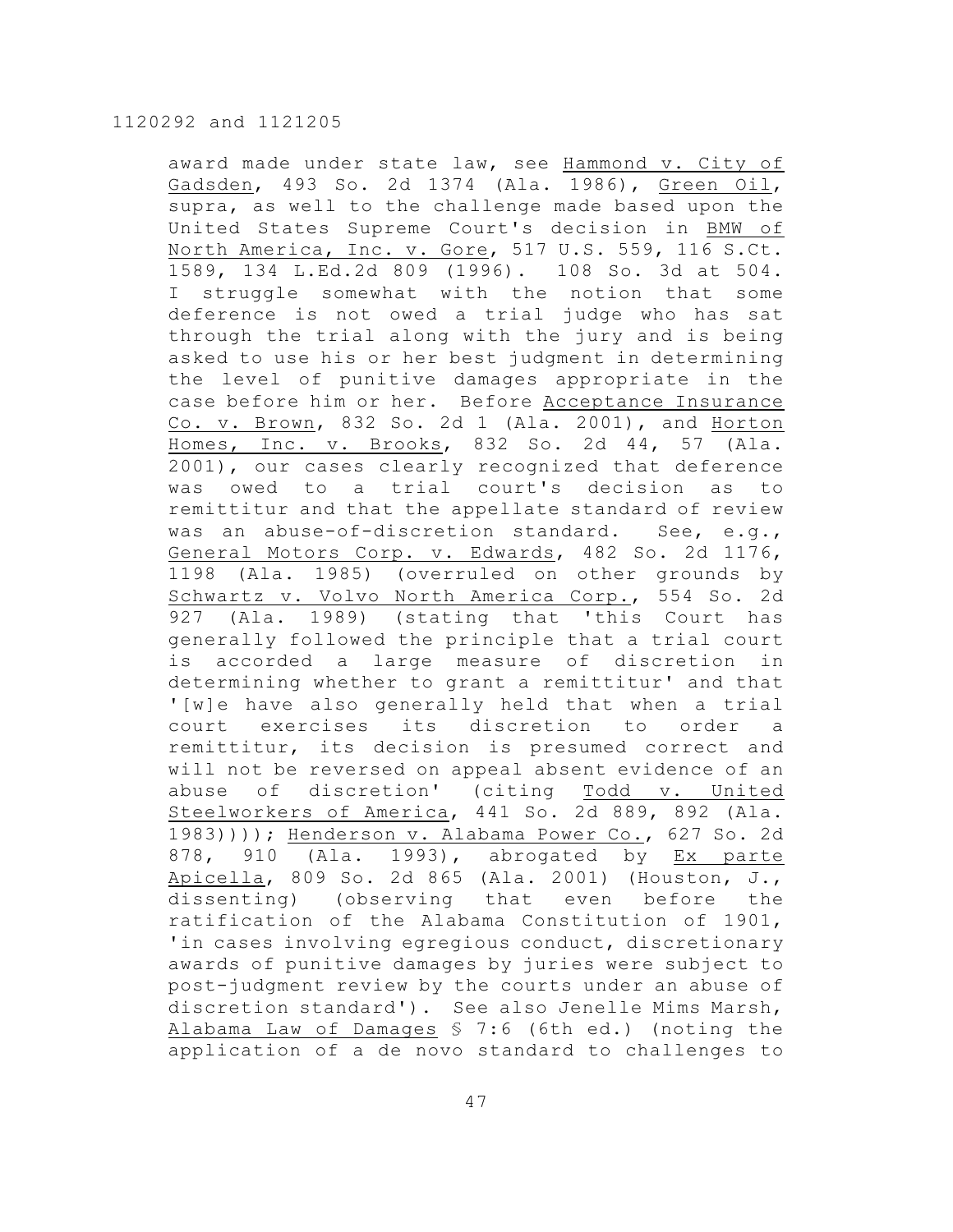the federal constitutionality of a punitive-damages award under the three guideposts set by Gore, but the application of an abuse-of-discretion standard to challenges to the appropriateness of a punitive-damages award under state law). We are not asked in this case, however, to revisit this Court's decisions in Brown and Horton Homes ...."

By continuing to embrace complete de novo review of punitive-damages awards in wrongful-death actions, we essentially place ourselves in the position of the jury and the trial court, substituting our own judgment to set the only damages awardable in this type of case. To put it colloquially: "Something is wrong with this picture."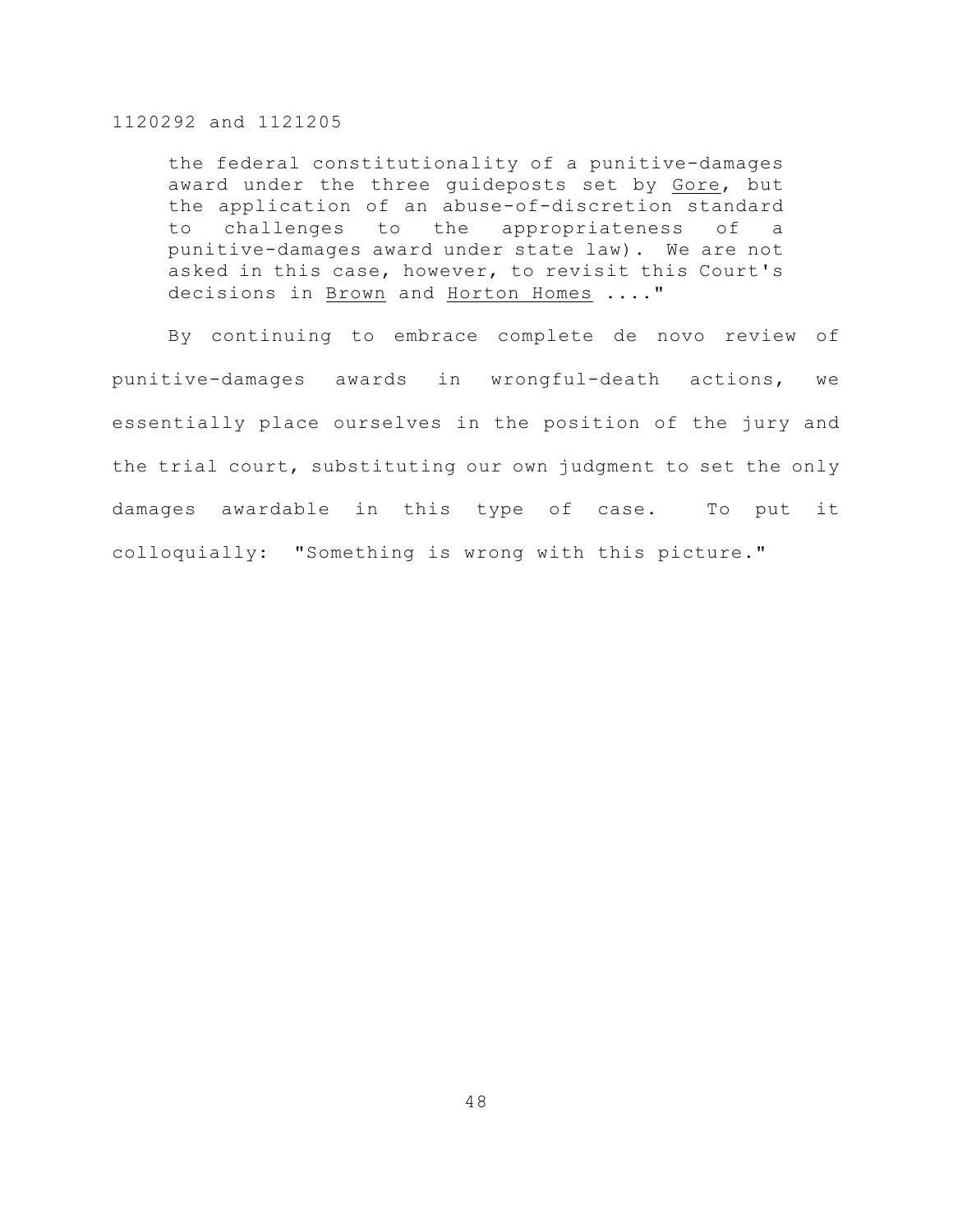SHAW, Justice (concurring in the result as to case no. 1121205 and concurring in part and dissenting in part as to case no. 1120292).

As to case no. 1121205, Part II.A of the main opinion, I concur in the result. As to case no. 1120292, I concur in part and dissent in part. Specifically, as to Part II.B.2, I concur, and as to Part II.B.1, as discussed below, I dissent.

In Part II.B.1, the main opinion overrules this Court's recent decision in Boudreaux v. Pettaway, 108 So. 3d 486 (Ala. 2012), "to the extent that it [holds] that a potential badfaith claim and/or negligent-failure-to-settle claim against a liability-insurance carrier may be considered as an asset for purposes of a Hammond/Green  $0$ il<sup>[12]</sup> review and a remittitur analysis." So. 3d at . I respectfully dissent.

Stare decisis "'is the only thing that gives form, and consistency, and stability to the body of the law. Its structural foundations, at least, ought not to be changed except for the weightiest reasons.'" Exxon Corp. v. Department of Conservation & Natural Res., 859 So. 2d 1096, 1102 (Ala. 2002) (quoting Bolden v. Sloss–Sheffield Steel & Iron Co., 215

 $12$ Hammond v. City of Gadsden, 493 So. 2d 1374 (Ala. 1986), and Green Oil Co. v. Hornsby, 539 So. 2d 218 (Ala. 1989).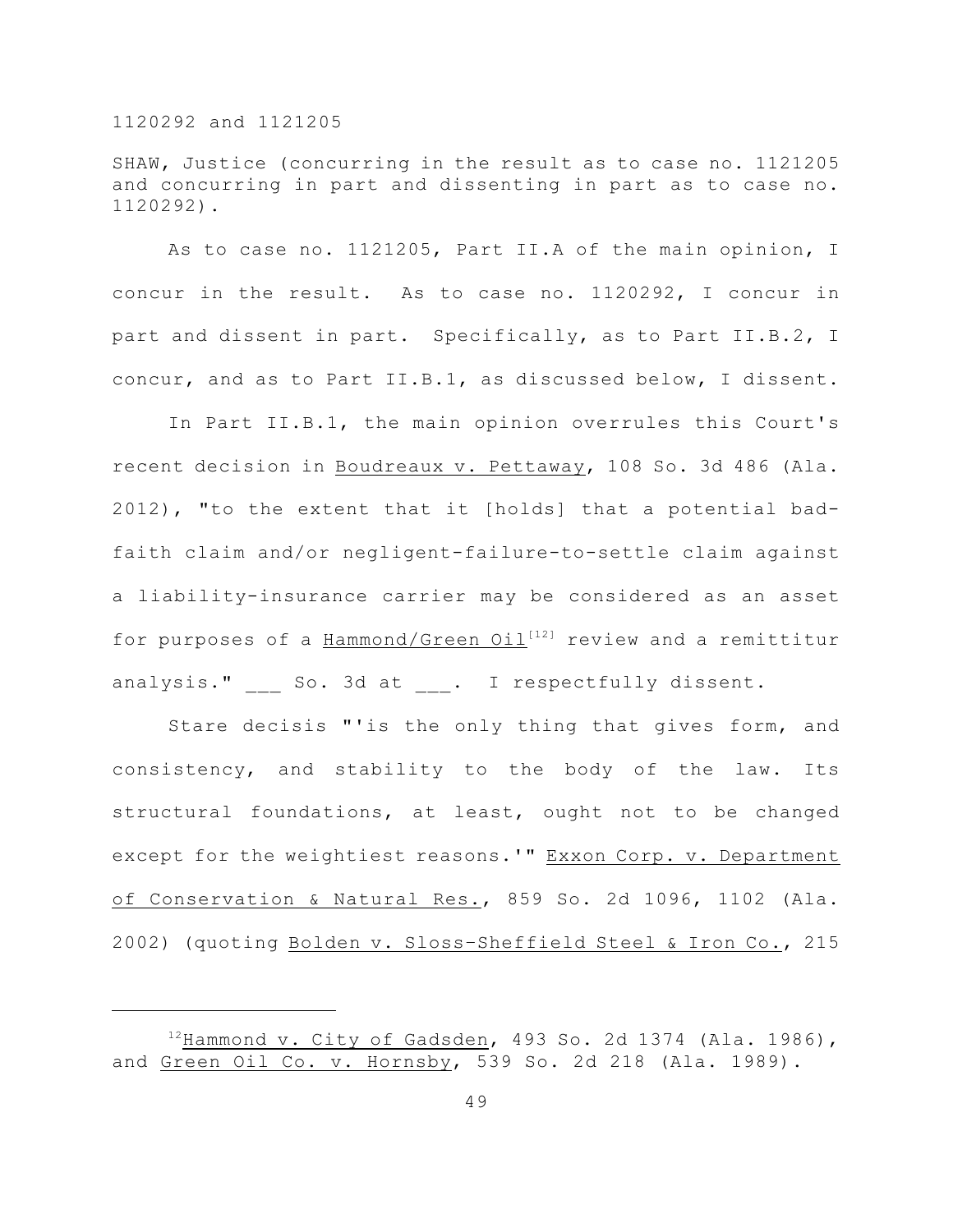Ala. 334, 340, 110 So. 574, 580 (1925) (Somerville, J., dissenting)). This Court has turned away from such stability of the law when it "'has had to recognize on occasion that it is necessary and prudent to admit prior mistakes and to take the steps necessary to ensure that we foster a system of justice that is manageable and that is fair to all concerned.'" Ex parte Capstone Bldg. Corp., 96 So. 3d 77, 88 (Ala. 2012) (quoting Foremost Ins. Co. v. Parham, 693 So. 2d 409, 421 (Ala. 1997)).

I see no "prior mistake" of this Court explained in the main opinion that would require that we back away from Boudreaux or Mutual Assurance, Inc. v. Madden, 627 So. 2d 865 (Ala. 1993), upon which Boudreaux relied. Both Boudreaux and Madden recognize limits to the application of this principle. In Madden, the "trial court had before it considerable evidence" to support its determination, 627 So. 2d at 866, and in Boudreaux, "[t]he trial court made detailed findings explaining its evaluation of the merits of the potential claim and the evidence it had considered in reaching that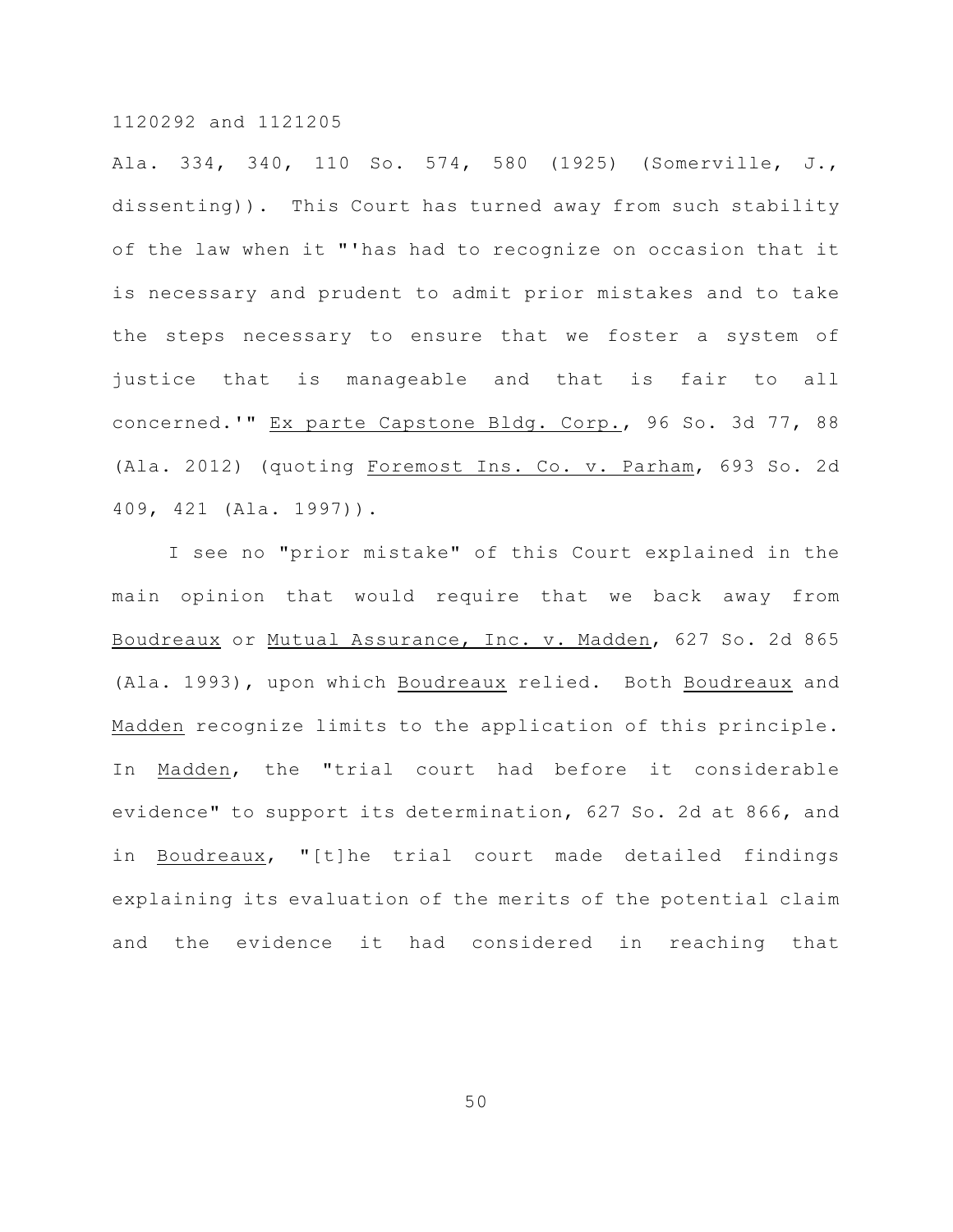determination."  $108$  So. 3d at  $510.^{13}$  However, the consideration of a potential bad-faith claim and judgment as an asset has been rejected by this Court when it is "too speculative" and is not supported by "considerable evidence." Tillis Trucking Co. v. Moses, 748 So. 2d 874, 887-88 (Ala. 1999).

I see no reason to abandon our precedent in Boudreaux and Madden. To me, discounting a potential bad-faith claim as an asset of a defendant may result in a windfall for the defendant if an award against the defendant is later paid for in a judgment entered in an action by the defendant against the defendant's insurer with punitive damages to boot. See also Ex parte Vulcan Materials Co., 992 So. 2d 1252, 1261 (Ala. 2008) ("[A] defendant cannot argue as a basis for reducing the punitive-damages award that the award 'stings' too much, in the absence of evidence of the defendant's financial status.").

 $13$ In Boudreaux, there was actually no argument on appeal "that the trial court lacked sufficient information to adequately assess the defendants' potential claim against their insurer." 108 So. 3d at 509.